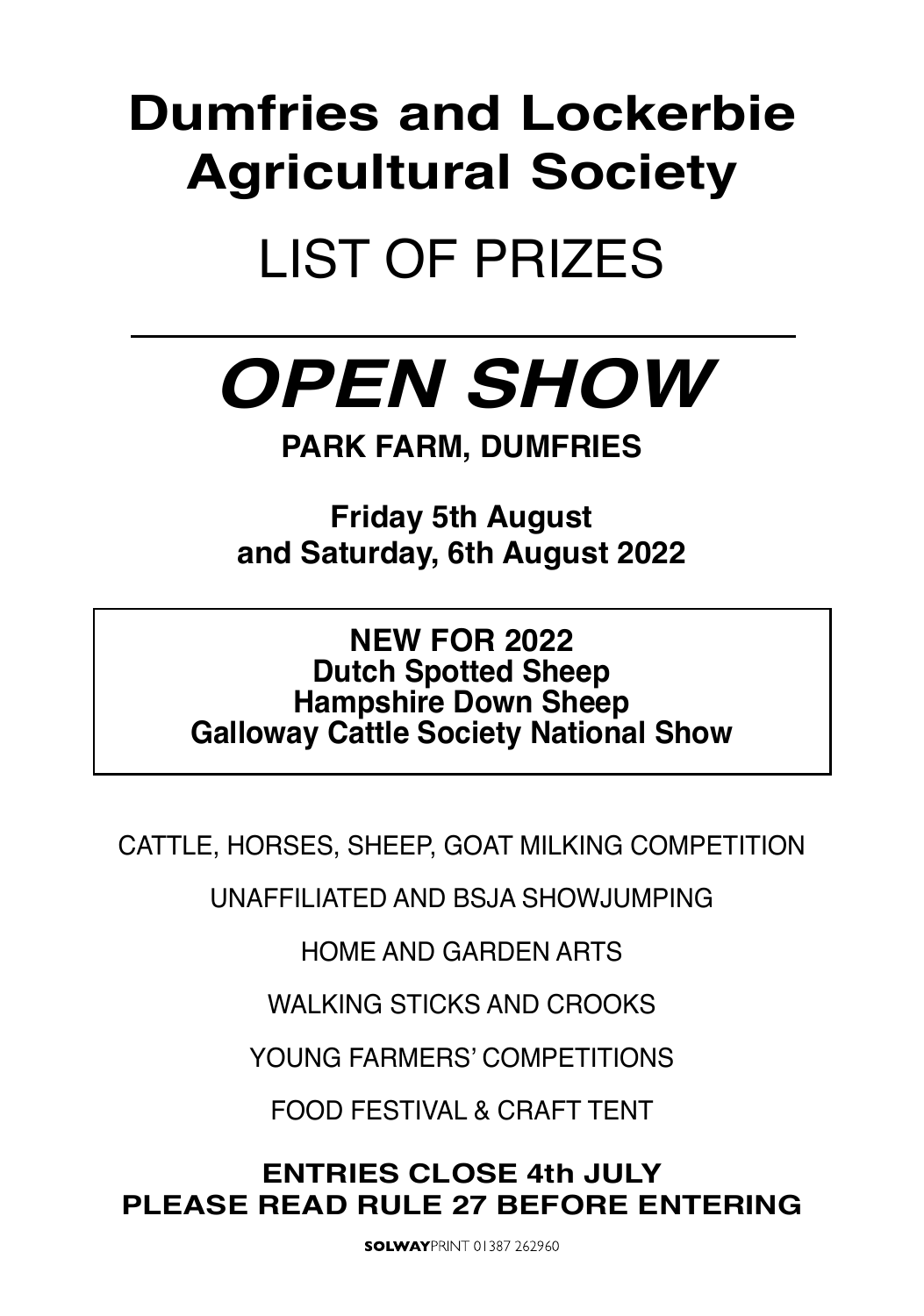## **OFFICE BEARERS FOR 2022**

-------

L.

### **PRESIDENT** R STRAWHORN, Lockerbie

### **Senior Directors**

### **Directors**

| 2023  |
|-------|
| 2023  |
| .2023 |
| .2023 |
| 2023  |
| .2023 |
| .2024 |
| .2024 |
| .2024 |
| .2024 |
|       |
| 2026  |
| .2026 |
| .2026 |
| 2026  |
| .2026 |
|       |
| .2027 |
| .2027 |
| .2027 |
|       |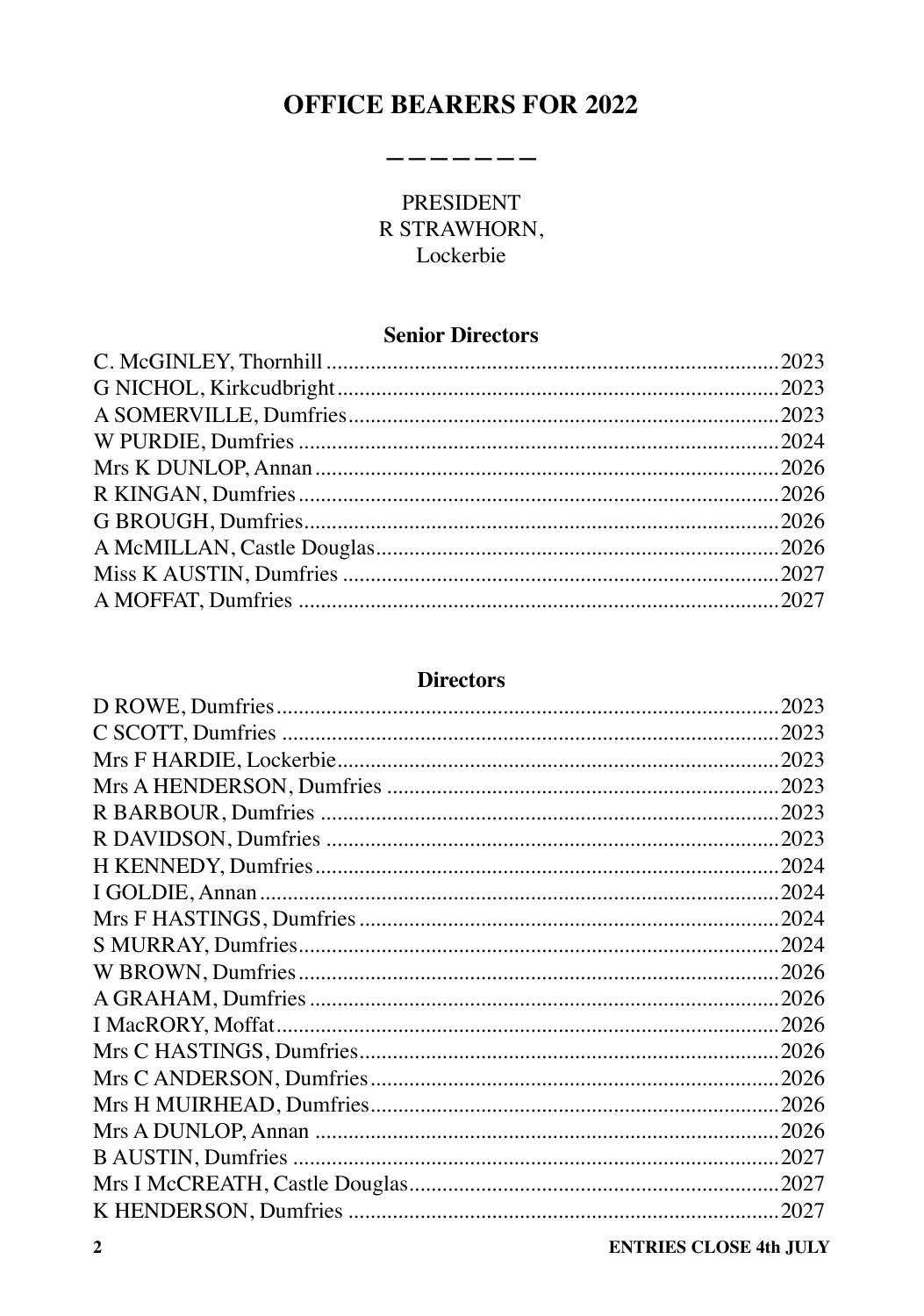#### **Co-opted Directors FOR 2019**

Mrs K BARRICK, Dumfries R BOYD, Dumfries Mrs A BRADSHAW, Wigton I BURGOYNE, Dumfries Mrs A CLARK, Dumfries K FRASER, Dumfries Mrs S HIDDLESTON, Dumfries A MARSHALL, Dumfries J McCULLOCH, Dumfries N MORRIS, Kirkcudbright Mrs E MURRAY, Dumfries S NEISH, Dumfries Miss H NICHOL, Kirkcudbright Mrs N NICHOL, Kirkcudbright S NICHOLSON, Dumfries A PETTIGREW, Lockerbie Mrs J PURDIE, Dumfries Miss M SLOAN, Thornhill J WILDMAN, Dumfries J WORTHINGTON, Dumfries

#### **Chairman of the Board of Directors** C. McGINLEY, Thornhill

## **Vice- Chairman of the Board of Directors**

W. PURDIE, Dumfries

#### **Secretary**

Miss SUSAN BICKET, 15 Fruids Park Avenue, Annan DG12 6AY

#### **Treasurer** D. ROWE, Dumfries

#### **Accountants** FARRIES, KIRK & McVEAN, Dumfries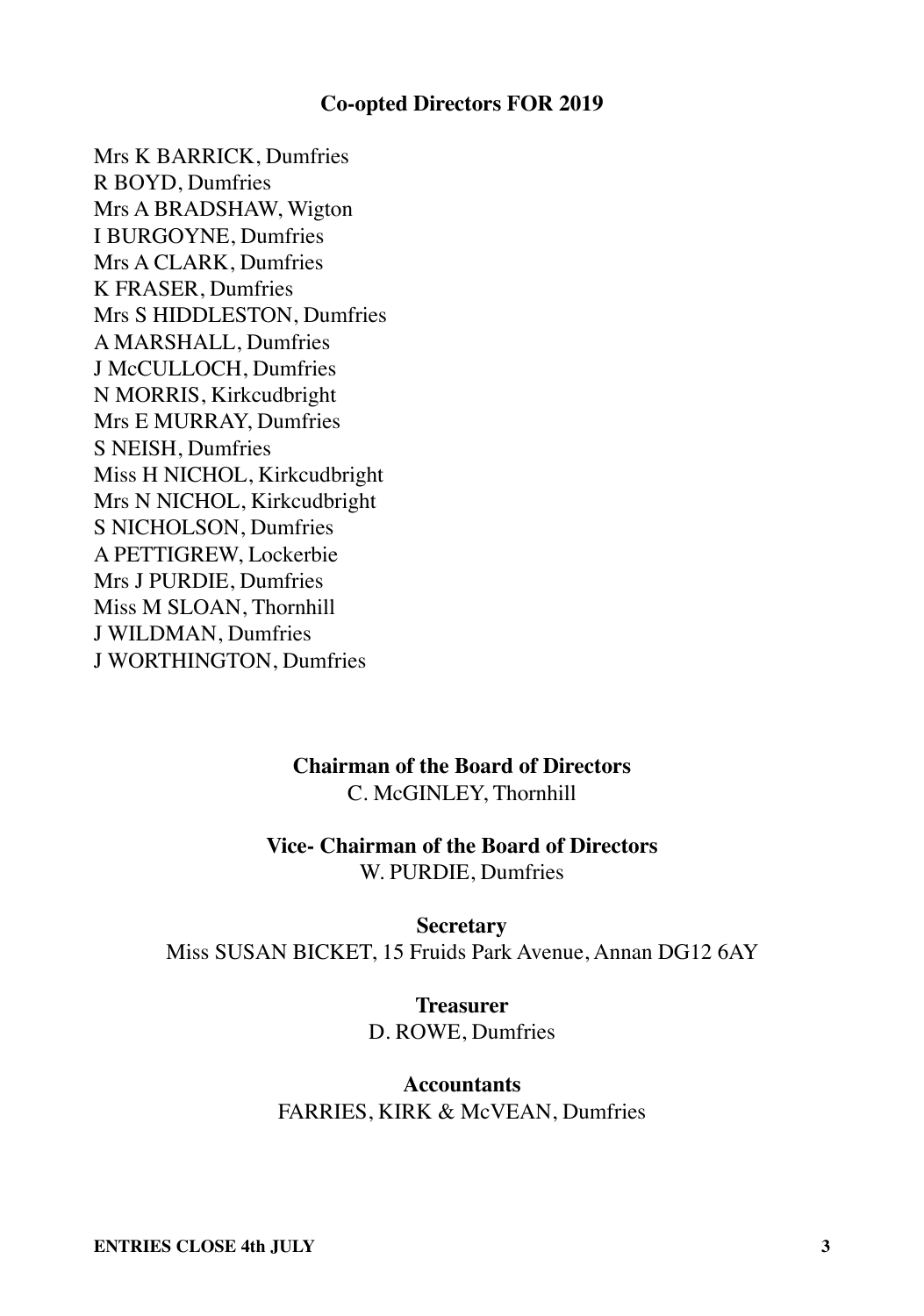## **CUPS**

| TO VENILE DAIRY CHAMPION<br>TO VENILE DAIRY (Showmanship)<br>IUVENILE DAIRY (Showmanship)<br>IUVENILE DAIRY (Showmanship)<br>INTERBREED DAIRY CHAMPION<br>INTERBREED DAIRY CHAMPION<br>INTERBREED DAIRY CHAMPION<br>CALLOWAYS<br>CALLOWAYS<br>CA |  |
|--------------------------------------------------------------------------------------------------------------------------------------------------------------------------------------------------------------------------------------------------|--|
|                                                                                                                                                                                                                                                  |  |
|                                                                                                                                                                                                                                                  |  |
|                                                                                                                                                                                                                                                  |  |
|                                                                                                                                                                                                                                                  |  |
|                                                                                                                                                                                                                                                  |  |
|                                                                                                                                                                                                                                                  |  |
|                                                                                                                                                                                                                                                  |  |
|                                                                                                                                                                                                                                                  |  |
|                                                                                                                                                                                                                                                  |  |
|                                                                                                                                                                                                                                                  |  |
|                                                                                                                                                                                                                                                  |  |
|                                                                                                                                                                                                                                                  |  |
|                                                                                                                                                                                                                                                  |  |
|                                                                                                                                                                                                                                                  |  |
|                                                                                                                                                                                                                                                  |  |
|                                                                                                                                                                                                                                                  |  |
|                                                                                                                                                                                                                                                  |  |
|                                                                                                                                                                                                                                                  |  |
|                                                                                                                                                                                                                                                  |  |
|                                                                                                                                                                                                                                                  |  |
|                                                                                                                                                                                                                                                  |  |
|                                                                                                                                                                                                                                                  |  |
|                                                                                                                                                                                                                                                  |  |
|                                                                                                                                                                                                                                                  |  |
|                                                                                                                                                                                                                                                  |  |
|                                                                                                                                                                                                                                                  |  |
|                                                                                                                                                                                                                                                  |  |
|                                                                                                                                                                                                                                                  |  |
|                                                                                                                                                                                                                                                  |  |
|                                                                                                                                                                                                                                                  |  |
|                                                                                                                                                                                                                                                  |  |
| OPEN SHOW HUNTER PONY<br>BEST SHOW PONY<br>BEST SHOW PONY<br>ERS RIDDEN PONY<br>LEAD REIN PONY<br>LEAD REIN PONY<br>LEAD REIN PONY<br>LEAD REIN PONY<br>LEAD REIN PONY<br>LEAD REIN PONY<br>LEAD REIN PONY                                       |  |
|                                                                                                                                                                                                                                                  |  |
|                                                                                                                                                                                                                                                  |  |
|                                                                                                                                                                                                                                                  |  |
|                                                                                                                                                                                                                                                  |  |
|                                                                                                                                                                                                                                                  |  |
|                                                                                                                                                                                                                                                  |  |
|                                                                                                                                                                                                                                                  |  |
|                                                                                                                                                                                                                                                  |  |
|                                                                                                                                                                                                                                                  |  |
|                                                                                                                                                                                                                                                  |  |
|                                                                                                                                                                                                                                                  |  |
|                                                                                                                                                                                                                                                  |  |
|                                                                                                                                                                                                                                                  |  |
|                                                                                                                                                                                                                                                  |  |
|                                                                                                                                                                                                                                                  |  |
|                                                                                                                                                                                                                                                  |  |
| Mrs J A Sloan Memorial Trophy<br>Mrs J A Sloan Memorial Trophy<br>Mrs J A Sloan Memorial Trophy<br>CHEVIOT SHEEP (Lockerbie Area)                                                                                                                |  |
|                                                                                                                                                                                                                                                  |  |
|                                                                                                                                                                                                                                                  |  |
|                                                                                                                                                                                                                                                  |  |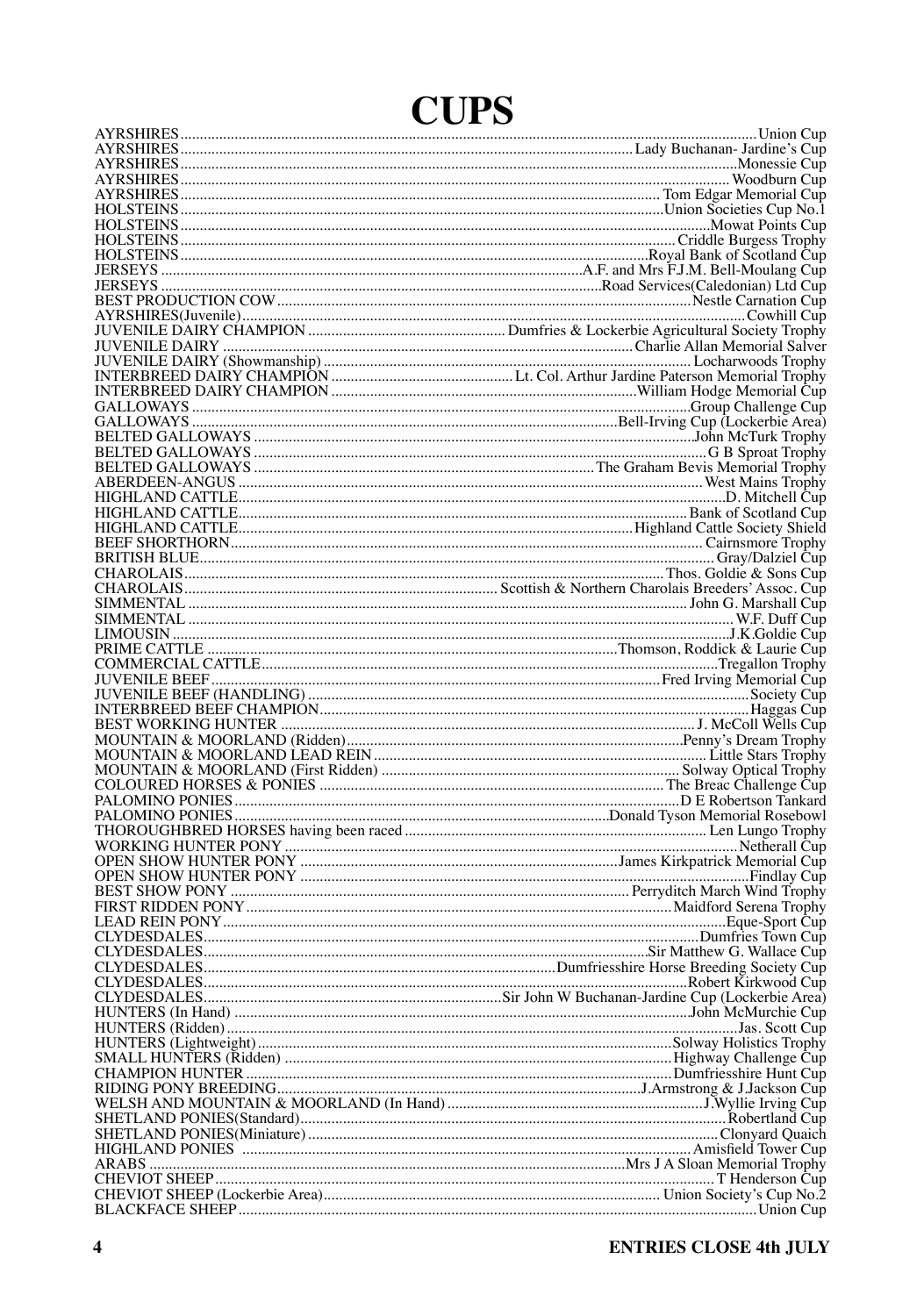| NORTH COUNTRY CHEVIOT <b>COUNTRY CHEVIOT</b> CONTROL CONTROL CONTROL CONTROL COUNTRY CHEVIOT <b>COUNTRY CHEVIOT</b> COUNTRY CHEVIOT <b>COUNTRY CHEVIOT</b> COUNTRY CHEVIOT CONTROL CONTROL CONTROL CONTROL CONTROL CONTROL CONTROL CONTROL CO |  |
|-----------------------------------------------------------------------------------------------------------------------------------------------------------------------------------------------------------------------------------------------|--|
|                                                                                                                                                                                                                                               |  |
|                                                                                                                                                                                                                                               |  |
|                                                                                                                                                                                                                                               |  |
|                                                                                                                                                                                                                                               |  |
|                                                                                                                                                                                                                                               |  |
|                                                                                                                                                                                                                                               |  |
|                                                                                                                                                                                                                                               |  |
|                                                                                                                                                                                                                                               |  |
|                                                                                                                                                                                                                                               |  |
|                                                                                                                                                                                                                                               |  |
|                                                                                                                                                                                                                                               |  |
|                                                                                                                                                                                                                                               |  |
|                                                                                                                                                                                                                                               |  |
|                                                                                                                                                                                                                                               |  |
|                                                                                                                                                                                                                                               |  |
|                                                                                                                                                                                                                                               |  |
|                                                                                                                                                                                                                                               |  |
|                                                                                                                                                                                                                                               |  |
|                                                                                                                                                                                                                                               |  |
|                                                                                                                                                                                                                                               |  |
|                                                                                                                                                                                                                                               |  |
|                                                                                                                                                                                                                                               |  |
|                                                                                                                                                                                                                                               |  |
|                                                                                                                                                                                                                                               |  |
|                                                                                                                                                                                                                                               |  |
|                                                                                                                                                                                                                                               |  |
|                                                                                                                                                                                                                                               |  |
|                                                                                                                                                                                                                                               |  |
|                                                                                                                                                                                                                                               |  |
|                                                                                                                                                                                                                                               |  |
|                                                                                                                                                                                                                                               |  |
| YOUNG FARMERS CUPS-                                                                                                                                                                                                                           |  |
|                                                                                                                                                                                                                                               |  |
|                                                                                                                                                                                                                                               |  |
|                                                                                                                                                                                                                                               |  |
|                                                                                                                                                                                                                                               |  |
| <b>HOME &amp; GARDEN ARTS-</b>                                                                                                                                                                                                                |  |
|                                                                                                                                                                                                                                               |  |
|                                                                                                                                                                                                                                               |  |
|                                                                                                                                                                                                                                               |  |
|                                                                                                                                                                                                                                               |  |
|                                                                                                                                                                                                                                               |  |
|                                                                                                                                                                                                                                               |  |
|                                                                                                                                                                                                                                               |  |
|                                                                                                                                                                                                                                               |  |
|                                                                                                                                                                                                                                               |  |
|                                                                                                                                                                                                                                               |  |
|                                                                                                                                                                                                                                               |  |
|                                                                                                                                                                                                                                               |  |
|                                                                                                                                                                                                                                               |  |
|                                                                                                                                                                                                                                               |  |
|                                                                                                                                                                                                                                               |  |
|                                                                                                                                                                                                                                               |  |
|                                                                                                                                                                                                                                               |  |
| WALKING STICKS-                                                                                                                                                                                                                               |  |
|                                                                                                                                                                                                                                               |  |
|                                                                                                                                                                                                                                               |  |
|                                                                                                                                                                                                                                               |  |

#### POINTS TROPHY-

PUINTS TROPH T-<br>
The exhibitor gaining the most points in the Livestock Showing Classes will be awarded the Robert Laurie Memorial<br>
Trophy. First – 3 points: Second – 2 points and Third – 1 point (Champion excluded). The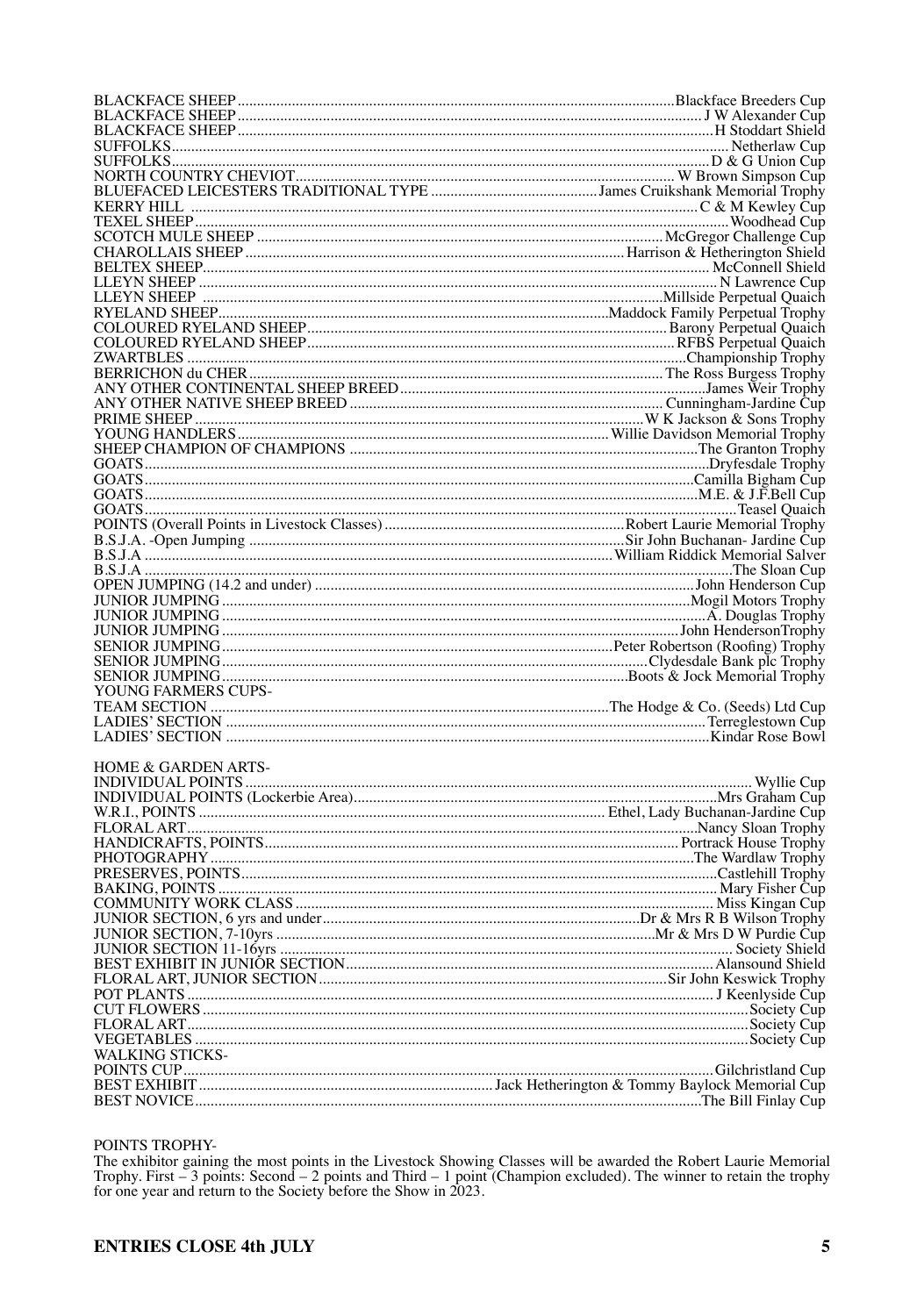## **SCHEDULE OF PRIZES**

The ages of all animals, except Galloways are calculated from 1st January of the year in which the animal was produced.

NOTE- All entries in the Cattle Sections must be from herds which are fully accredited within the Brucellosis (Accredited Herds) Scheme.

In Cattle Section Production Class 40 and Classes 130 and 132 are open to animals which have been shown in their own Breed Classes

Exhibitors are responsible for having their animals in the Judging Ring on time. Please check beginning of each Section for judging times.

## **IMPORTANT**

Exhibitors in the Ayrshire, Holstein and Jersey Classes will complete and indicate on the entry form the number of stalls required.

Where **Milk Record Certificates** are required these should be submitted with entry forms and in any case by the **15th July** failing which entry will lapse. Certificates must be clearly marked indicating in which class the animal will be shown.

All exhibitors in the **Dairy Classes** will be sent a form listing the classes to be completed and handed to the Steward of the Section on the morning of the Show.

Exhibitors in the **Beef Classes** are given an option on making entries and can decide for individual animals whether:

1) to supply, for inclusion in the catalogue, the details and pedigrees of the animal which they intend to exhibit and abide by the usual rules printed in this catalogue

or

2) to complete an entry form with Class Number and number of entries for each class that they intend to enter and complete a card, supplied by the Society with details and pedigree of the animal for display on the stall.

All Exhibitors in the old Lockerbie Area must place an "L" on their entry forms when competing in the Galloway, Cheviot, Blackface or Clydesdale Sections. Only the highest placed animal in each class will be eligible for the Lockerbie Cups. The following parishes are eligible for the Lockerbie Cups.

| Moffat                  | Eskdalemuir         |
|-------------------------|---------------------|
| Kirkpatrick-Juxta       | Kirkmichael         |
| Wamphray                | Tinwald             |
| Johnstone               | Dalton              |
| Applegarth & Sibbaldbie | Middlebie           |
| Lockerbie               | Kirkpatrick Fleming |
| Dryfesdale              | Half-Morton         |
| Hoddom                  | Cummertrees         |
| Lochmaben               | Dornock             |
| Tundergarth             | Gretna              |
| Hutton & Corrie         | Ruthwell            |
| St Mungo                | Annan               |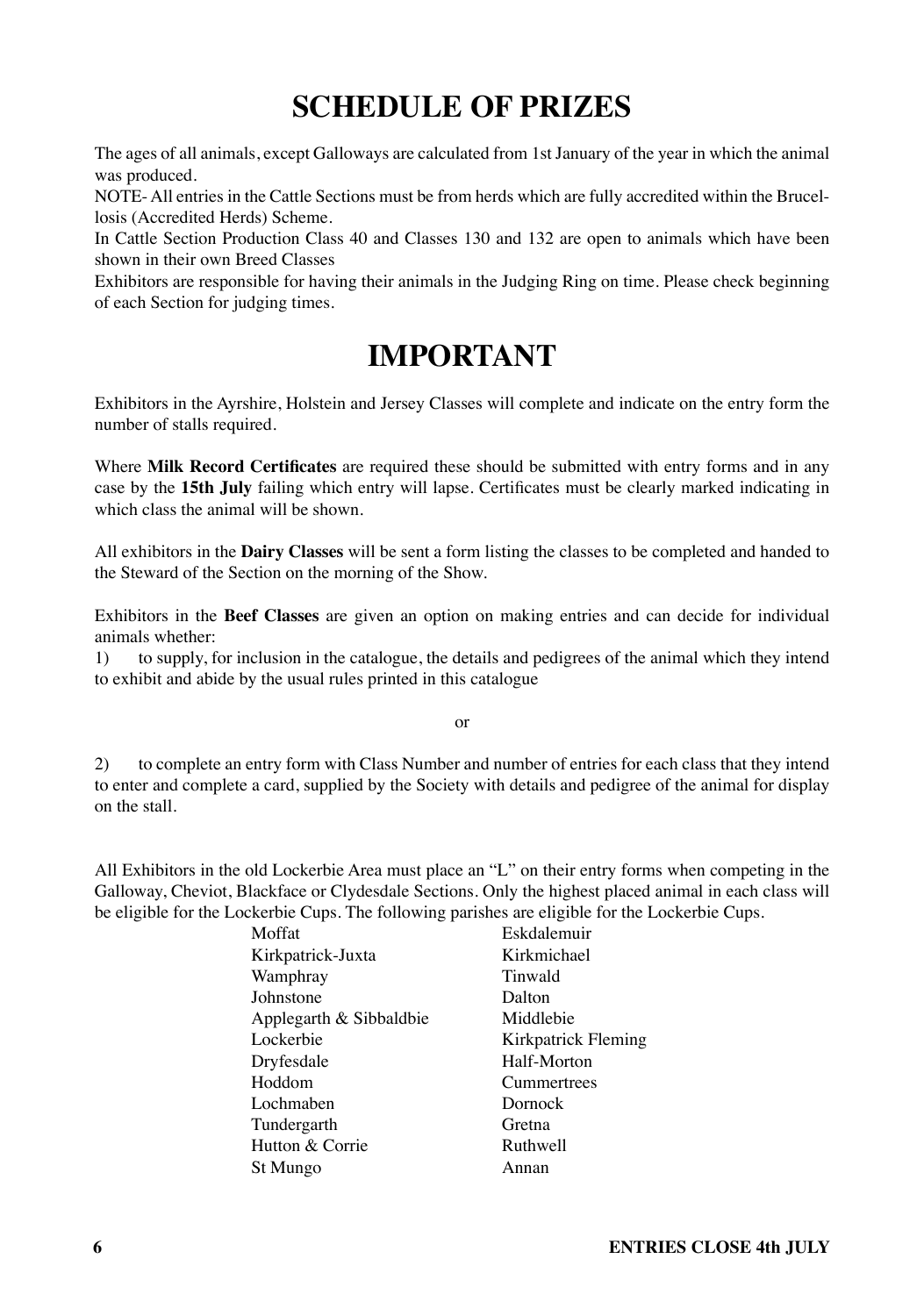## **SECTION 1 – ACCREDITED CATTLE**

All Cattle Classes to be judged on Saturday, 6th August

NOTE – Washing of Cattle to be carried out only in own stall or in area provided. No facilities will be available for Power Hoses to wash cattle.

Canvas roof covering will be supplied for all cattle and milking facilities will be available

Classes may be split or amalgamated at the discretion of the stewards

**Any exhibitor bringing cattle to the Show from outwith Scotland must, in the previous 60 days from the Show, have obtained a negative TB result on all the cattle being brought to the Show. Exhibitors from these areas will be sent the relevant paperwork to be completed by a private veterinary surgeon.**

**All cattle (including calves) coming to the Show must come from a herd that is fully accredited free of BVD or they must all be individually tested free of virus (antigen) whether or not they have been vaccinated, in accordance with CHeCS rules (www.checs.co.uk).** 

**\*\*\*Proof of TB & BVD negative status MUST be received by 6pm on the Wednesday prior to the Show or the animals will not be allowed on the field.\*\*\***

**Ring numbers may be altered on the day at the discretion of the Society to avoid unnecessary judging delays.**

**For Health & Safety reasons livestock transports are not allowed to move until all the parade animals have returned to their stalls.**

## **Dairy Breeds**

**See SCHEDULE OF PRIZES on Page 7 for important details**

**ENTRY MONEY AND PRIZE MONEY IN DAIRY CATTLE CLASSES**

Entry Fees:- Members £6.00 per stall Non Members £12.00 per stall

| Prize Money                                                                                                                                                                                                                                                                                                                                     | First  | £20.00 |
|-------------------------------------------------------------------------------------------------------------------------------------------------------------------------------------------------------------------------------------------------------------------------------------------------------------------------------------------------|--------|--------|
|                                                                                                                                                                                                                                                                                                                                                 | Second | £15.00 |
|                                                                                                                                                                                                                                                                                                                                                 | Third  | £10.00 |
| $\mathbf{M} \mathbf{D}$ $\mathbf{D}$ , $\mathbf{D}$ , $\mathbf{D}$ , $\mathbf{D}$ , $\mathbf{D}$ , $\mathbf{D}$ , $\mathbf{D}$ , $\mathbf{D}$ , $\mathbf{D}$ , $\mathbf{D}$ , $\mathbf{D}$ , $\mathbf{D}$ , $\mathbf{D}$ , $\mathbf{D}$ , $\mathbf{D}$ , $\mathbf{D}$ , $\mathbf{D}$ , $\mathbf{D}$ , $\mathbf{D}$ , $\mathbf{D}$ , $\mathbf{D$ |        |        |

N.B. Prize money will be posted out after the Show



**Judge**

 **Mr Robin Templeton, Kilmarnock To be judged in Ring 2 at 9.30am. These classes will be alternated by age with the Jersey Cattle. See also Class 40 and Juvenile Section**

**Note:- Calving Certificate may be requested from Winners in Classes 9, 10 and 11 before Prize Money can be paid**

**Animals entered must be registered in the Ayrshire Cattle Society Herd Book**

Class

- **1** HEIFER STIRK, born on or after 1st January 2021 and before 1st July 2021
- **2** 2 HEIFER STIRK, born between 1st July and 31st December 2020 (not to produce a calf before 1st December in year of Show)

Classes 1 and 2 may be combined if there are fewer than 3 entries forward in each class.

#### **ENTRIES CLOSE 4th HILY** 7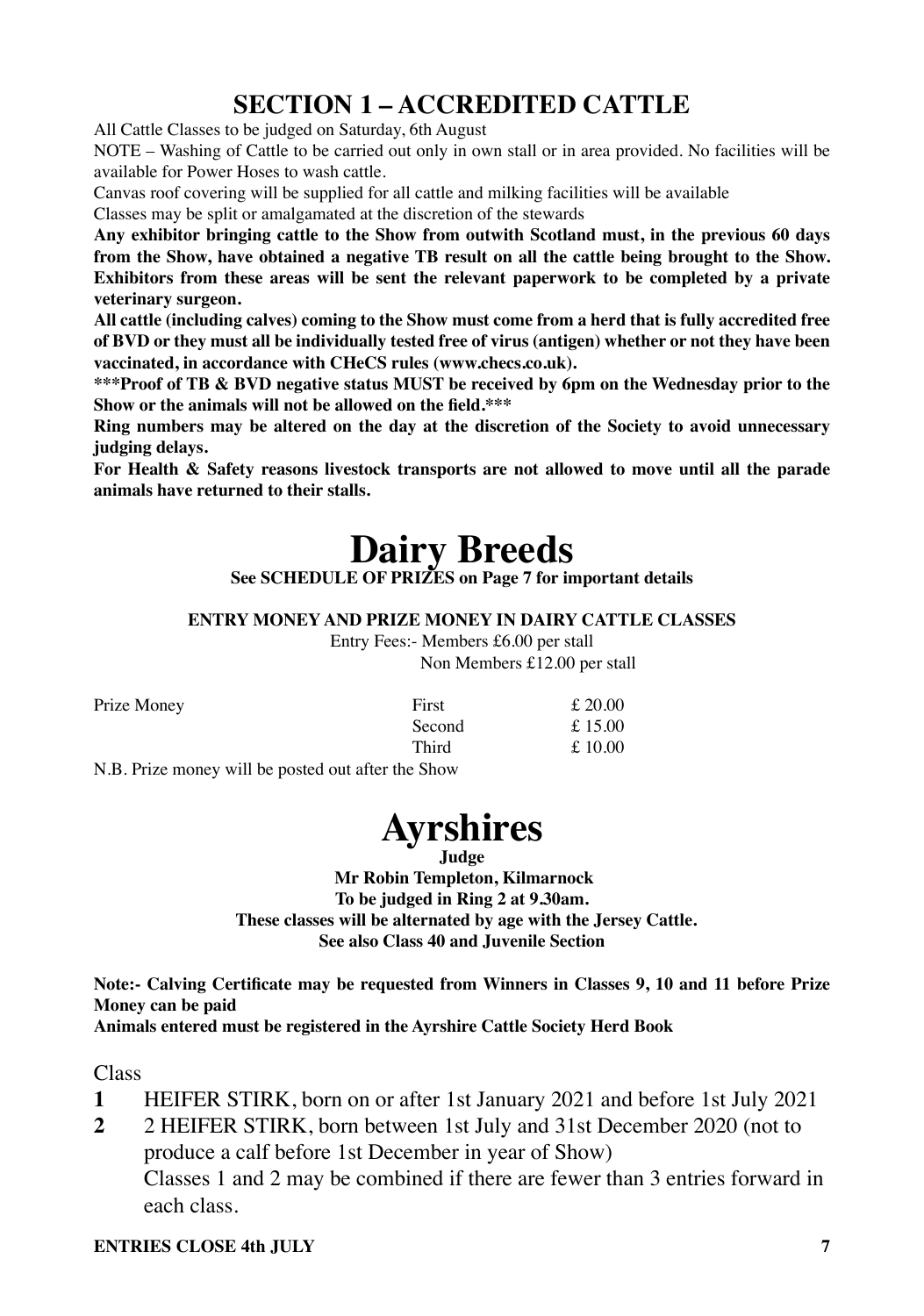- **3** HEIFER IN CALF, under Three Year Old at date of Show and to calve between 1st September and 31st December of year of Show
- **4** HEIFER IN CALF, under Three Years Old at date of Show and to calve before 31st August of year of Show
- **5** YELD STOCK CHAMPIONSHIP **MONESSIE CUP to be awarded for Best Animal from Classes 1 to 4**
- **6 BREEDERS' CLUB SPECIAL CLASS**. Animal previously entered in Classes 1 to 4 and shown by a Member of Dumfriesshire Ayrshire Breeders' Club. **Entries in Class 6 to be made to Club Secretary**
- **7** COW or HEIFER IN CALF. Three years Old and upwards to calve between 1st September and 31st December of year of Show
- **8** COW IN CALF to calve before 31st August of year of Show
- **9** HEIFER IN MILK having calved her first calf **TROPHY and PRIZE MONEY in Class 9 from TOM EDGAR MEMORIAL FUND**
- **10** COW IN MILK, having calved her second calf
- **11** COW IN MILK, having calved her third or more calf
- **12** PAIR OF FEMALES, to have been exhibited in Classes 1-12 and/or Classes 41, 45 & 48
- **13** GROUP OF THREE ANIMALS Animals for this Class must have been shown in the previous Class

### **THE LADY BUCHANAN-JARDINE'S SILVER CHALLENGE CUP TO BE AWARDED TO CLASS 13**

**14** PAIR OF FEMALES, any age, sired by the same sire, not necessarily all the property of the exhibitor

**THE WOODBURN SILVER CHALENGE CUP TO BE AWARDED TO CLASS 14**

- **15** CHAMPIONSHIP
- **16 BREEDERS' CLUB SPECIAL CLASS**. Animal previously entered in Classes 7 to 11 inclusive and shown by a Member of Dumfriesshire Ayrshire Breeders' Club. **Entries in Class 16 to be made to Club Secretary**

## **SPECIAL PRIZES**

THE CHALLENGE CUP presented by Dumfries & Galloway Union Agricultural Society will be awarded to the Best Ayrshire in this Section. The Cup will be held by the winner for one year and returned to the Society before the Show in 2023.

The Champion will receive £35 and the Reserve £15

MONESSIE CUP presented by the late Robert Dalziel, Monessie, New Abbey Road, Dumfries will be awarded to the Best Animal judged in Classes 1 to 4 inclusive. The Cup will be held by the winner for one year and returned to the Society before the Show in 2023.

The Winner will receive £10 and the Reserve £5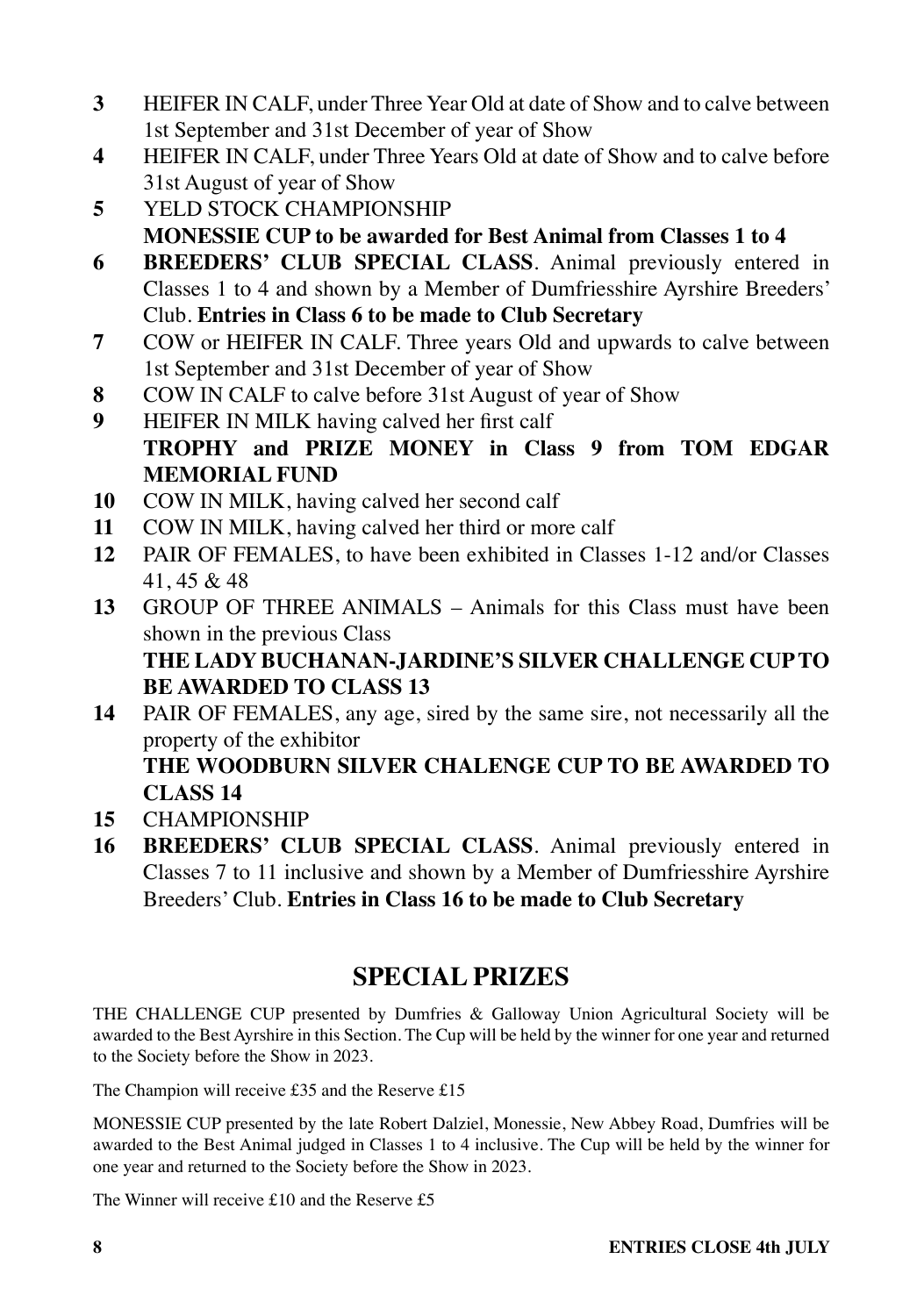THE TOM EDGAR MEMORIAL CUP will be awarded to the winner of Class 9. The Cup will be held by the winner for one year and returned to the Society before the Show in 2023.

THE LADY BUCHANAN-JARDINE'S SILVER CHALLENGE CUP to be awarded to Class 13. The Cup will be held by the winner for one year and returned to the Society before the Show in 2023.

THE WOODBURN CUP, presented by the late Robert Woodburn, Tynaldene, Lockerbie to be awarded to Class 14. The Cup will be held by the winner for one year and returned to the Society before the Show in 2023.

## **Holstein**

**Judge**

**Mr James Baillie, Larkhall To be judged in Ring 3 at 9.30am Entries, Entry Fees and Prize Money – See Page 7 See Also Class 40 and Juvenile Section**

Note: Entries in this Section must be registered with Holstein UK and Ireland or be eligible for registration. Calving Certificate may be requested from winners in Classes 19-20 before Prize Money can be paid

Class

- **17** HEIFER, born on or after 1st January 2021 and before 1st July 2021
- **18** HEIFER IN CALF
- **19** COW IN CALF
- **20** COW IN CALF BUT NOT IN MILK
- **21** HEIFER IN MILK, to have calved under 3 years old
- **22** COW IN MILK, having calved her second calf,
- **23** COW IN MILK, having calved her third calf or more
- **24** EXHIBITOR BRED COW IN MILK having had 2 calves or more and never to have been shown in milk at any show previously

**N.B. Animals can only be shown in one of the above classes**

**25** SPECIAL CLASS FOR DAM AND DAUGHTER or 2 DAUGHTERS, out of same cow

#### **The Criddle Burgess Trophy to be awarded to the winner of Class 25**

- **26** PAIR OF FEMALES to be shown in previous classes
- **27** BEST ANIMAL bred by Exhibitor must have been shown in own Class
- **28** CHAMPIONSHIP

CERTIFICATES – Exhibitors to bring Certificates to the Show  $-4$  will be drawn from hat and these animals checked

### **SPECIAL PRIZES**

UNION SOCIETIES CHAMPION CHALLENGE CUP, No.1 for the Best Animal in the Holstein Classes. The Cup will be held by the winner for one year and returned to the Society before the Show in 2023.

The Winner will receive £35 and the Reserve £15

#### **ENTRIES CLOSE 4th HILY** 9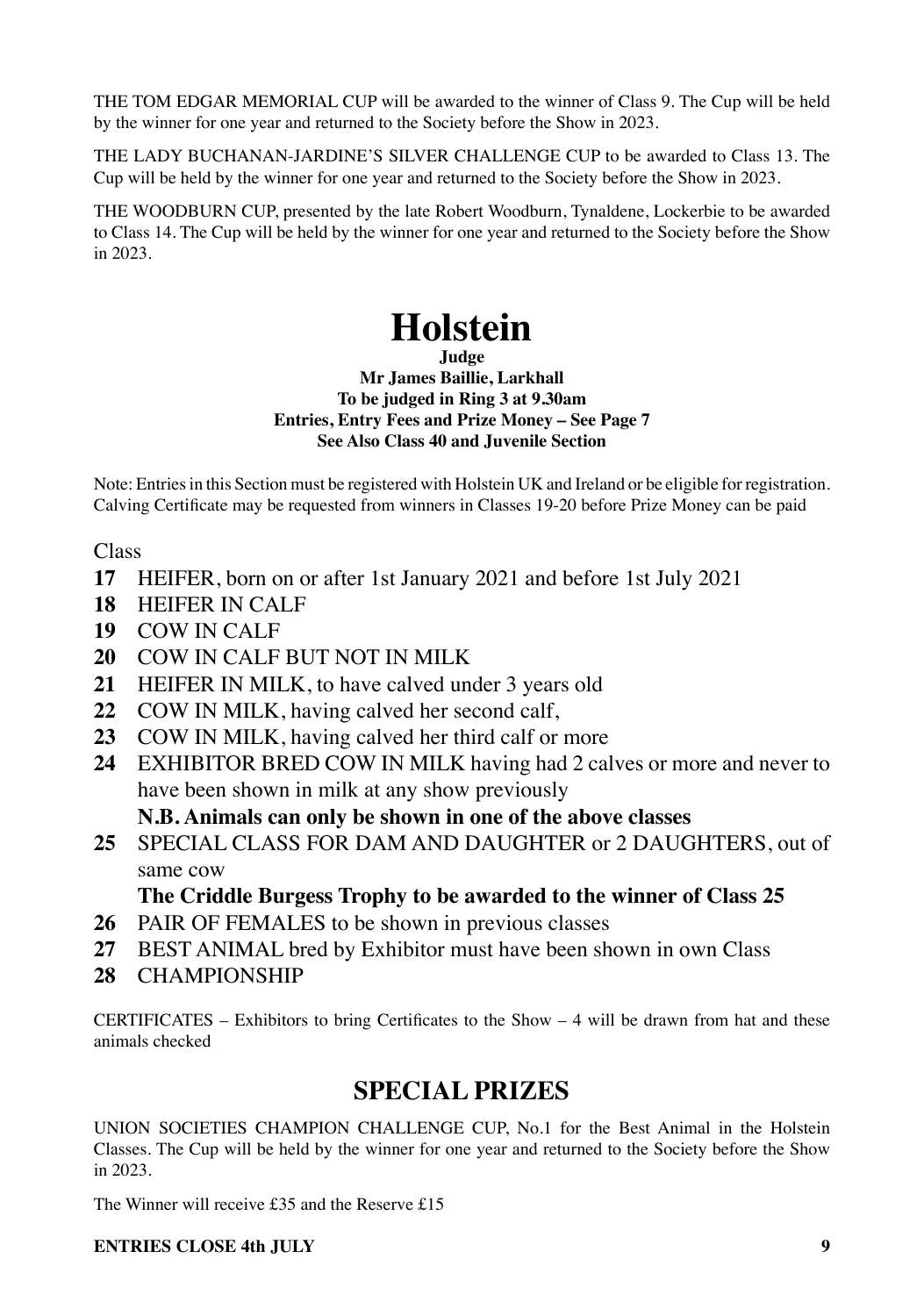THE ROYAL BANK OF SCOTLAND TROPHY will be awarded to the Best Animal Bred by the Exhibitor. The Cup will be held by the winner for one year and returned to the Society before the Show in 2023.

MOWAT POINTS CUP Won outright by Mr Robert Reid, Bengalhill, Lockerbie in 1977 and represented by him for an annual competition. To be won by an exhibitor with a minimum of 3 entries, gaining most number of points overall (no points for the Championship and Class 27 does not qualify) First prize –10 points; Second – 7 points and Third- 5 points. The Cup will be held by the winner for one year and returned to the Society before the Show in 2023.

THE CRIDDLE BURGESS TROPHY to be awarded to the Winner of Class 25. The Cup will be held by the winner for one year and returned to the Society before the Show in 2023.

Holstein UK offer Rosettes to the Champion, Reserve Champion, Champion Exhibitor Bred and Best Udder



**Mr Robin Templeton, Kilmarnock To be judged in Ring 2 at 9.30am The classes will be alternated by age with the Ayrshires Entries, Entry Fees and Prize Money – See Page 7 See Also Class 40 and Juvenile Section**

Entries in this Section can only be animals registered with the Jersey Cattle Society of the United Kingdom.

#### **Class**

- **29** HEIFER, born on or after 1st January 2021 and before 1st July 2021
- **30** HEIFER IN CALF, due to calve within 90 days of the Show date
- **31** COW IN CALF, any age
- **32** HEIFER IN MILK, which has produced her first and only calf
- **33** COW IN MILK, any age
- **34** SPECIAL CLASS for DAM and DAUGHTER or TWO DAUGHTERS out of the same cow.
- **35** BEST PAIR OF ANIMALS out of foregoing classes **Road Services (Caledonian) Ltd Cup to be awarded in Class 35**
- **36** BEST FEMALE, Bred by Exhibitor who is a member of J.C.S. (animals in this class must have been shown in Classes 29-34
- **37** CHAMPIONSHIP

### **SPECIAL PRIZES**

A CHALLENGE CUP presented by A.F. and Mrs F.J.M. Bell-Moulang, will be awarded to the Best A CHALLENGE CUP presented by A.F. and Mrs F.J.M. Bell-Moulang, will be awarded to the Best Animal in the Jersey Section. The Cup will be held by the winner for one year and returned to the Society before the Show in 2023.

The Winner will receive £35 and the Reserve £15

A CHALLENGE CUP presented by Road Services (Caledonian) Ltd will be awarded to the Best Pair of Animals in the Jersey Section. The Cup will be held by the winner for one year and returned to the Society before the Show in 2023.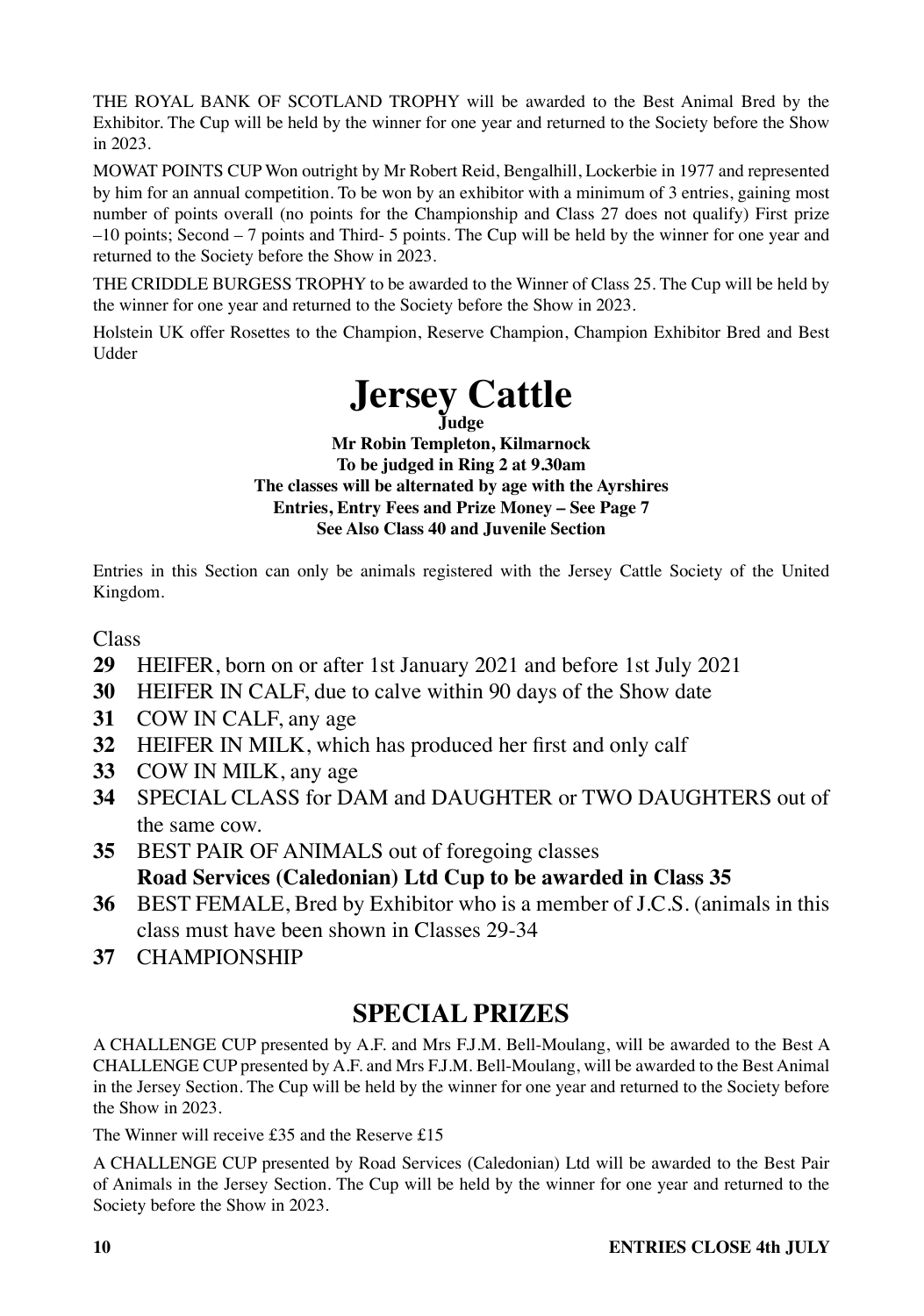## **Any Other Dairy Breed Section**

Judge

Mr Robin Templeton, Kilmarnock To be judged in Ring 3 prior to Interbreed Class Entries, Entry Fees and Prize Money – See Pages

Class

- **38** HEIFER IN MILK pedigree or non-pedigree any breed.
- **39** COW IN MILK pedigree or non-pedigree any breed

## **Production Section**

**Judge**

**Mr James Baillie, Larkhall To be judged in Ring 3 prior to Interbreed Class Entries, Entry Fees and Prize Money – See Page 7**

**40** BEST PRODUCTION COW. Cow to be shown in Calf or in Milk having at least 3 lactations to be judged on points awarded as follows:-

#### **Production Points**

Based on any 3 consecutive lactations e.g. 1-2-3 or 5-6-7, 1 point for each Kg of butterfat and protein produced. Production after 305 days of the 3rd consecutive lactation will not be included. Points to be accrued in each lactation will be divided by the days of calving index preceeding the lactation and multiplied by 365

#### **Inspection Points**

First cow to receive 700 points and all other cows to be downpointed at the discretion of the judge.

**Certificates of yields, with opening and closing dates of lactation should be submitted along with entry and at the latest by 15th July 2022.**

### **SPECIAL PRIZE**

NESTLE CARNATION CUP to be awarded to winner of Class 40. The Cup will be held by the winner for one year and returned to the Society before the Show in 2023. Prize money in this class: Champion £50 and Reserve £25.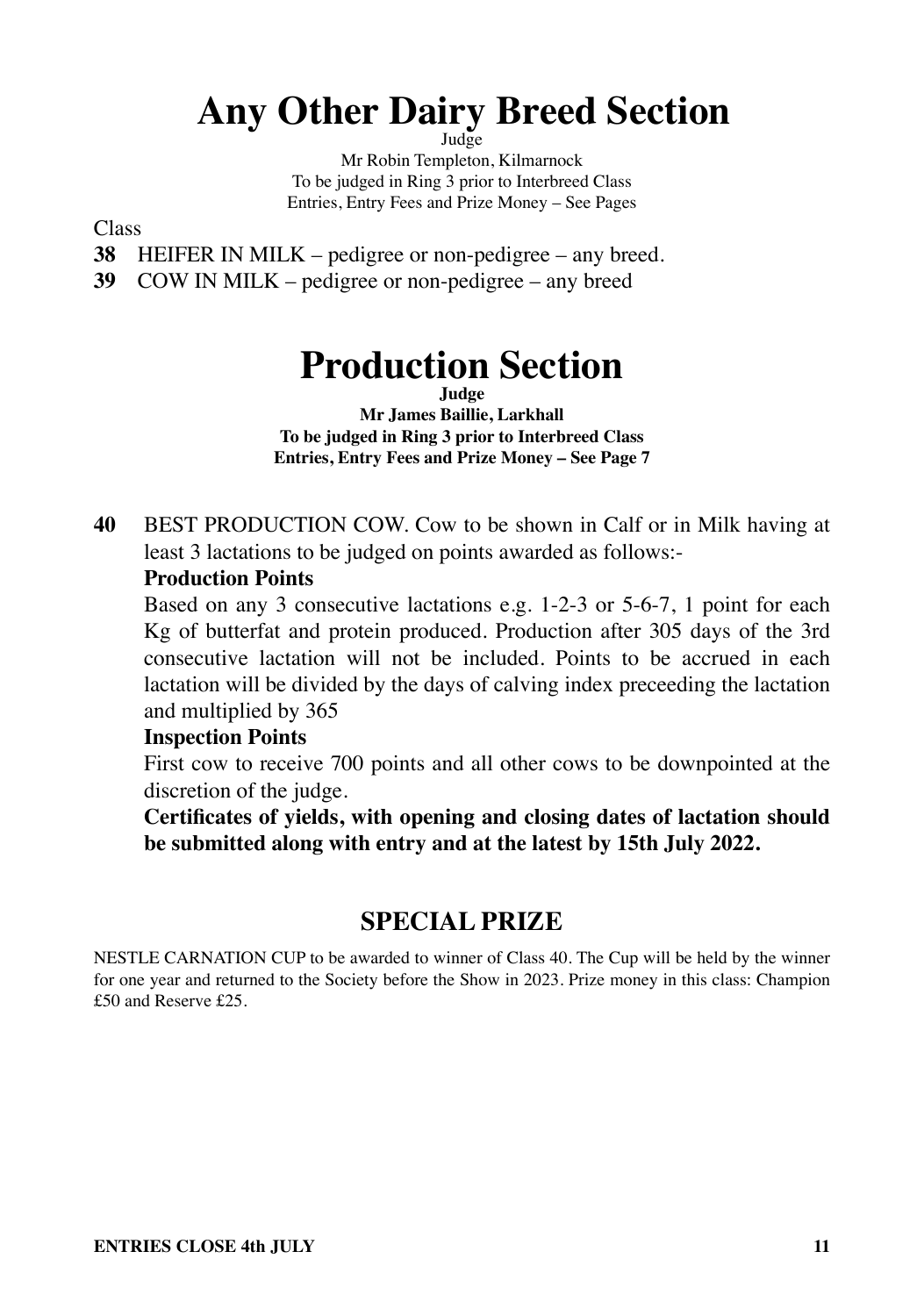## **Juvenile Classes (Dairy)**

**Judge Mr GavinJudge Mr Gavin Baillie, Larkhall To be judged in Ring 1 at 9.30am Entry Fee - £3 per entry. Prize Money – 1st - £10.00: 2nd - £5.00; 3rd - £3.00** 

NOTE: This Section incorporates the South West Holstein Club Calf Show Calves must be shown by a young person under the age of 26 on 1st January 2021 (see below)

Class

- **41** HEIFER CALF, AYRSHIRE BREED, born in 2022. Calves to parade as required
- **42** HEIFER CALF, HOLSTEIN/FRIESIAN BREED, born between 1st January and 30th April 2022. Calves to parade as required
- **43** HEIFER CALF, HOLSTEIN/FRIESIAN BREED, born between 1st May and 31st July 2022. Calves to parade as required
- **44** HEIFER CALF, JERSEY OR ANY OTHER BREED, born in 2022. Calves to parade as required
- **45** HEIFER CALF, AYRSHIRE BREED, born between 1st October 2021 and 31st December 2021. Calves to parade as required.
- **46** HEIFER CALF, HOLSTEIN/FRIESIAN BREED, born between 1st October 2021 and 31st December 2021. Calves to parade as required.
- **47** HEIFER CALF, JERSEY OR ANY OTHER BREED, born between 1st October 2021 and 31st December 2021. Calves to parade as required.
- **48** HEIFER CALF, AYRSHIRE BREED, born between 1st July 2021 and 30th September 2021. Calves to parade as required
- **49** HEIFER CALF, HOLSTEIN/FRIESIAN, born between 1st July 2021 and 30th September 2021. Calves to parade as required
- **50** HEIFER CALF, JERSEY OR ANY OTHER BREED, born between 1st July 2021 and 30th September 2021. Calves to parade as required
- **51** CHAMPIONSHIP

## **SPECIAL PRIZES**

DUMFRIES & LOCKERBIE AGRICULTURAL SOCIETY TROPHY will be awarded to the overall Champion Calf in the Juvenile Dairy Section. The Cup will be held by the winner for one year and returned to the Society before the Show in 2023. The Champion to receive £10 and the Reserve £5

THE COWHILL CUP presented in memory of David Keswick to be awarded to the Best Ayrshire Calf. The Cup will be held by the winner for one year and returned to the Society before the Show in 2023.

THE CHARLIE ALLAN MEMORIAL SALVER presented by Brenda Leddy from Stichill Jerseys, Kelso in memory of Charlie Allan to be awarded to the best Jersey Calf. The Cup will be held by the winner for one year and returned to the Society before the Show in 2023.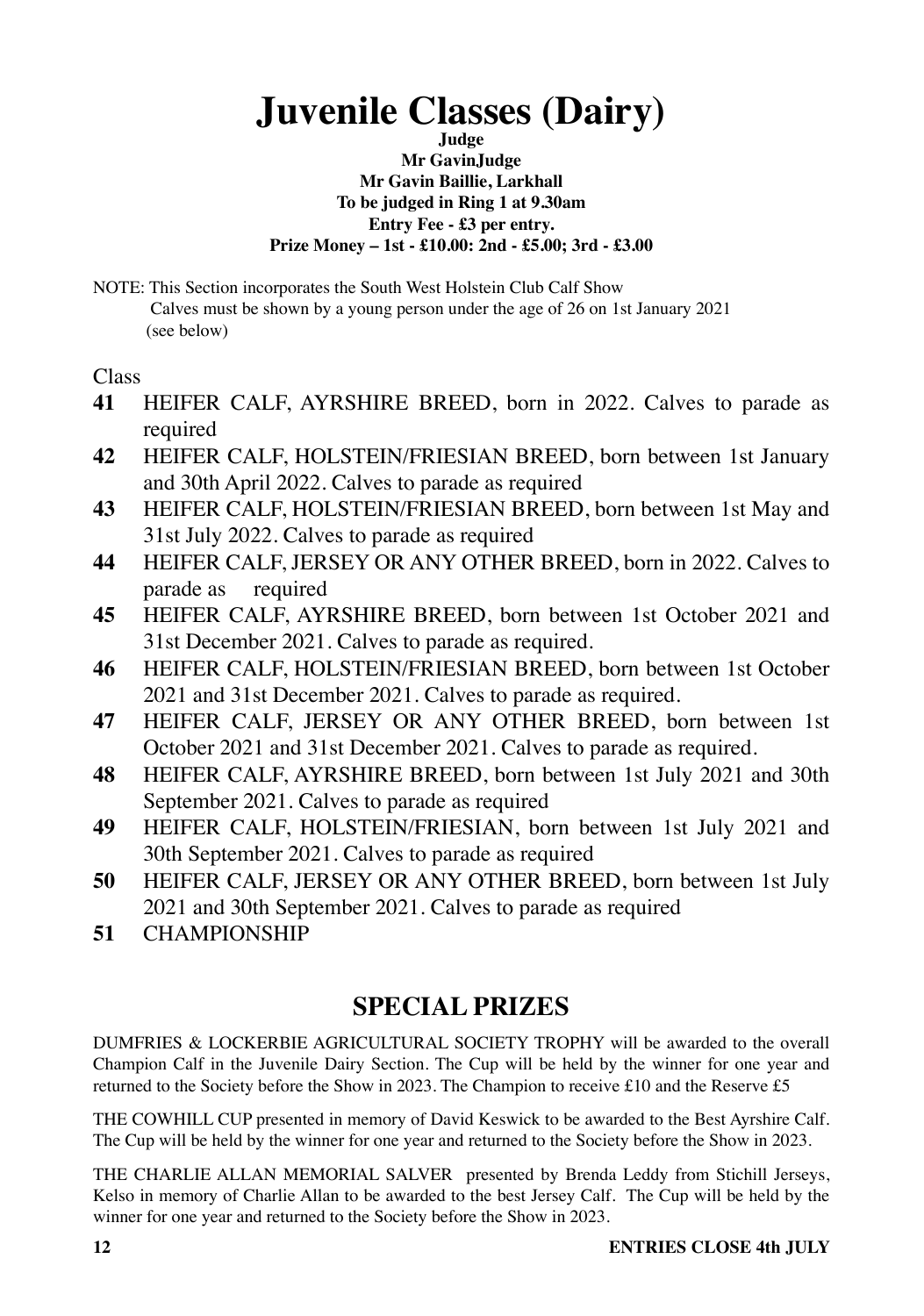### **SHOWMANSHIP Prize Money: First £10.00; Second £5.00; Third £3.00**

Calves must be shown by a young person under the age of 26 on 1st January 2020. There will be 3 Sections:-

Class

- **52** Junior aged 12 and under on 1st January 2022
- **53** Intermediate aged between 13 and 15 on 1st January 2022
- **54** Senior aged between 16 and under 26 on 1st January 2022
- **55** CHAMPION

### **SPECIAL PRIZES**

The LOCHARWOODS TROPHY presented by The Jamieson Family, Upperlocharwoods, Ruthwell will be awarded to the Showmanship Champion in the Juvenile Dairy Section. The Cup will be held by the winner for one year and returned to the Society before the Show in 2023.

## **Best Dairy Animal (Interbreed)**

**Judges Mr James Baillie, Larkhall Mr Robin Templeton, Kilmarnock To be judged in Ring 3**

Class

**56** Entries shall be the Overall Champion in the Ayrshire, Holstein, Jersey and Any Other Breed not Specified in Schedule Sections

### **SPECIAL PRIZES**

THE LT COL. ARTHUR JARDINE-PATERSON MEMORIAL TROPHY, presented by Mrs Jardine-Paterson will be awarded to the Interbreed Champion. The Cup will be held by the winner for one year and returned to the Society before the Show in 2023. The Champion will receive £200 and the Reserve £100

THE WILLIAM HODGE MEMORIAL SALVER presented by Mrs Hodge to be held by the winner for one year and returned to the Society before the Show in 2023. The winner will receive a special prize of £15 and the Reserve £10 from the William Hodge Memorial Fund.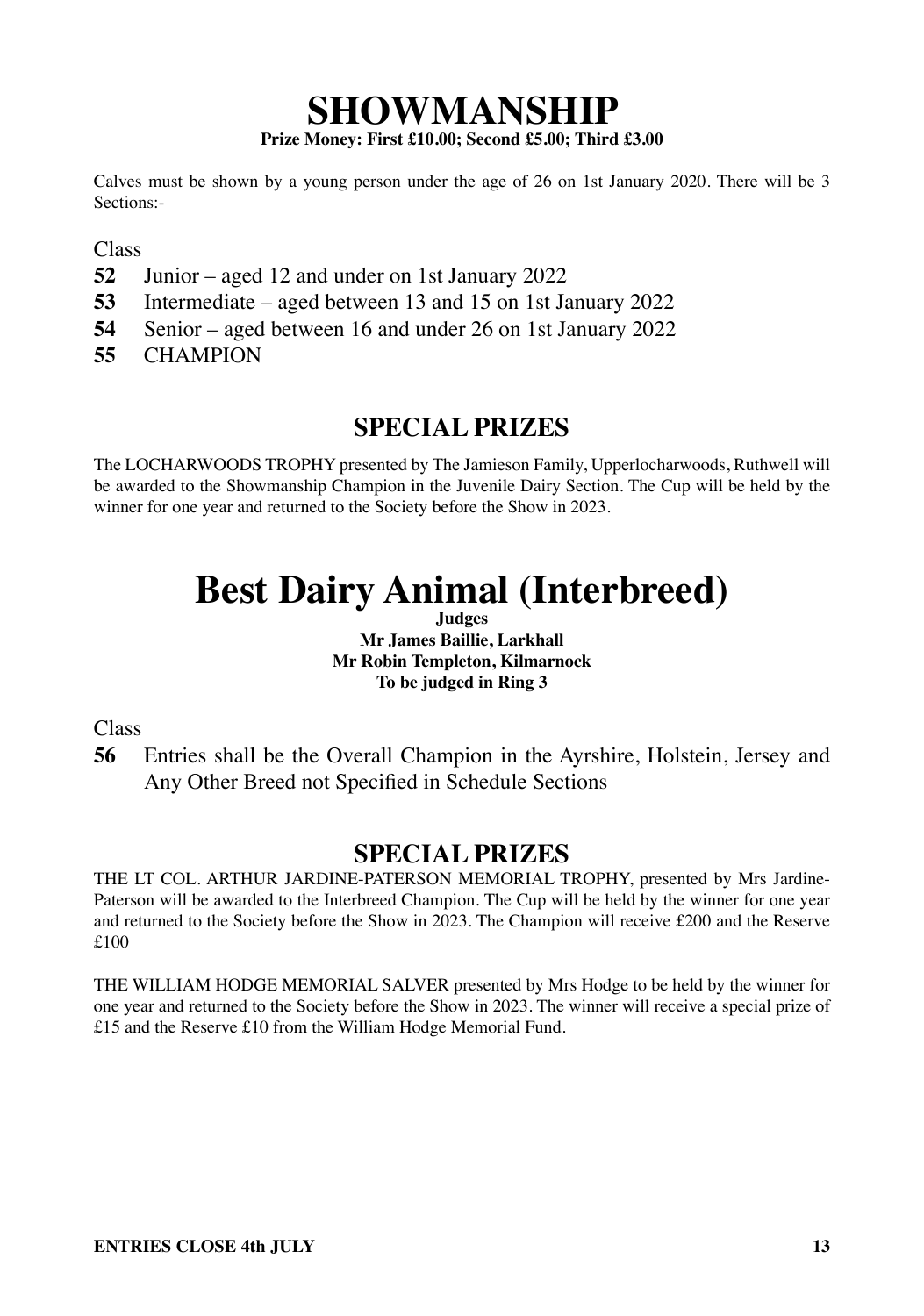**BEEF BREEDS**

**ENTRY MONEY AND PRIZE MONEY IN BEEF CATTLE CLASSES**

Entry Fees:- Members £6.00 per entry

Non Members £12.00 per entry

| Prize Money | First  | £ 20.00   |
|-------------|--------|-----------|
|             | Second | £ 15.00   |
|             | Third  | £ $10.00$ |

N.B. Prize money may be collected from Secretary's Office when card given out by Stewards is presented

NOTE: If there are insufficient entries in any Section the stewards reserve the right to cancel the Section and give exhibitors the option to exhibit in the Any Other Breed Section.

Classes may be split or amalgamated at the discretion of stewards

**Any exhibitor bringing cattle to the Show from outwith Scotland must, in the previous 60 days from the Show, have obtained a negative TB result on all the cattle being brought to the Show. Exhibitors from these areas will be sent the relevant paperwork to be completed by a private veterinary surgeon.**

**All cattle (including calves) coming to the Show must come from a herd that is fully accredited free of BVD or they must all be individually tested free of virus (antigen) whether or not they have been vaccinated, in accordance with CHeCS rules (www.checs.co.uk)**

**\*\*\*Proof of TB & BVD negative status MUST be received by 6pm on the Wednesday prior to the Show or the animals will not be allowed on the field\*\*\***

**Ring numbers may be altered on the day at the discretion of the Society to avoid unnecessary judging delays.**

**For Health & Safety reasons livestock transports are not allowed to move until all the parade animals have returned to their stalls.**

## **Galloways**

**Judge Mr Barry Douglas, Castlederg To be judged in Ring 4 at 9.30am**

Class

- **61** BULL, any age
- **62** COW IN MILK or IN CALF
- **63** HEIFER, born between 1st September 2019 and 1st September 2020 and to produce a calf within 9 months of the Show
- **64** HEIFER STIRK
- **65** BULL CALF, born on or after 1st September 2021
- **66** HEIFER CALF, born on or after 1st September 2021
- **67** PAIR OF ANIMALS, drawn from the above classes. **Entries must be submitted for Class 67**
- **68** CHAMPIONSHIP
- **69** LOCKERBIE CUP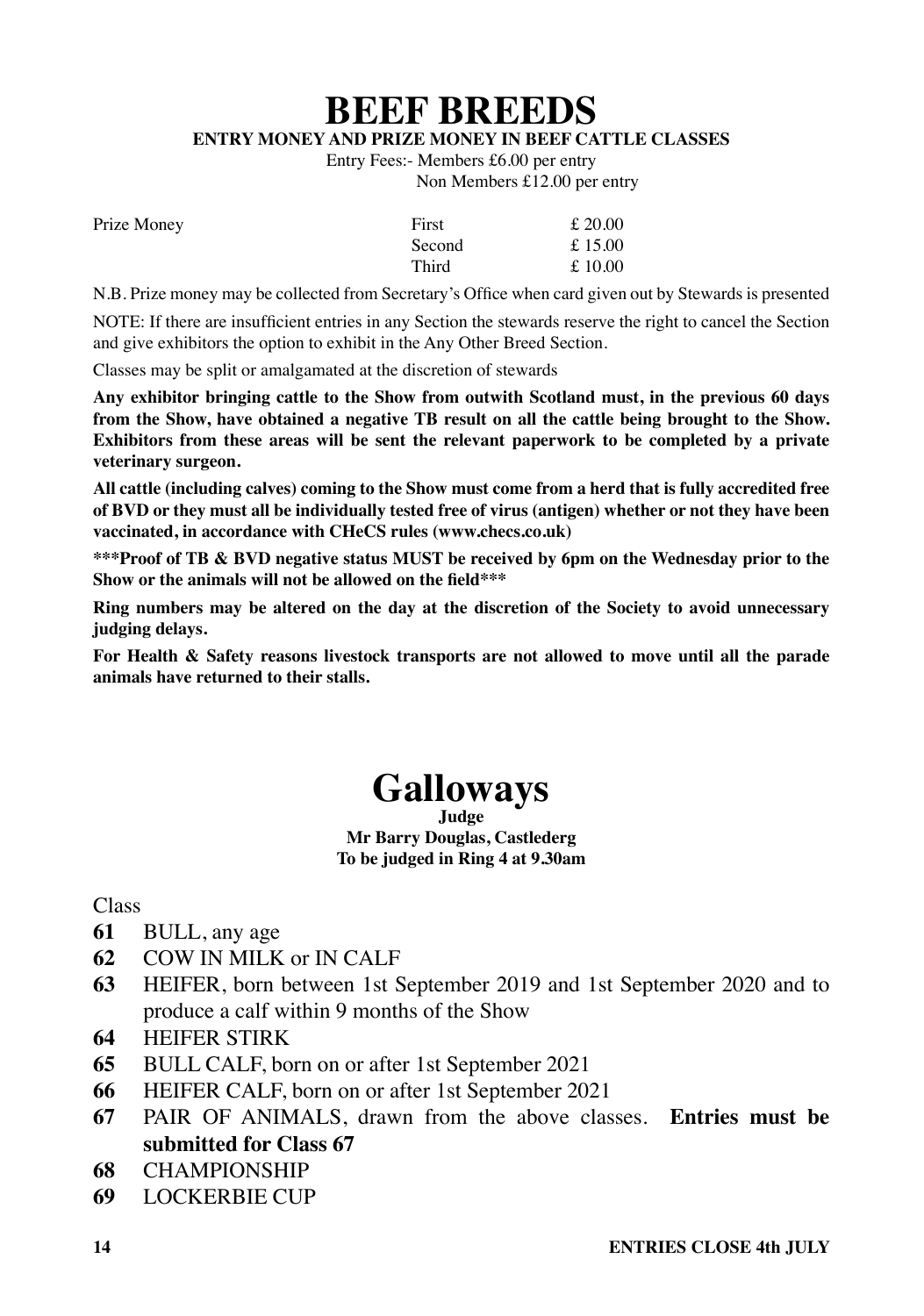CHALLENGE CUP presented by the Dumfries & Galloway Union Agricultural Society will be awarded to the Best Galloway in Section. The Cup will be held by the winner for one year and returned to the Society before the Show in 2023.

LOCKERBIE AGRICULTURAL SOCIETY CHALLENGE CUP to be awarded to the Galloway Group Class.(Class 67). The Cup will be held by the winner for one year and returned to the Society before the Show in 2023.

THE BELL-IRVING SILVER PERPETUAL CHALLENGE CUP to be awarded to the Best Galloway from the old Lockerbie Show Area. The Cup will be held by the winner for one year and returned to the Society before the Show in 2023.

The Champion will receive £35 and the Reserve £15

The Galloway Cattle Society are delighted to present the National Show Trophies at Dumfries Show:-

Championship Animal - Perpetual trophy kindly presented by the Family of the late Frank Hunter Blair. Pair of animals (led) – Perpetual trophy presented by Mr John McIlwraith, Canada.

## **Belted Galloways**

**Judge**

**Mrs Sarah Wareham, Heathfield To be judged in Ring 5 at 9.30am Entry Fees & Prize Money – See Page 14**

NOTE: If there are insufficient entries in any Section the stewards reserve the right to cancel the Section and give exhibitors the option to exhibit in the Any Other Breed Section.

Class

- **70** BULL, any age
- **71** COW IN MILK or IN CALF
- **72** CALF, born after 1st September 2021
- **73** HEIFER IN MILK or IN CALF born after 1st September 2019
- **74** HEIFER STIRK
- **75** PAIR OF ANIMALS, drawn from the above Classes. **Entries must be submitted for Class 75**
- **76** CHAMPIONSHIP

### **SPECIAL PRIZES**

THE JOHN McTURK TROPHY will be awarded to the Best Belted Galloway in Section. The Cup will be held by the winner for one year and returned to the Society before the Show in 2023.

THE GRAHAM BEAVIS MEMORIAL TROPHY will be awarded to the Belted Galloway Female Champion. The Cup will be held by the winner for one year and returned to the Society before the Show in 2023

THE G B SPROAT TROPHY will be awarded to the Best Belted Galloway Bull. The Cup will be held by the winner for one year and returned to the Society before the Show in 2023.

The Champion will receive £35 and the Reserve £15

#### **ENTRIES CLOSE 4th HILY** 15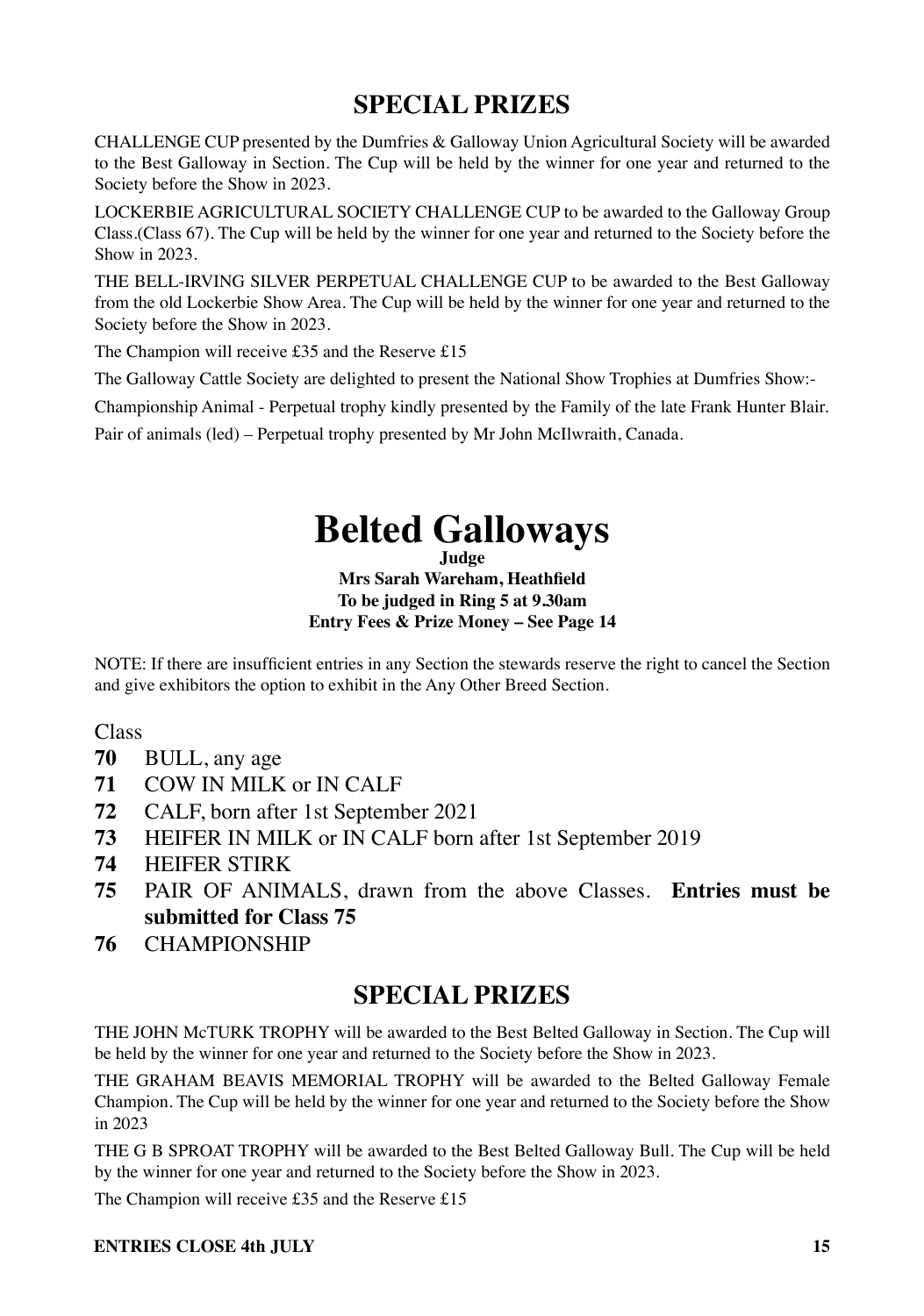## **Aberdeen Angus**

#### **Judge Mr Ian McGillivary, Kelso To be judged in Ring 6 at 9.30am Entry Fees & Prize Money – See Page 14**

NOTE: If there are insufficient entries in any Section the stewards reserve the right to cancel the Section and give exhibitors the option to exhibit in the Any Other Breed Section.

Class

- **77** BULL, any age
- **78** COW IN MILK or IN CALF, born before 1st January 2020
- **79** HEIFER IN MILK or IN CALF, born on or after 1st January 2020
- **80** HEIFER, born on or after 1st January 2021
- **81** BEST ANIMAL BRED BY EXHIBITOR. This class is automatically entered by first prize animals, except where first prize-winner is not bred by an Exhibitor. Rosettes only awarded in this Class
- **82** CHAMPIONSHIP

## **SPECIAL PRIZES**

WEST MAINS TROPHY presented by the late Tom Corrie for the Best Animal in the Aberdeen Angus Section. The Cup will be held by the winner for one year and returned to the Society before the Show in 2023.

The Champion will receive £35 and the Reserve £15

ABERDEEN ANGUS CATTLE SOCIETY will present a Sash to the Champion and a Special Rosette to the Winner of Class 81

## **Highland Cattle**

**udge**

**Mr Stephen Hunter, Shotts To be judged in Ring 7 after Beef Shorthorn Section Entry Fees & Prize Money – See Page 14**

NOTE: If there are insufficient entries in any Section the stewards reserve the right to cancel the Section and give exhibitors the option to exhibit in the Any Other Breed Section.

**Class** 

- **83** BULL, any age
- **84** COW IN MILK or IN CALF
- **85** CALF born in 2022
- **86** HEIFER, IN MILK or IN CALF, born on or after 1st December 2018 and before 1st January 2020
- **87** HEIFER, born in 2020 or 2021
- **88** CHAMPIONSHIP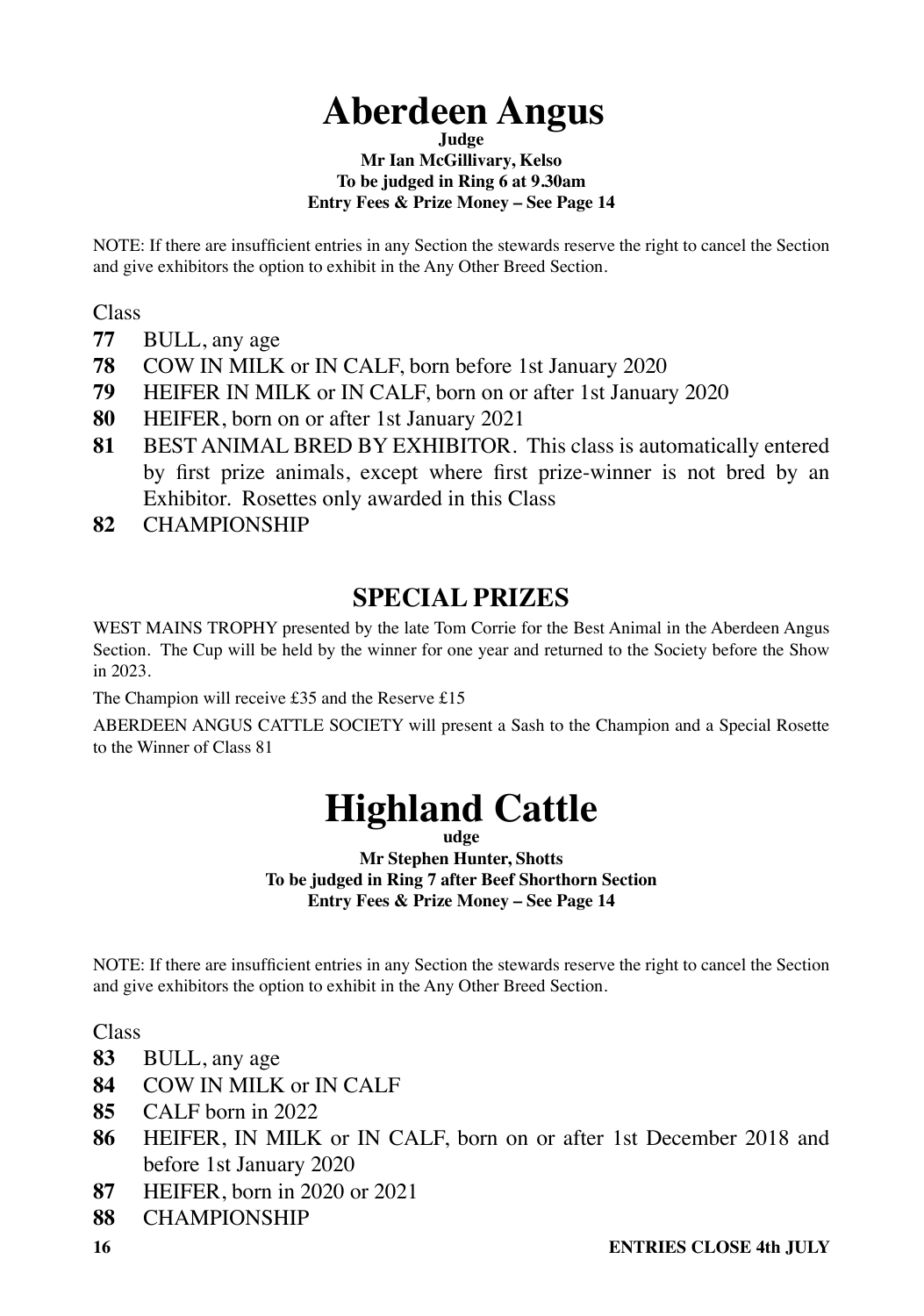CHAMPIONSHIP CUP presented by D Mitchell, Upper Cray Farm, Stainland, Deane for the Best Animal in the Highland Section. The Cup will be held by the winner for one year and returned to the Society before the Show in 2023.

The Champion will receive £35 and the Reserve £15

BANK OF SCOTLAND CUP for the Best Animal of the Opposite Sex to the Champion. The Cup will be held by the winner for one year and returned to the Society before the Show in 2023.

HIGHLAND CATTLE SOCIETY SHIELD for the Best Calf. The Cup will be held by the winner for one year and returned to the Society before the Show in 2023

## **Beef Shorthorn Cattle**

#### **Judge Mr Stephen Hunter, Shotts To be judged in Ring 7 at 9.30am Entry Fees & Prize Money – See Page 14**

NOTE: If there are insufficient entries in any Section the stewards reserve the right to cancel the Section and give exhibitors the option to exhibit in the Any Other Breed Section.

Class

- **89** BULL, born on or before 31st December 2020
- **90** BULL, born on or after 1st January 2021
- **91** COW or HEIFER IN MILK or IN CALF, born before 31st December 2019
- **92** HEIFER, born on or after 1st January 2020
- **93** HEIFER, born on or after 1st January 2021
- **94** CHAMPION

### **SPECIAL PRIZES**

CAIRNSMORE TROPHY presented by Bill and Jane Landers, Bargaly Farm, Newton Stewart for the Best Animal in the Beef Shorthorn Section. The Cup will be held by the winner for one year and returned to the Society before the Show in 2023.

This section is part of the Scottish Shorthorn Club Points Competition. The Scottish Beef Shorthorn Club will donate £50 to the Champion.

The Champion will receive £35 and the Reserve £15 .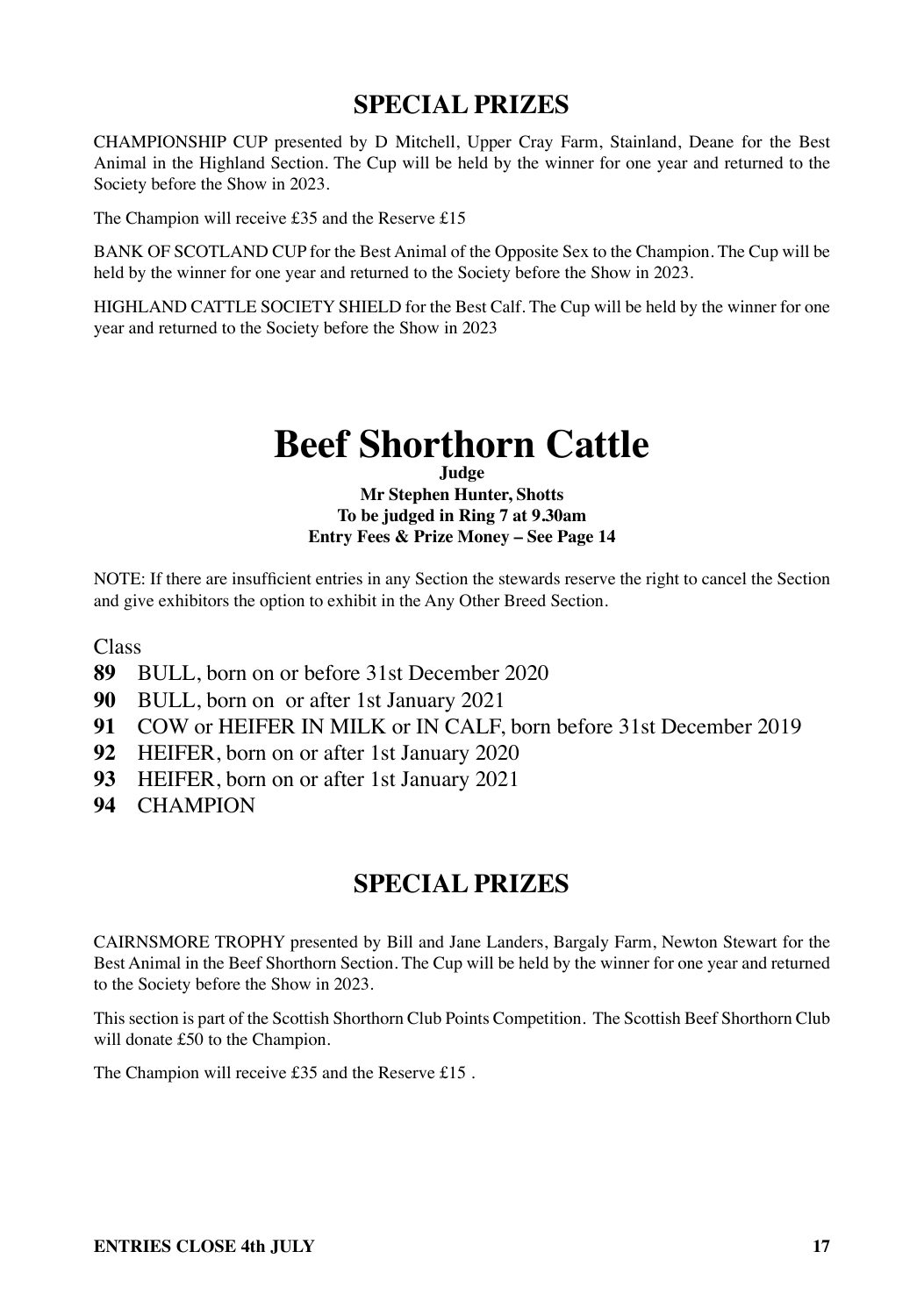## **British Blue Cattle**

#### **Judge Mr Jason Wareham, Heathfield To be judged in Ring 8 at 10.00am Entry Fees & Prize Money – See Page 14**

NOTE: If there are insufficient entries in any Section the stewards reserve the right to cancel the Section and give exhibitors the option to exhibit in the Any Other Breed Section.

Class

- **95** BULL, any age
- **96** COW, born on or before 31st December 2018
- **97** COW or HEIFER, born between 1st January 2019 and 31st December 2020
- **98** HEIFER, born in 2021
- **99** CHAMPION

### **SPECIAL PRIZES**

THE GRAY/DALZIEL CUP, presented by the family of the late Mr Robert Dalziel, Rue, Dumfries will be awarded to the Best Animal in the British Blue Section. The Cup will be held by the winner for one year and returned to the Society before the Show in 2023.

The Champion and the Reserve Champion will awarded special rosettes. The Champion will receive £35 and the Reserve £15

## **Charolais Cattle**

**Judge**

**Mrs Louise Ballantyne, Maybole To be judged in Ring 9 after Limousins Entry Fees & Prize Money – See Page 14**

NOTE: If there are insufficient entries in any Section the stewards reserve the right to cancel the Section and give exhibitors the option to exhibit in the Any Other Breed Section.

Class

- **100** BULL born on or before 31st December 2020
- **101** BULL born on or after 1st January 2021
- **102** COW, born on or before 31st December 2018
- **103** COW or HEIFER, born between 1st January 2019 and 31st December 2020
- **104** HEIFER, born in 2021
- **105** CHAMPION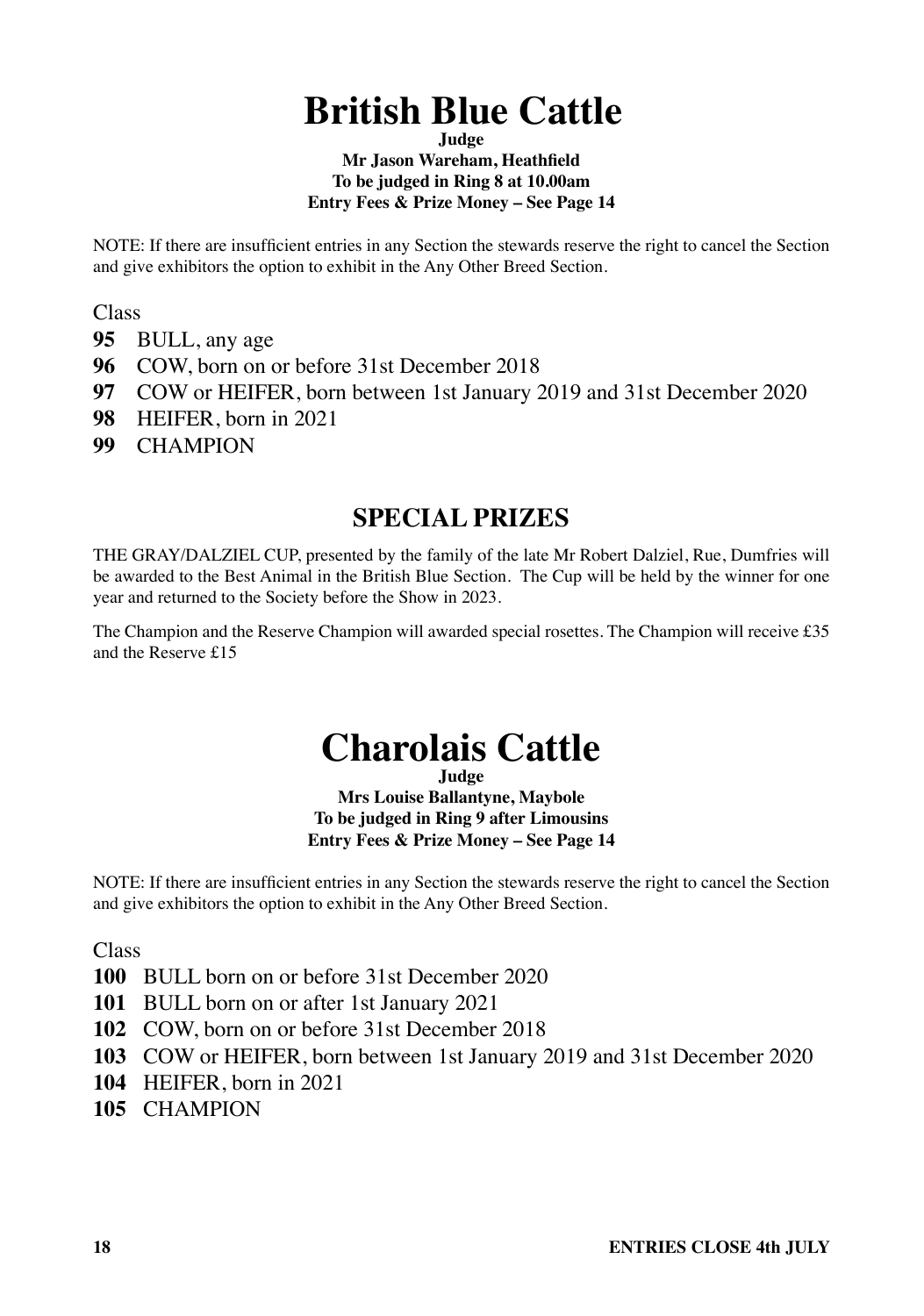CHAMPIONSHIP CUP presented by Thos. Goldie & Sons, Ruthwell for the Best Animal in the Charolais Section. The Cup will be held by the winner for one year and returned to the Society before the Show in 2023.

Champion will receive a special rosette presented by British Charolais Cattle Society and a plaque from Scottish & Northern Charolais Breeders Association.

The Champion will receive £35 and the Reserve £15.

CHALLENGE CUP presented by the Scottish & Northern Charolais Breeders' Association for the Best Male Animal in the Charolais Section. The Cup will be held by the winner for one year and returned to the Society before the Show in 2023.

## **British Simmentals**

**Judge Mrs Louise Ballantyne, Maybole To be judged in Ring 9 after Charolais Entry Fees & Prize Money – See Page 14**

NOTE: If there are insufficient entries in any Section the stewards reserve the right to cancel the Section and give exhibitors the option to exhibit in the Any Other Breed Section.

Class

**106** BULL, any age

**107** COW or HEIFER IN MILK or IN CALF born before 31st December 2019

**108** HEIFER, born on or after 1st January 2020

**109** HEIFER, born on or after 1st January 2021

**110** CHAMPIONSHIP

### **SPECIAL PRIZES**

THE SOLWAY CUP, presented by Mr John G Marshall, Hardgrove will be awarded to Best Simmental in the Section. The Cup will be held by the winner for one year and returned to the Society before the Show in 2023.

The Champion will receive £35 and the Reserve £15

THE W F DUFF CUP, presented by The Duff Family will be awarded to the Best Simmental bred by Exhibitor. The Cup will be held by the winner for one year and returned to the Society before the Show in 2023.

BRITISH SIMMENTAL CATTLE SOCIETY will present Champion and Reserve Champion Rosettes.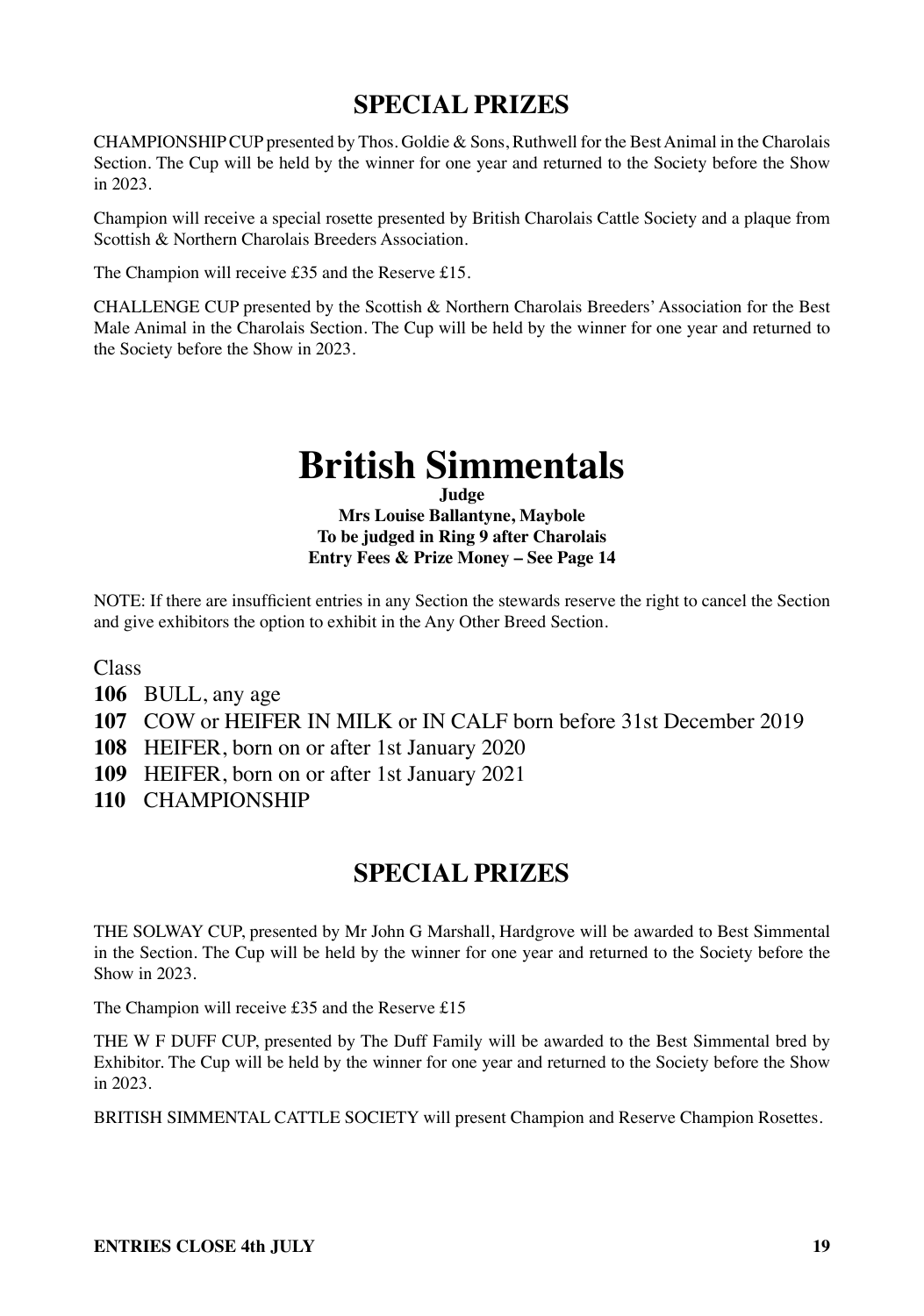## **Limousins**

**Judge**

#### **Mrs Louise Ballantyne, Maybole To be judged in Ring 9 at 9.30am**

#### **Entry Fees & Prize Money – See Page 14**

NOTE: If there are insufficient entries in any Section the stewards reserve the right to cancel the Section and give exhibitors the option to exhibit in the Any Other Breed Section.

Class

- **111** BULL born on or before 31st December 2020
- **112** BULL born on or after 1st January 2021
- **113** COW born on or before 31st December 2018
- **114** COW or HEIFER, born on or between 1st January 2019 and 30th July 2020
- **115** HEIFER born on or after 31st July 2020
- **116** CHAMPIONSHIP

### **SPECIAL PRIZES**

CHAMPIONSHIP CUP, presented by Mr J K Goldie, South Bowerhouse, Ruthwell for the Best Animal in the Limousin Section. The Cup will be held by the winner for one year and returned to the Society before the Show in 2023.

The Champion will receive £35 and the Reserve £15.

## **Any Other Beef Breed Not In Schedule**

**Judge**

**Mr Ian McGillivary, Kelso To be judged in Ring 6 after Aberdeen Angus Section Entry Fees & Prize Money – See Page 14**

**Class** 

- **117** BULL, Native Breed not in schedule, any age
- **118** FEMALE, Native Breed not in schedule, any age
- **119** BULL, Continental Breed not in schedule, any age
- **120** FEMALE, Continental Breed not in schedule, any age
- **121** CHAMPIONSHIP

### **SPECIAL PRIZES**

The Champion and Reserve Champion will be awarded special rosettes. The Champion will receive £35 and the Reserve £15 .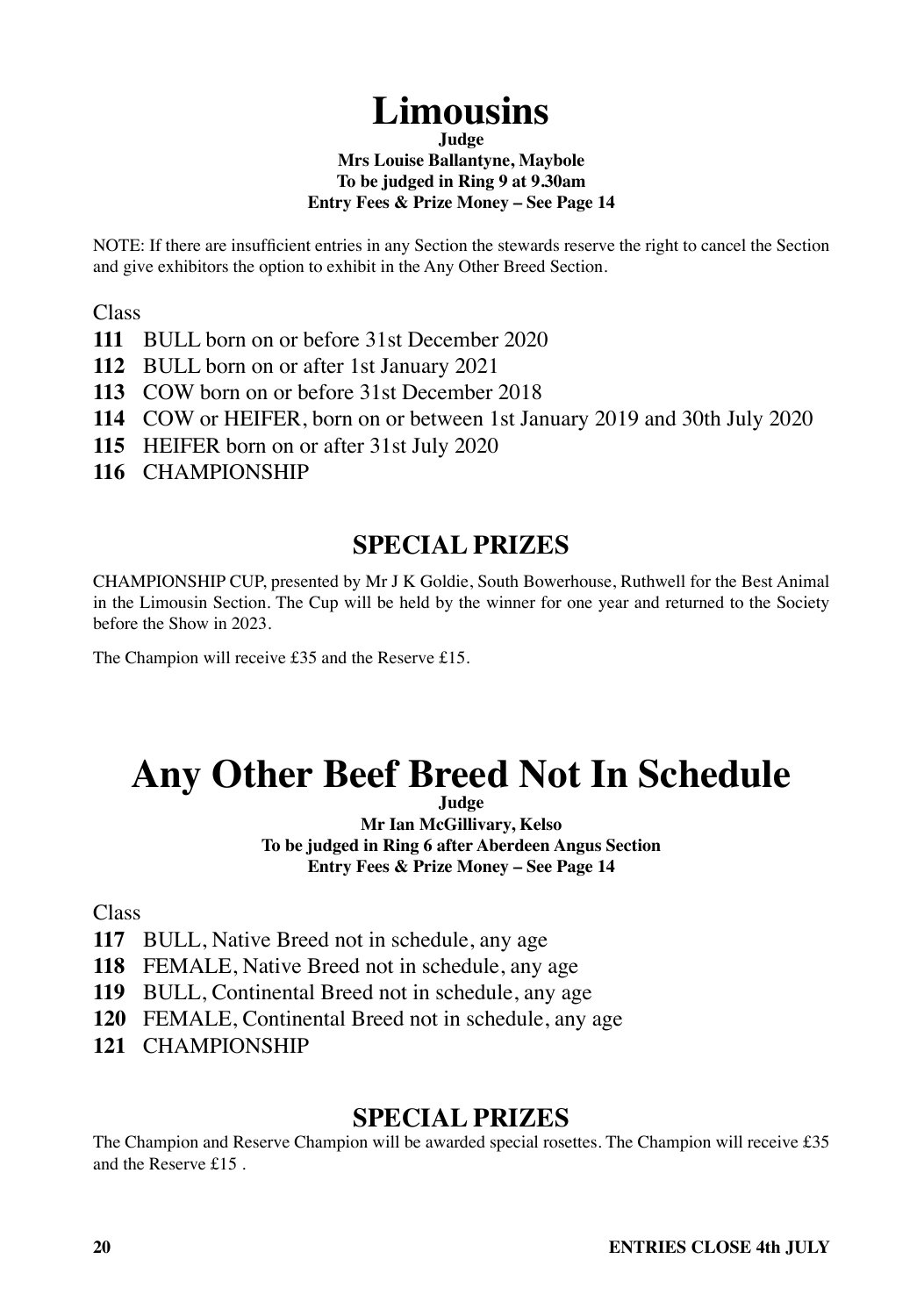## **Prime Cattle**

**Judge Mr Jason Wareham, Heathfield To be Judged in Ring 8 after British Blue Section Entry Fees & Prize Money – See Page 14 ALL ANIMALS MUST BE LED**

Class

- **122** STEER, haltered, any age
- **123** HEIFER, haltered, any age
- **124** STEER, haltered, born after 1st September 2021
- **125** HEIFER, haltered, born after 1st September 2021
- **126** CHAMPIONSHIP

### **SPECIAL PRIZES**

A SILVER CUP, presented by Messrs Thomson, Roddick & Laurie Ltd will be awarded to the Best Animal in the Prime Cattle Section. The Cup will be held by the winner for one year and returned to the Society before the Show in 2023.

The Champion will receive £35 and the Reserve £15

THE BRITISH SIMMENTAL CATTLE SOCIETY will present a rosette to the Best Animal sired by a Simmental

## **Commercial**

**Judge Mr David Grant, Castle Douglas Entry Fees & Prize Money – See Page 14**

**Class** 

**127** COMMERCIAL COW with MALE CALF at FOOT **128** COMMERCIAL COW with FEMALE CALF at FOOT, **129** CHAMPIONSHIP

Entries will be judged on farm. Animals must be identifiable and passports available for inspection.

### **SPECIAL PRIZES**

TREGALLON TROPHY, presented by A & M Fitzsimon, will be awarded to the Best Animal in the Commercial Section. The Cup will be held by the winner for one year and returned to the Society before the Show in 2023.

The Champion will receive £35 and the Reserve £15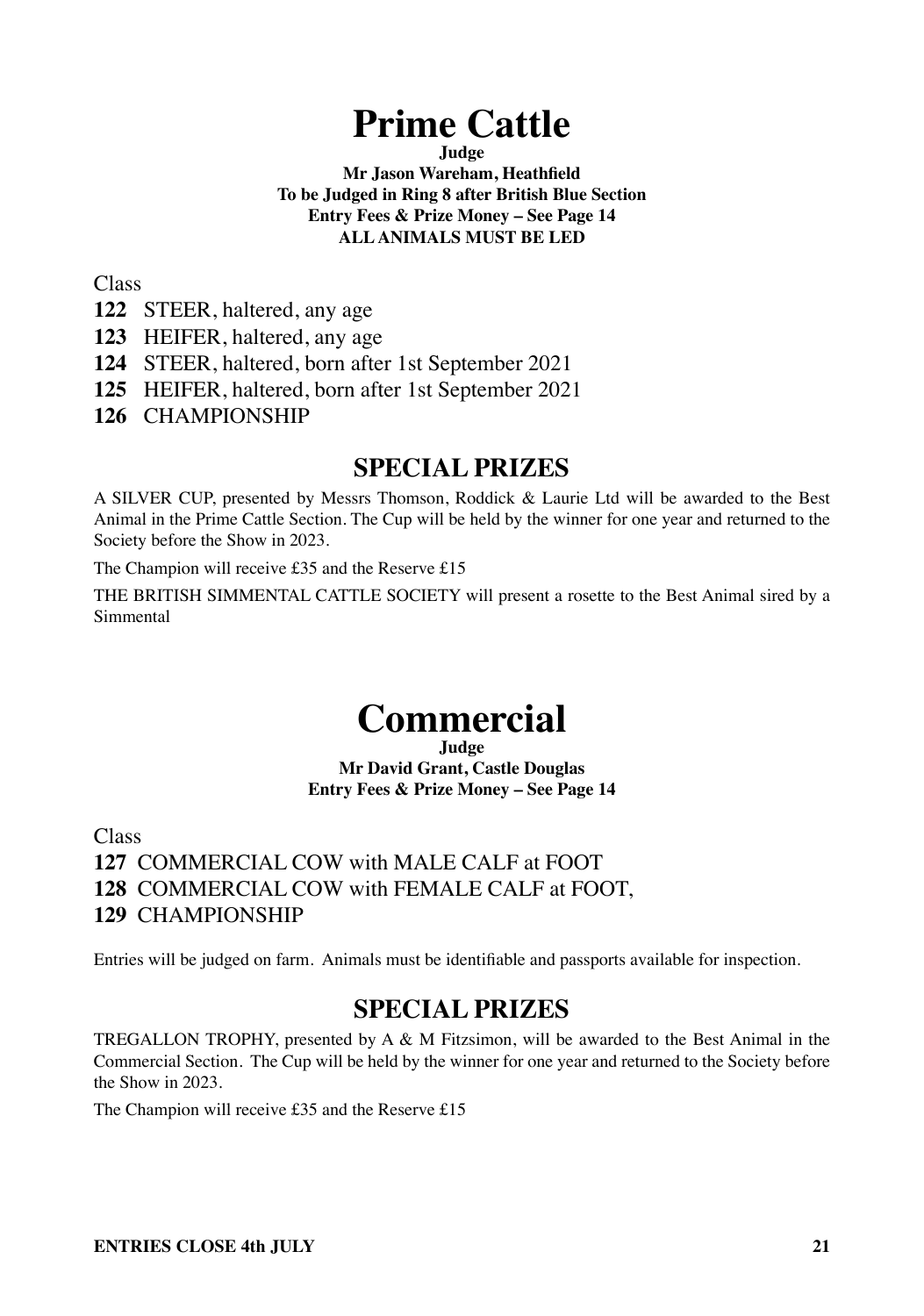## **Juvenile Classes (Beef)**

**Judge**

**Mr Andrew McConchie, Gatehouse of Fleet To be judged in Ring 7 at 12 noon approximately Entry Fee - £3. Prize Money – 1st - £10.00: 2nd - £5.00; 3rd - £3.00 HANDLING – No Entry Fee. Handling prize to be judged while animals judged.**

**N.B. Entries in Classes 130 and 132 can be shown in Own Breed Section Entries in Classes 130-133 must have been born on or after 1st September 2021 Entries in classes 130-133 to be shown by a boy or girl 7 years and older and under 15 years of age on the day of the Show. Age limits will be strictly adhered to.**

Class

- **130** CHAMPION CALF bred from Continental Sire or Dam
- **131** Best Handler from Class 130
- **132** CHAMPION CALF by any other Beef Sire
- **133** Best Handler from Class 132

### **SPECIAL PRIZES**

A TROPHY will be awarded to the Best Calf in Class 130. The Cup will be held by the winner for one year and returned to the Society before the Show in 2023.

A TROPHY will be awarded to the Best Calf in Class 131. The Cup will be held by the winner for one year and returned to the Society before the Show in 2023.

THE FRED IRVING MEMORIAL CUP will be awarded to the Best Calf in Class 132. The Cup will be held by the winner for one year and returned to the Society before the Show in 2023.

A SOCIETY TROPHY will be awarded to the Best Handler in Class 133. The Cup will be held by the winner for one year and returned to the Society before the Show in 2023.

### **Inter-Breed Championship for Beef Cattle Judge**

**Mr Andrew McConchie, Gatehouse of Fleet To be judged in Ring 6 at approximately 12.30pm**

**Class** 

**134** Entries shall be the Overall Champions from the Galloway, Belted Galloway, Aberdeen Angus, Highland, Beef Shorthorn, British Blue, Charolais, British Simmental, Limousin, Any Other Beef Breed not in Schedule and Prime Cattle **Sections** 

### **SPECIAL PRIZES**

A CUP presented by Misses E G and E N Haggas formerly of Terraughtie, Dumfries will be awarded to the Inter-Breed Champion. The Cup will be held by the winner for one year and returned to the Society before the Show in 2023.

The Champion will receive £200 and the Reserve £100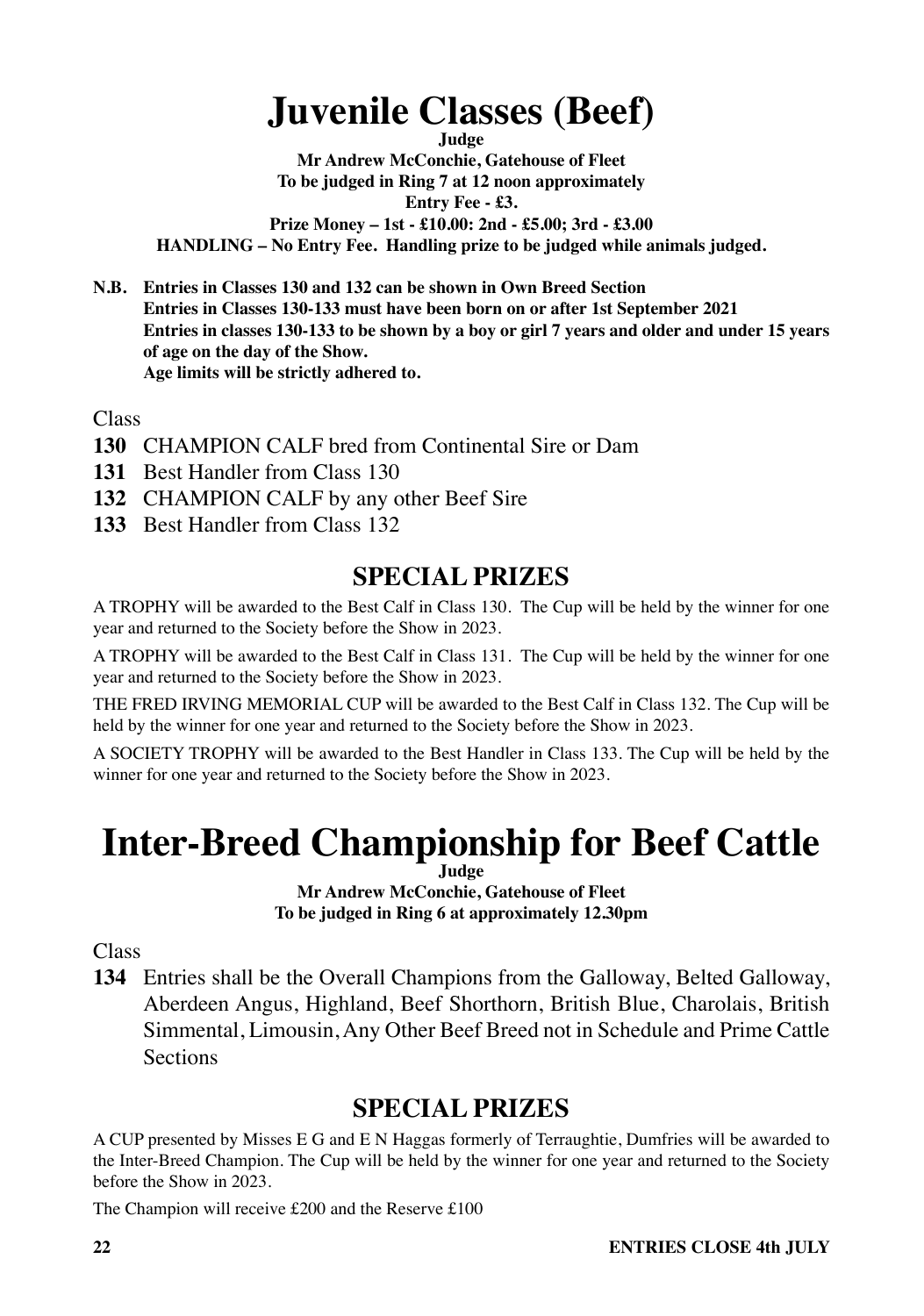## **SECTION 11 – HORSES**

**Note: Exhibitors may enter more than one class in the Horse Section. However Exhibitors must ensure that the timings of the Classes they wish to enter do not overlap. Under no circumstances will judging be delayed because of late entries and exhibitors will not be allowed to leave the judging ring until judging is finished.**

**Passports should be made available for inspection on request.**

**Horses may be dope tested at random at vets discretion.**

**All horses and ponies should be vaccinated against Equine Influenza within the six months prior to the Show.**

#### **ENTRY FEES AND PRIZE MONEY IN HORSE CLASSES**

Entry Fees:- Members £5.00 per entry Non Members £10.00 per entry

| Prize Money | First  | £15.00 |
|-------------|--------|--------|
|             | Second | £10.00 |
|             | Third  | £ 8.00 |

N.B. Prize money presented on Friday may be collected from Secretary's Office when card given out by Stewards is presented.

Prize money presented on Saturday may be collected from Secretary's Office after the Grand Parade when card given out by Stewards is presented

Body Protectors MUST be worn when jumping in any WHP and WH classes including practice ring at BSPS Affiliated Shows. (Including Tiny Tots, Cradle and Nursery Stakes, WSP, LRWSP and Training Stakes). Riders must wear a body protector when working in (practice jumps) and the jumping phase in all BSPS organised and affiliated events.

## **FRIDAY JUDGING WORKING HUNTER HORSES**

#### **Judge**

**Mr Daniel Richmond, Ayr**

#### **To be judged in Ring 1 on Friday, 5th August at 9am prompt**

**Entry fees, prize money and note – see above**

All horses to be shown in the same saddle and bridle throughout the competition. Snaffles will be permitted.

Class

- **201** NOVICE WORKING HUNTER HORSE, Mare or Gelding 4 years old and over, exceeding 148cms, any age rider, height of fence 85cms. Horse and rider not to enter in any other class. Not to have won 2 or more first prizes.
- **202** BEST WORKING HUNTER :- For horses exceeding 15hh. To be judged 60% for jumping, performance 40% as for Hunter Classes.
	- 1. The Jumping to be judged 40% actual jumping and 20% style and presence, ride and conformation 40%
	- 2. Fences to be a minimum of six in number and a maximum height of 3ft 9ins.
	- 3. No change of rider or tack will be allowed
	- 4. The manner of going will be taken into account
	- 5. Refusals will be severely penalised.
	- 6. Penalties:- 1st Refusal -15; 2nd Refusal 20; 3rd Refusal Elimination; Knockdown-10; Fall of Horse or Rider- Elimination

#### **ENTRIES CLOSE 4th HILY** 23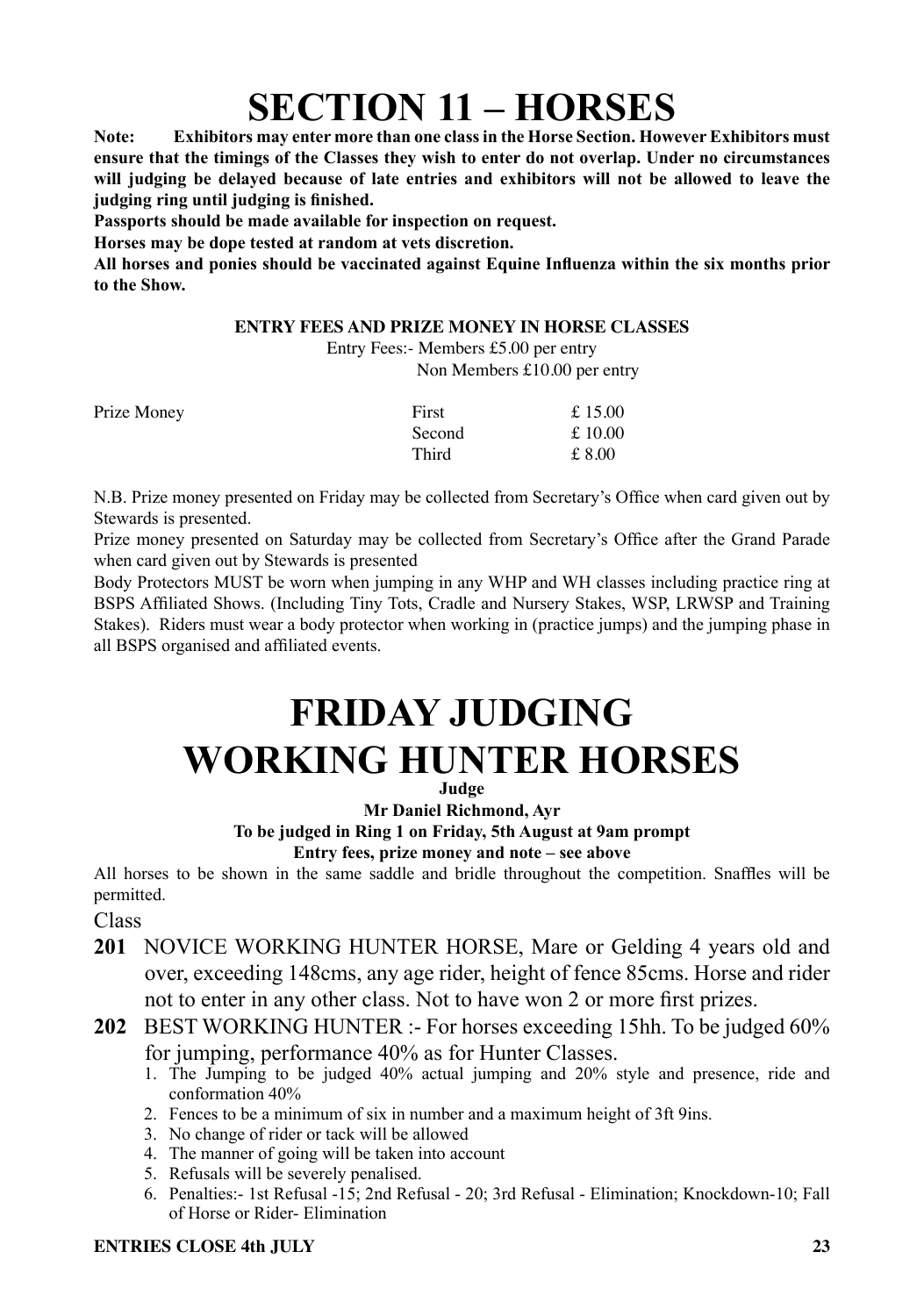Trophy for BEST WORKING HUNTER presented by J.McColl Wells Ltd, Lochmaben for Champion. The Cup will be held by the winner for one year and returned to the Society before the Show in 2023.

Champion will receive £20 and the Reserve £10.

#### **N.B. The Best Working Hunter qualifies for the Combined Hunter Championship which is judged on Saturday, 6th August.**

**TO BE RUN UNDER NPS SCOTLAND FINALS (BLAIR CASTLE) RULES 2022 which are on the NPS Scotland website www.npsscotland.co.uk These rules clarify areas particular to NPS Scotland. These rules clarify areas particular to NPS Scotland. We also run to the Rules of the NPS and again these can be found on our website. There are new rules this year so please be vigilant and read them.**

#### **Exhibitors are deemed to be conversant with these rules.**

- 1a Ponies may only qualify **once** for each NPS Scotland Competition Final.
- 1b Ponies that take a second qualifier for the same section **will be disqualified** from entering the final.
- 1c **It is the responsibility of the exhibitor to ensure that their jockey/handler is aware of their pony's qualification status**
- 2 All Mountain & Moorland Ponies must be registered in the main body of their respective stud book. Part bred, X registered ponies, ponies in the appendices of their main stud book and Eriskay ponies are not eligible.
- 3. Qualification in the M. & M In Hand Section may go Champion, Reserve Champion and 1st Reserve Champion. This excludes the NPS Scotland Spring and Summer Shows where 1st and 2nd prize winners will qualify.

Qualification for M&M Novice, Open, WHP, Lead Rein, First Ridden and Riding pony/Hunter pony classes may go to no lower than 4th place**.**

- 4. **A Judge is not obliged to award an NPS Scotland Finals qualification if he/she feels that the pony is not of a sufficient standard**
- **5.** Cavasson nosebands are the only nosebands permitted in flat ridden class
- 6. **NPS Scotland Kilmannan Novice Ridden**

Ponies can compete as novices in this competition for two consecutive years provided they do not submit an entry to the final in the first year.

- 7. **Entries will only be accepted via our on-line entry system, Entry Master** It is the exhibitor's responsibility to keep the qualification card safely as it is essential to complete your entry. Paper entries will not be accepted.
- 8. **Closing Dates for Entries Wednesday 31st July 2019 for all shows prior to that date. Shows from 1st to 5th August – the closing date is 8th August**

Please refer to NPS Scotland website for directions on**" How to submit your entry"** on the Entry Master

- 9. The OWNER must be or become a member of NPS Scotland to enter the Finals.
- 10. All ridden ponies must be shown off the lead rein except in the specified Lead Rein Qualifier Class.
- 11. In Mountain and Moorland classes riders of stallions must be 12 years old or over when riding small breeds (Shetland, Dartmoor, Exmoor, Welsh A & B). For large breeds (Highland, Fell, Dales, Connemara, New Forest, Welsh C & D) riders of stallions must be 14 years old or over.
- 12. A child must have attained their 12th birthday as of the 1st January in the current year to either strip or lunge pony at a NPS show, except for stallions where age will same as in the Rule Book to ride a stallion.
- 13. Handlers of stallions or colts must be 14 years old or over.
- 14. Handlers of ponies in In Hand classes aged 14 years and under must wear a correctly secured skull caps/riding hat that meets the current standards.
- 15. The Finals will take place at the Blair Castle International Horse Trials on Friday 23rd August 2019.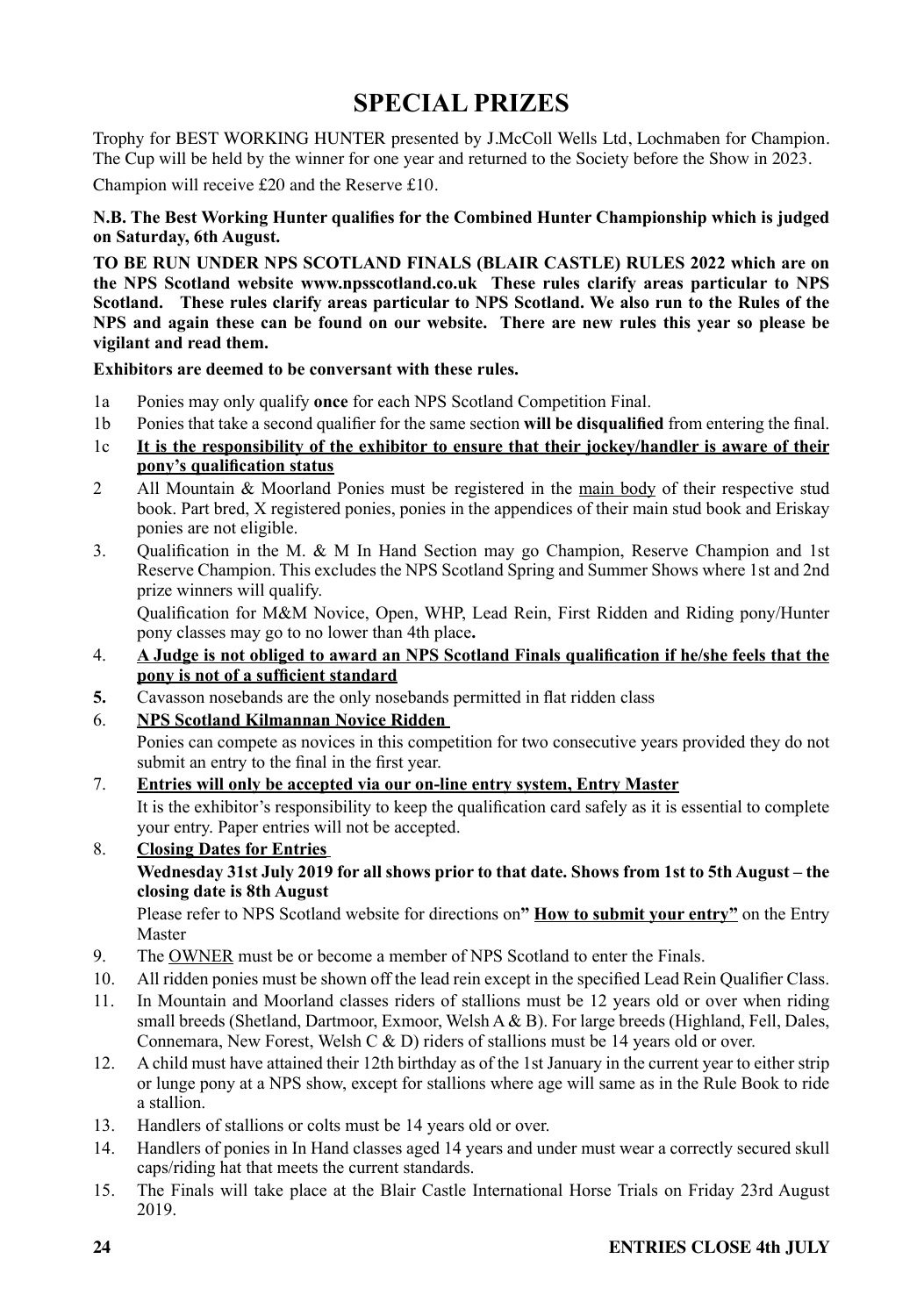## **Mountain & Moorland Working Hunter Pony**

**Judge**

**Mrs Carol Barker, Ulverston To be judged in Ring 1 on Friday, 5th August after Working Hunter Ponies Not before 2pm Entry fees, prize money and note – see Page 23**

**N.B. No rider may ride more than one pony in each of the classes in this section**

Class

- **203** REGISTERED MOUNTAIN & MOORLAND NOVICE RIDDEN CLASS Mixed Height
- **204** REGISTERED MOUNTAIN & MOORLAND WORKING HUNTER PONY – Four years old or over; not exceeding 122cms. Fences max. 66cms
- **205** REGISTERED MOUNTAIN & MOORLAND WORKING HUNTER PONY – Four years old or over; not exceeding 138cms. Fences max 76cms
- **206** REGISTERED MOUNTAIN & MOORLAND WORKING HUNTER PONY – Four years old or over; exceeding 138cms. Fences max 90cms
- **207** CHAMPIONSHIP

## **SPECIAL PRIZES**

NPS Scotland/Kingfisher Building Products Mountain & Moorland Open Working Hunter Pony Championship. The 2 highest placed ponies, in each class, excluding class 203, not already qualified, will qualify for the Final which will take place at Blair Castle International Horse Trials on Friday, 26th August 2022. Qualifications to go no lower than 4th place.

The Champion will receive £20 and the Reserve £10 .

## **Mountain & Moorland Ridden Section**

**Judge**

**Mr Daniel Park, Blackpool To be judged in Ring 3 on Friday 5th August after Riding Ponies Entry fees, prize money and note – see Page 23**

- **208** RIDDEN PONY, Mountain & Moorland, Exmoor, Dartmoor, Shetland Ponies, Welsh Section A  $\&$  B, 4 years old and over. To be shown under saddle. Must be registered with their respective Society
- **209** RIDDEN PONY. Mountain & Moorland, Newforest, Dales, Fells, Welsh Section C & D, 4years old and over. To be shown under saddle. Must be registered with their respective Society
- **210** CHAMPIONSHIP for Classes 208-209
- **211** SPECIAL CLASS for LEADING REIN PONY. Open to Registered Mountain & Moorland Mares or Geldings, 4 years old and over, not exceeding 122cms. Riders not to have attained their 9th birthday before 1st January in current year. To be shown in snaffles. PART BREDS ARE NOT ELIGIBLE

**ENTRIES CLOSE 4th HILY** 25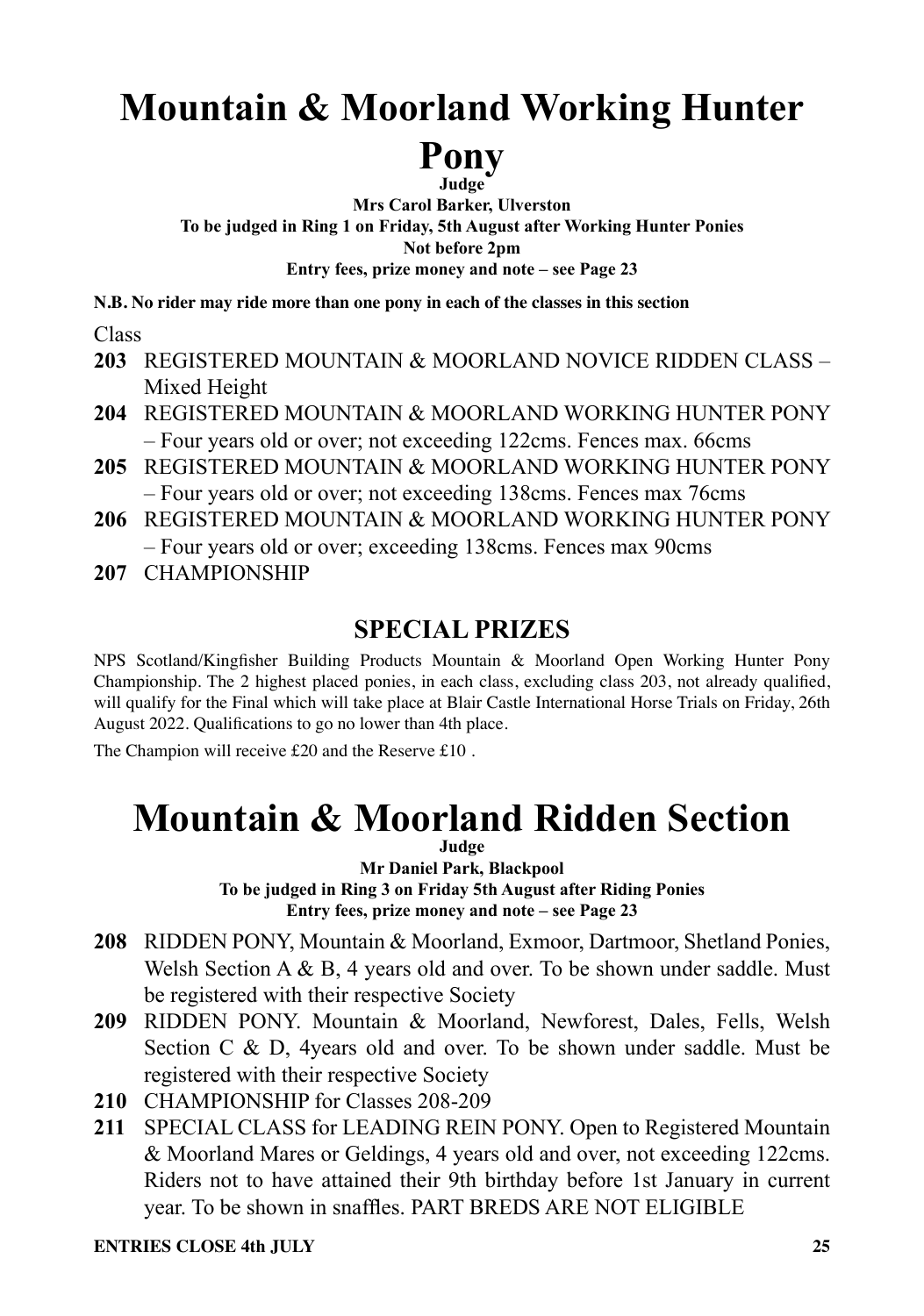- **212** FIRST RIDDEN PONY. Open to registered Mountain & Moorland Mares or Geldings, 4 years old and over, not exceeding 128cms. Riders not to have attained their 12th birthday before 1st January in the current year. PART BREDS ARE NOT ELIGIBLE
- **213** CHAMPIONSHIP for Classes 211 212

NPS Scotland/Baileys Horse Feeds Open Ridden Mountain & Moorland Championship. The 2 highest placed ponies, not already qualified, in Classes 208 and 209 will qualify for the Final which will take place at Blair Castle International Horse Trials on Friday, 26th August 2022. Qualifications to go no lower than 4th place. This can be either mixed M& M or Breed Classes

NPS Scotland/ Kilgraston School M & M Lead Rein & First Ridden Championship. The 2 highest places ponies in Classes 211 and 212, not already qualified will go forward to the final which will take place at Blair Castle International Horse Trials on Friday, 26th August 2022. Qualifications to go no lower than 4th place

THE "PENNY'S DREAM" TROPHY presented by David & Gail Whitaker in memory of their daughter will be awarded to the Champion in the Ridden Section (Classes 208-209) The Cup will be held by the winner for one year and returned to the Society before the Show in 2023.

THE LITTLE STARS TROPHY presented by Miss Donna Gibson, Dumfries will be presented to the winner of Class 211. The Cup to be held by the winner for one year and returned to the Society before the Show in 2023.

THE SOLWAY OPTICAL TROPHY presented by Solway Optical, Dumfries will be presented to the winner of Class 212. The Cup to be held by the winner for one year and returned to the Society before the Show in 2023.

The Champion will receive £20 and the reserve £10

## **Coloured Horses and Ponies Section**

**Judge**

**Mrs Louise Templeton, Carlisle To be judged in Ring 2 on Friday 5th August after Open Show Hunter Ponies Entry fees, prize money and note – see Page 23**

- **214** OPEN IN HAND YOUNGSTOCK, 1, 2 or 3 years old
- **215** OPEN IN HAND NATIVE COB/TRADITIONAL, 4 years old and over To be shown in natural state or fully trimmed and hogged
- **216** OPEN IN HAND, NON TRADITIONAL, 4 years old and over To be shown plaited and trimmed
- **217** OPEN RIDDEN NATIVE COB/TRADITIONAL, 4 years old and over To be shown in natural state or fully trimmed and hogged
- **218** OPEN RIDDEN, NON TRADITIONAL, 4 years old and over To be shown plaited and trimmed
- **219** CHAMPIONSHIP

The above classes to be judged under C.H.A.P.S Rules. Classes may be split at the discretion of the Stewards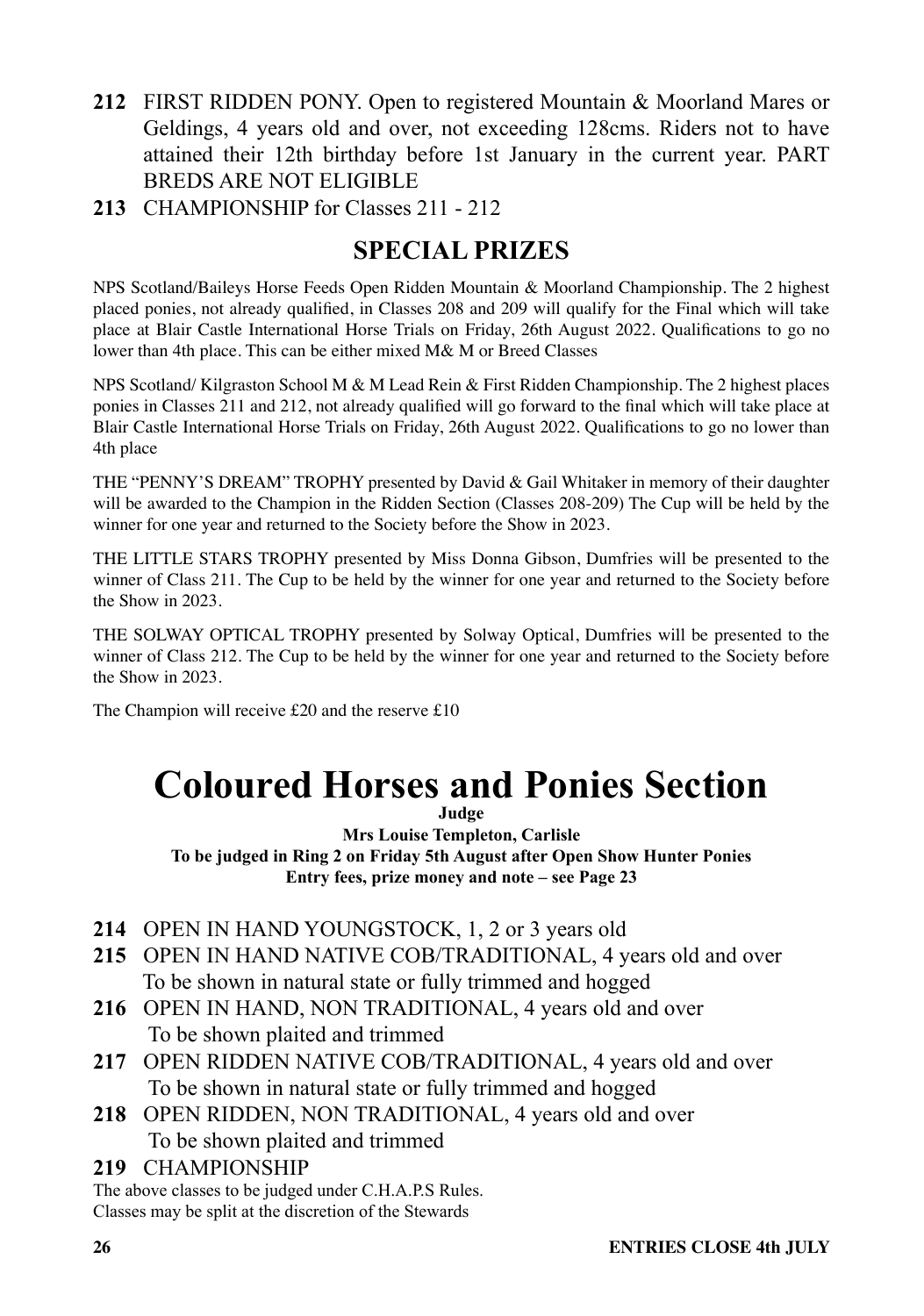The BREAC CHALLENGE CUP presented by Michael Worrall and Jan Jardine will be presented to the champion. The Cup to be held by the winner for one year and returned to the Society before the Show in 2023.

The Champion will receive £20 and the Reserve £10

## **Palomino Ponies/Horses**

**Judge**

**Mrs Louise Templeton, Carlisle To be judged in Ring 2 on Friday, 5th August after Coloured Horses & Ponies Entry fees, prize money and note – see Page 23**

Class

**220** IN HAND, 1, 2 or 3 year old, any height, any sex

**221** IN HAND, 4 years old and over, any height, any sex

**222** RIDDEN CLASS, 4 years and over, any height, any sex

**223** CHAMPIONSHIP

### **SPECIAL PRIZES**

THE D E ROBERTSON TANKARD presented by Mrs Dorothy E Robertson for the Best Palomino forward. The Cup will be held by the winner for one year and returned to the Society before the Show in 2023.

The Champion will receive £20 and the Reserve £10

DONALD TYSON MEMORIAL ROSEBOWL presented by Mrs Tyson for Best Palomino of Opposite Sex to the Champion. The Cup will be held by the winner for one year and returned to the Society before the Show in 2023.

## **Thoroughbred Horses (4 years and over) having been raced**

**Judge**

**Mr Daniel Richmond, Ayr To be judged in Ring 3 on Friday, 31st July after Mountain & Moorland Ridden Section. Not before 2.00pm Entry fees, prize money and note – see Page 23**

Class

**224** MARE or GELDING (4 years & over), any height. To be shown under saddle

**225** MARE or GELDING (4 years & over), any height. To be shown in hand

**226** CHAMPIONSHIP

**ENTRIES CLOSE 4th HILY** 27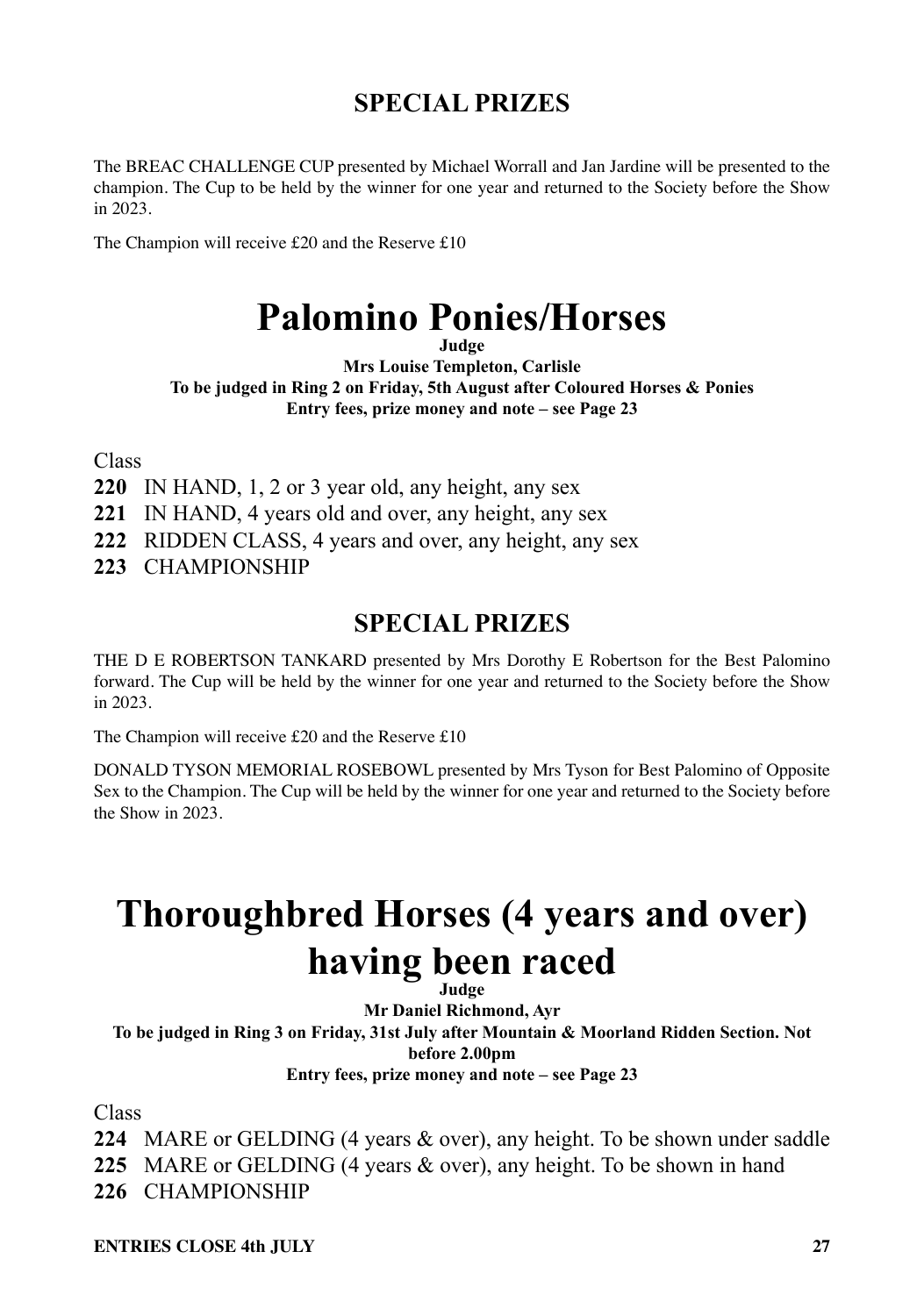THE LEN LUNGO TROPHY presented by Mr L Lungo will be awarded to the Champion. The Trophy will be held by the winner for one year and returned to the Society before the Show in 2023.

The Champion will receive £20 and the Reserve £10

#### **NOTES FOR WORKING HUNTER PONY, OPEN SHOW HUNTER PONY and RIDING PONY SECTIONS**

This Show is affiliated to the British Show Pony Society (B.S.P.S.) (No22-007:) and all person entering, competing, showing or otherwise taking part in the B.S.P.S. classes whether or not members of the B.S.P.S. are subject to the Rules of the B.S.P.S. including the disciplinary procedures and shall be deemed to have consented to the jurisdiction of the B.S.P.S.

This Show is a qualifier for the 2022 B.S.P.S. Championships Show to be held at Arena UK.. The 1st and 2nd prize winners only in Classes 228-230, 232-236, 238-239 and 241-243 and the 1st, 2nd and 3rd prize winners in the Open Intermediate S.R.T. (including Mixed height) W.H. and S.H.T. and C.S and Heritage classes will qualify. In MIXED HEIGHT CLASSES the 1st, 2nd, 3rd and 4th placed ponies will qualify for the B.S.P.S. Championships Show, provided the animal is registered in accordance with Rules 21 and 26 and ridden by a B.S.P.S. member. Owners, Riders and Ponies must be registered before the date of the Show at which they qualify for the B.S.P.S. Summer and Winter Championships, except in the case of exhibitors who have never been members before who are allowed 7 days in which to become members and register their ponies. This Rule does not apply to classes with R.I.H.S. or OLYMPIA qualification.

This Show is a qualifier for the B.S.P.S. Classic Security (UK) Ltd Challenge. Animals competing in the following Open classes will qualify: - Open Lead Reid, First Ridden, Lead Rein Hunter Type, Show Pony, SHP, Cradle and Nursery Stakes, WHP, Intermediate SH, SRT and WH and Open Heritage Lead Rein, First Ridden, Ridden and WHP classes.

This Show is a qualifier for the BSPS Premier League. Animals competing in the following classes will qualify: - Lead Rein, First Ridden, Lead Rein of Hunter Type, Show Pony, SHP Cradle Stakes, Nursery Stakes, WHP, Intermediate SH, SRT and WH and Heritage Lead Rein, First Ridden, Ridden and WHP Classes.

This Show is a qualifier for the BSPS Binks Family Champion of Champions. The first prize winners in the following classes will qualify: - Open lead Rein, First Ridden, Lead Rein of Hunter Type, Show Pony, SHP, WHP Intermediate SH, SRT and WH and Open Heritage Lead Rein, First Ridden, Ridden and WHP classes.

The Show is a qualifier for the "Black Country Saddles Best Rider of the Year". The Best Rider in the Open Lead Rein, First Ridden, Open Lead Rein Hunter Type, 128cms, 138cms and 148cms. Show Pony, the 122 cms, 133cms, 143cms, and 153cms. SHP., The Cradle and Nursery Stakes, the 133cms, 143cms and 153cms. WHP., the Intermediate Show Riding Type, Show Hunter, Working Hunter classes and Open Heritage Ridden and WHP classes will all receive a Card and qualify for the final at the B.S.P.S. Summer Championship Show. Correctly secured Skull Caps/Riding Hats No. All PAS 015, VG1, (BS)EN1384 2017, ASTM F1163 04a onwards, SNELL E2001, SNELL E2016 AS/NZS 3838 2003 onwards MUST be worn by riders at all times when mounted. Hats should have a plain cover either Black, Navy Blue, Brown, Grey or Green. Velvet covers are encouraged.

The BSPS encourages members to have their hats tagged through the BSPS Scheme or via the Pony Club Scheme. Hat tagging in BSPS classes will be compulsory in 2023.

Body Protectors MUST be worn when jumping in any WHP and WH classes including practice ring at BSPS Affiliated Shows. (Including Tiny Tots, Cradle and Nursery Stakes, WSP, LRWSP and Training Stakes). Riders must wear a body protector when working in (practice jumps) and the jumping phase in all BSPS organised and affiliated events.

### **All B.S.P.S. Classes are open to non-B.S.P.S. members.**

#### **BSPS SCOTLAND MEMBERS CHAMPION OF THE YEAR**

This Show is a qualifier for The BSPS Scotland Members Champion of the Year competition to be held at BSPS Scotland Finale Show on the 3rd September 2022. 1st prize winners in the Lead Rein and First Ridden Show Pony, Pony of Hunter Type, Heritage M&M classes, Open Show Pony, Open Pony of Show Hunter Type, Open Intermediate SRT and SHT, Heritage M&M Open Ridden classes will qualify. In the event of the 1st placed winner at this show having already qualified for the BSPS Scotland Members Champion of the Year, the qualification will be awarded to the next eligible pony. The rider/pony combination who qualify in each section will be subject to written confirmation from BSPS Scotland.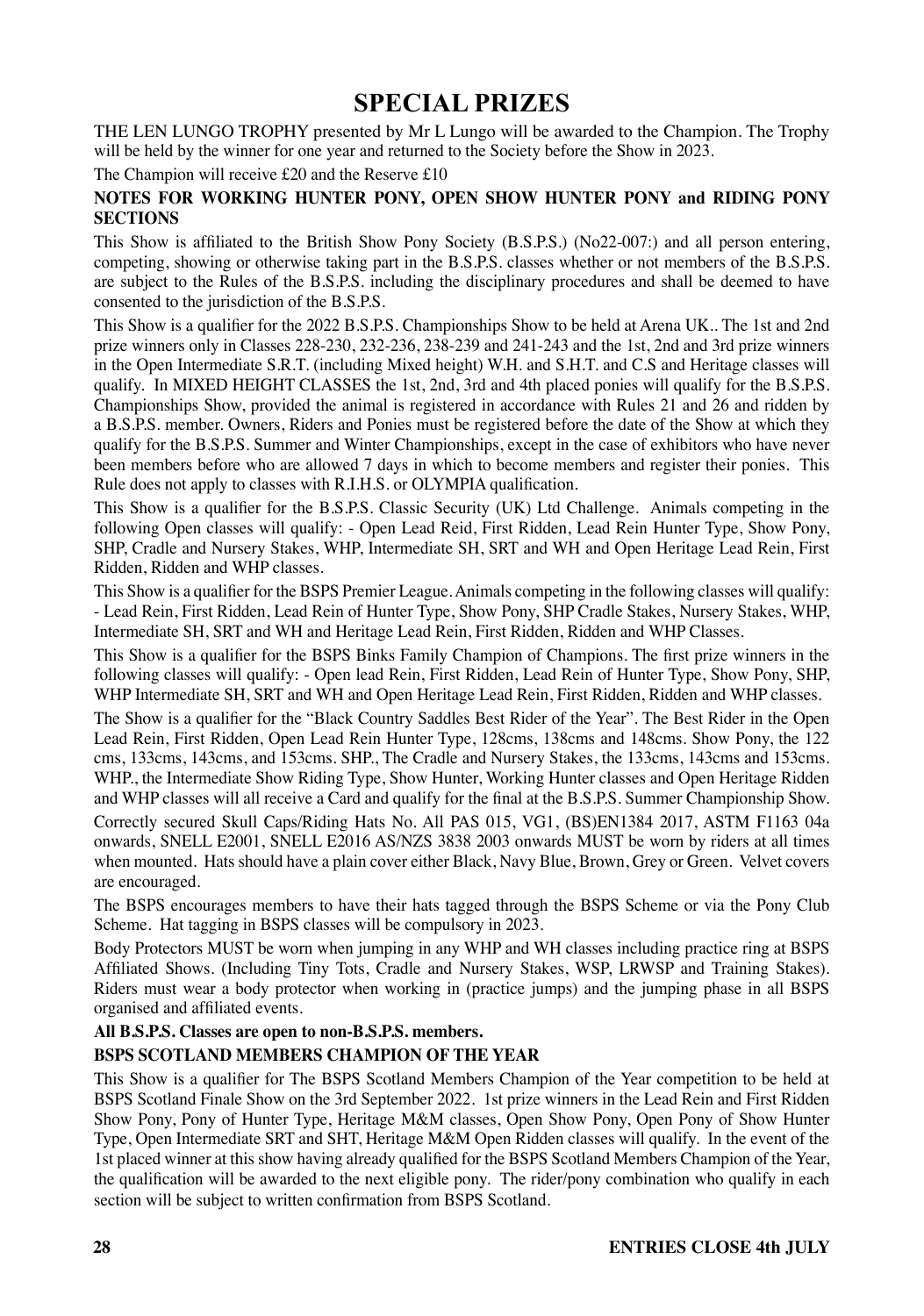## **Working Hunter Ponies**

**Judge**

**Mrs Carol Barker, Ulverston To be judged in Ring 1 on Friday, 5th August after Working Hunter Horses Entry fees, prize money and note – see Page 23**

Entries in this Section are eligible for Show Hunter Pony Classes and Saturday Showing

Class

- **227** BSPS OPEN INTERMEDIATE WORKING HUNTER PONY, MARE or GELDING, 4 years old and over, exceeding 148cms and not exceeding 158cms. Suitable to be ridden by a rider not to have attained their 25th birthday before 1st January in the current year.
- **228** BSPS OPEN WORKING HUNTER PONY, MARE or GELDING, 4 years old and over, exceeding 143cms and not exceeding 153cms. Suitable to be ridden by a rider not to have attained their 20th birthday before 1st January in the current year.
- **229** BSPS OPEN WORKING HUNTER PONY, MARE or GELDING, 4 years old and over, exceeding 133cms and not exceeding 143cms. Suitable to be ridden by a rider not to have attained their 17th birthday before 1st January in the current year.
- **230** BSPS OPEN WORKING HUNTER PONY, MARE or GELDING, 4 years old and over, not exceeding 133cms. Suitable to be ridden by a rider not to have attained their 14th birthday before 1st January in the current year.
- **231** BSPS OPEN WORKING HUNTER PONY/WORKING HUNTER PONY CHAMPIONSHIP to be competed for by first and second prize-winners from the above four classes

### **SPECIAL PRIZES**

NETHERHALL CUP presented by Mrs J Crawford and the late Mr Crawford will be awarded to Champion Working Hunter Pony. The Cup will be held by the winner for one year and returned to the Society before the Show in 2023.

Blair Castle Working Hunter Pony Series: Ponies placed first to fourth in the qualifying classes will qualify for the Championships held at the Blair Castle International Horse Trials & Country Fair on Thursday 25th August 2022. Qualification may go down to sixth place if higher placed ponies have previously qualified.

The Champion will receive £20 and the Reserve £10.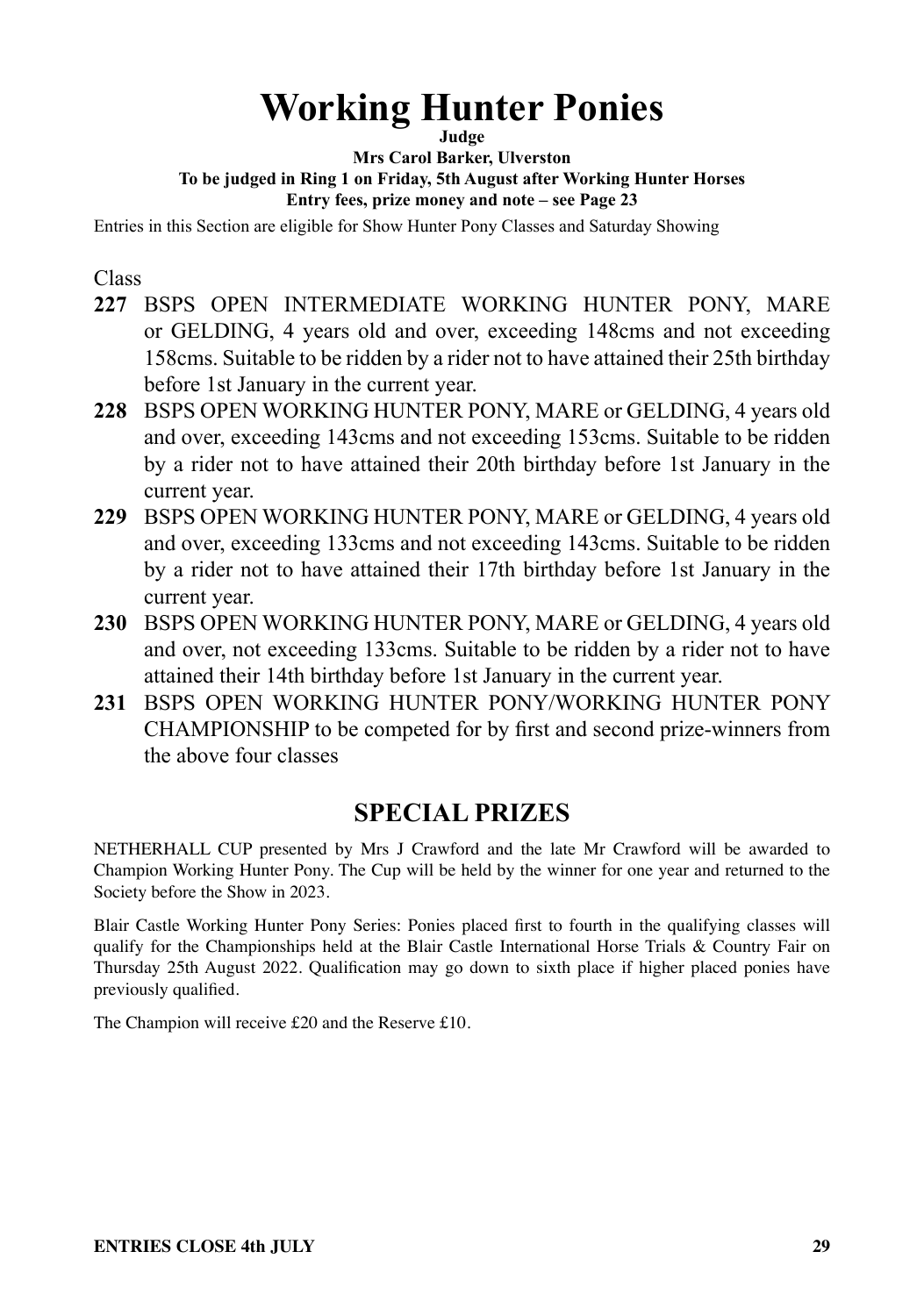## **Open Show Hunter Ponies**

**Judge**

**Mrs Susan Harper, Ayr To be judged in Ring 2 on Friday, 5th August at 9.00am Entry fees, prize money and note – see Page 23**

Entries in this Section are eligible for Working Hunter Pony Classes and Saturday Showing

Class

- **232** OPEN SHOW HUNTER PONY. Mare or Gelding 4 years old and over, exceeding 143cms and not exceeding 153cms. Suitable to be ridden by a rider not to have attained their 20th birthday before 1st January in current year.
- **233** BSPS OPEN SHOW HUNTER PONY. Mare or Gelding 4 years old and over, exceeding 133cms and not exceeding 143cms. Suitable to be ridden by a rider not to have attained their 17th birthday before 1st January in current year.
- **234** BSPS OPEN SHOW HUNTER PONY. Mare or Gelding 4 years old and over, exceeding 122cms and not exceeding 133cms. Suitable to be ridden by a rider not to have attained their 14th birthday before 1st January in current year.
- **235** BSPS OPEN SHOW HUNTER PONY. Mare or Gelding 4 years old and over, not exceeding 122cms. Suitable to be ridden by a rider not to have attained their 12th birthday before 1st January in current year.
- **236** BSPS OPEN SHOW HUNTER PONY CHAMPIONSHIP to be competed for by first and second prize-winners from the above four classes. The ponies may be galloped together
- **237** BSPS LEAD REIN PONY OF HUNTER TYPE. Mare or Gelding 4 years old or over, not exceeding 122cms. Suitable to be ridden by a rider not to have attained their 9th birthday before 1st January in current year.

### **SPECIAL PRIZES**

JAMES KIRKPATRICK MEMORIAL TROPHY will be awarded to the Champion Open Show Hunter Pony. The Cup will be held by the winner for one year and returned to the Society before the Show in 2023.

The FINDLAY CUP, presented by the late Mr W.F. Findlay and Mrs M Findlay, will be awarded to the winner of class 237. The cup will be held by the winner for one year and returned to the Society before the Show in 2023.

The Champion will receive £20 and the Reserve £10.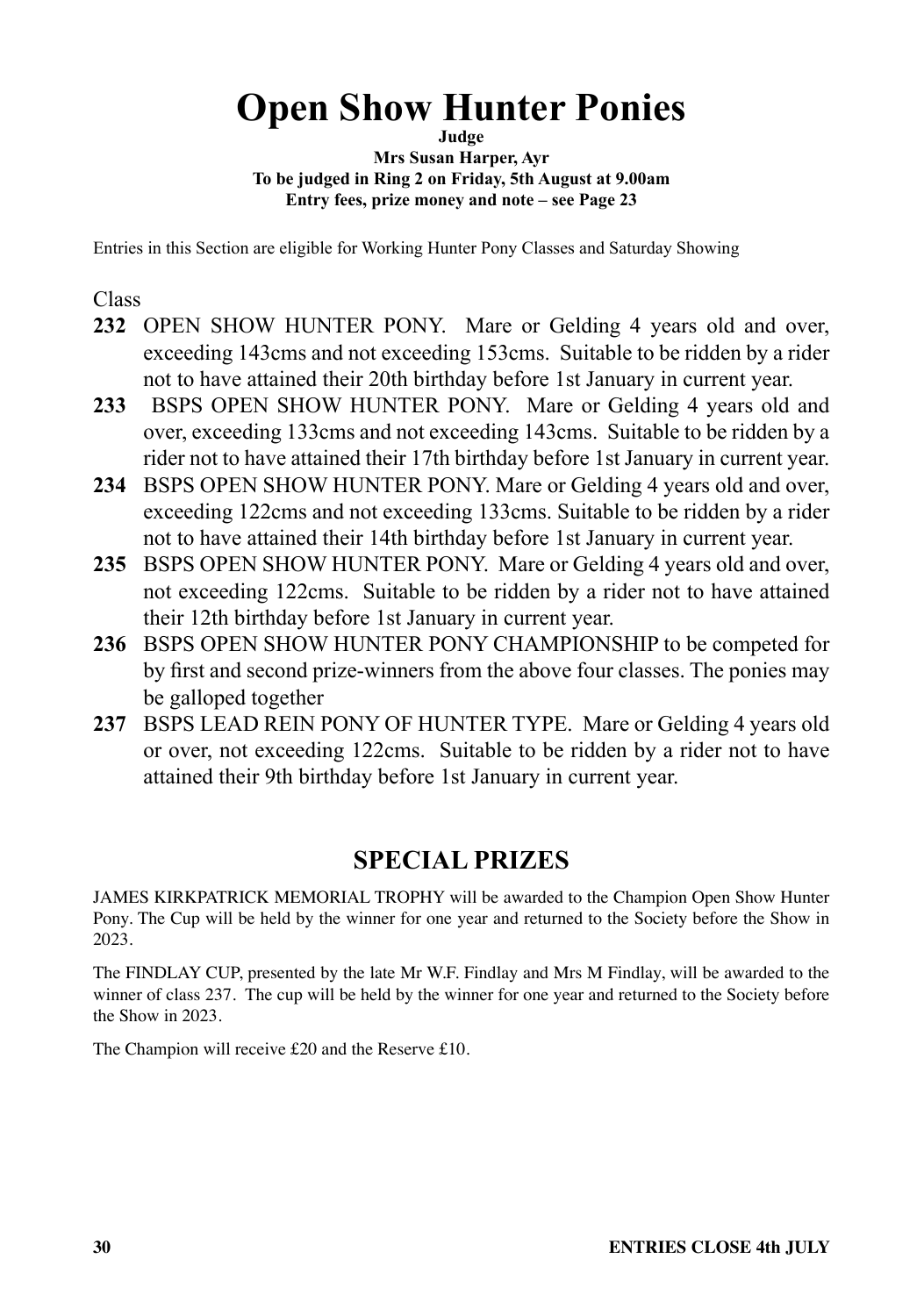## **Riding Ponies**

**Judge**

**Mrs Karen Slight, Cockburnspath To be judged in Ring 3 on Friday, 31st July at 9.30am Entry fees, prize money and note – see Page 23**

#### Class

- **238** BSPS OPEN LEADING REIN PONY. Mare or Gelding, 4 years old and over, not exceeding 122cms. Suitable to be ridden by a rider not to have attained their 8th birthday before 1st January in current year. To be shown in snaffles. Rosettes for all competitors in this Class
- **239** BSPS FIRST RIDDEN PONY. Mare or Gelding, 4 years old and over, not exceeding 122cms. Suitable to be ridden by a rider not to have attained their 10th birthday before 1st January in current year. To be shown in snaffles
- **240** BSPS MINI SHOW PONY CHAMPIONSHIP from Classes 237 and 238
- **241** BSPS OPEN SHOW PONY, Mare or Gelding 4 years old and over, exceeding 138cms and not exceeding 148cms. Suitable to be ridden by a rider not to have attained 17th birthday before 1st January in current year.
- **242** BSPS OPEN SHOW PONY, Mare or Gelding 4 years old and over, exceeding 128cms and not exceeding 138cms. Suitable to be ridden by a rider not to have attained 15th birthday before 1st January in current year.
- **243** BSPS OPEN SHOW PONY, Mare or Gelding 4 years old and over, not exceeding 128cms. Suitable to be ridden by a rider not to have attained 13th birthday before 1st January in current year.
- **244** BSPS OPEN SHOW PONY CHAMPIONSHIP to be competed for by first and second prize-winners from the above three classes. MIXED HEIGHT INTERMEDIATE SHOW RIDING TYPE, Mare or gelding 4 years old or over, exceeding 146cm (14.1hh) and not exceeding 158cm (15.2hh). Riders not to have attained their 25th birthday before 1st January in the current year.

### **SPECIAL PRIZES**

PERRY DITCH MARCH WIND TROPHY presented by the Steel Family, Greenlees, Cambuslang will be awarded to the Best Pony in Classes 241-243 The Cup will be held by the winner for one year and returned to the Society before the Show in 2023.

The Champion from Classes  $241 - 243$  will receive £20 and the Reserve £10

MAIDFORD SERENA TROPHY presented by Jane Gibson will be awarded to the winner of Class 239. The Cup will be held by the winner for one year and returned to the Society before the Show in 2023.

EQUE-SPORT CUP presented by Castle Douglas Sportswear Ltd will be awarded to the winner of Class 238. The Cup will be held by the winner for one year and returned to the Society before the Show in 2023.

The Champion from Classes 238 – 239 will receive £20 and the Reserve £10.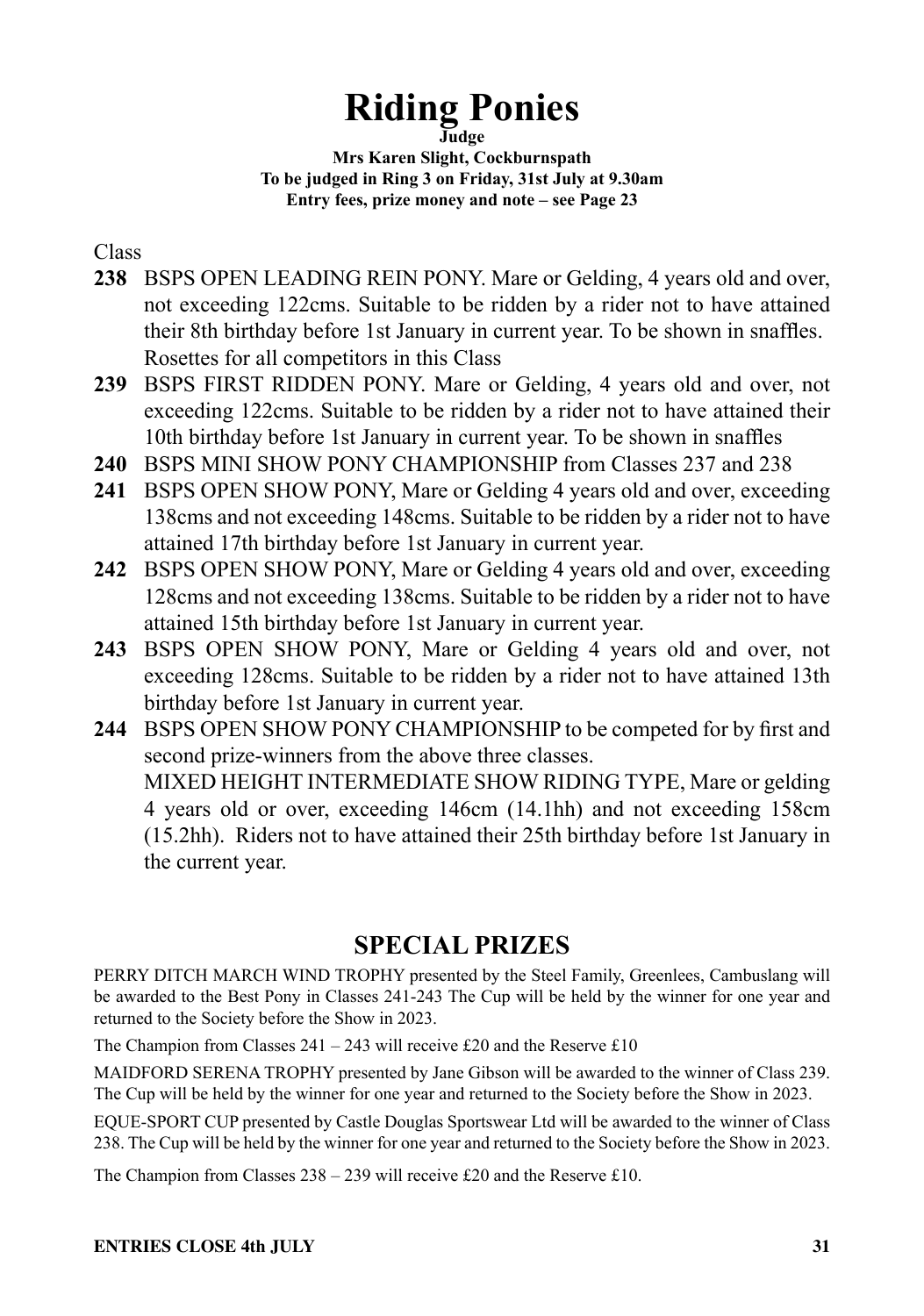# **SATURDAY JUDGING**

#### **Clydesdales Clydesdales**

**Judge**

**Miss Amanda Stewart, Mollinsburn To be judged in Ring 9 on Saturday, 1st August at 10.00am. Entry fees, prize money and note – see Page 23**

**Class** 

**246** MARE rearing a Foal with Foal at foot.

Mares not foaled at date of Show are eligible to show in Class 248

- **247** FOAL
- **248** YELD MARE, Three years old and upwards
- **249** TWO YEAR OLD FILLY
- **250** ONE YEAR OLD FILLY
- **251** GELDING, Three years old and upwards
- **252** COLT or GELDING, Two years old
- **253** COLT or GELDING, One year old
- **254** BEST MALE. This class is automatically entered by first prize animals
- **255** BEST FEMALE. This class is automatically entered by first prize animals
- **256** CHAMPIONSHIP
- **257** LOCKERBIE CUP
- **258** SPECIAL YOUNG HANDLERS' CLASS Only one animal (no entire colts) to be shown by each exhibitor (age limit 12 to 16 years at date of Show.). This is a qualifier for the Royal Highland Show in 2021.
- **259** SPECIAL YOUNG HANDLERS' CLASS Only one animal (no entire colts) to be shown by each exhibitor (age limit under 12 years at date of Show.). No entry fee.

### **SPECIAL PRIZES**

DUMFRIES CHAMPION CHALLENGE CUP presented by the Provost, Magistrates and Councillors of the Burgh of Dumfries for the Best Clydesdale in the Section. The Cup will be held by the winner for one year and returned to the Society before the Show in 2023.

The Champion will receive £100 and the Reserve £50

CUP presented by the late Sir Matthew G Wallace, Bart. to be awarded to the Best Animal Bred by the Exhibitor. The Cup will be held by the winner for one year and returned to the Society before the Show in 2023.

DUMFRIESSHIRE HORSE BREEDING SOCIETY CUP to be awarded to the Best Animal of the Opposite Sex to the Champion. The Cup will be held by the winner for one year and returned to the Society before the Show in 2023.

CUP presented by Mr R Kirkwood, Mouswald Grange to be awarded to the Best Foal in the Show. The Cup will be held by the winner for one year and returned to the Society before the Show in 2023.

A SPECIAL PRIZE of £3.15 will be presented to the Best Foal.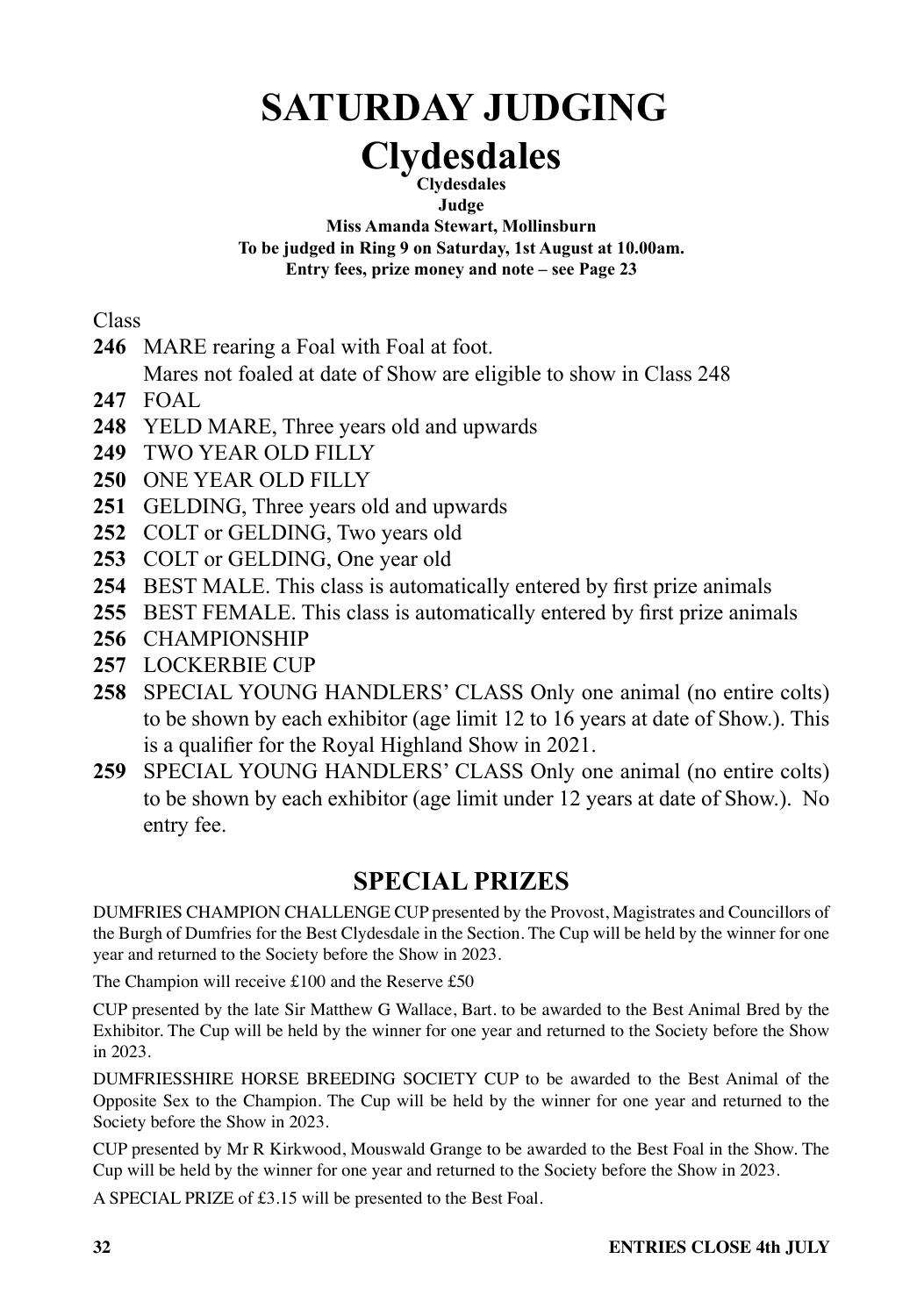SIR JOHN BUCHANAN-JARDINE CUP confined to Exhibitors from the Old Lockerbie Show Area. The Cup will be held by the winner for one year and returned to the Society before the Show in 2023. CLYDESDALE HORSE SOCIETY SHIELD to be awarded to Best Yearling or Two Year Old Colt or Filly (Registered)

## **Hunters (In-Hand)**

**Judge Mr Craig McLeod, Kilmarnock To be judged in Ring 2 at 9.00am Entry fees, prize money and note – see Page 23**

Class

- **260** BROOD MARE (15.2h.h. and under) with her Foal at foot, likely to breed **Hunters**
- **261** BROOD MARE (over 15.2h.h.) with her Foal at foot, Likely to breed Hunters NOTE – Entries in Classes 260 and 261 may be transferred at the discretion of **the Judge**
- **262** FOAL, COLT or FILLY. Please state sex on Entry Form if foal born when entering.

This Class may be divided at the discretion of Stewards if there are sufficient entries.

- **263** THREE YEAR OLD GELDING or FILLY, foaled in 2019, likely to make a Hunter, to be shown in hand
- **264** TWO YEAR OLD GELDING or FILLY, foaled in 2020, likely to make a Hunter, to be shown in hand
- **265** YEARLING COLT, GELDING or FILLY, foaled in 2021, likely to make a Hunter, to be shown in hand This Class may be divided at the discretion of Stewards if there are sufficient entries.
- **266** CHAMPIONSHIP (In Hand)

### **SPECIAL PRIZES**

JOHN McMURCHIE SILVER PERPETUAL CHALLENGE CUP to be awarded to be awarded to the Best Young Hunter, three years old and under. The Cup will be held by the winner for one year and returned to the Society before the Show in 2023.

The Champion will receive £20 and the Reserve £10.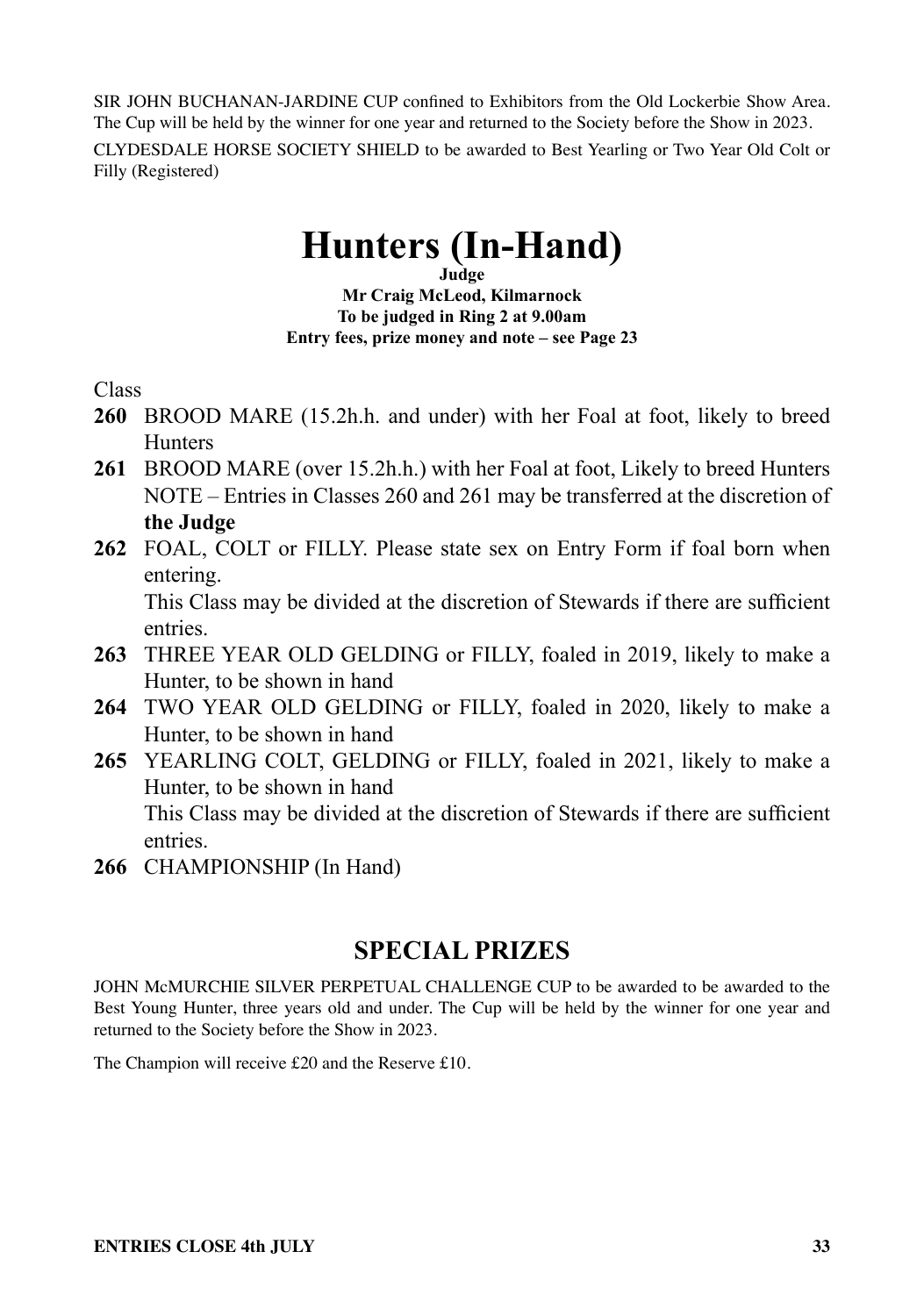## **Hunters (Ridden)**

**Judges Mr Daniel Richmond, Ayr Mrs Linda Govan, Ayr To be judged in Ring 1 at 9.00am Entry fees, prize money and note – see Page 23**

#### **Classes 267- 270 to be shown mounted**

Class

- **267** LIGHTWEIGHT HUNTER, Mare or Gelding, Four years old and upwards, capable of carrying 12 sts. 7lbs and under
- **268** MIDDLEWEIGHT HUNTER, Mare or Gelding, Four years old and upwards, capable of carrying between 12 sts. 7lbs and 14sts.
- **269** HEAVYWEIGHT HUNTER, Mare or Gelding, Four years old and upwards, capable of carrying over 14sts. **N.B. Entries in Classes 267-269 may be transferred at the Judge's discretion.**
- **270** SMALL HUNTER CLASS, Four years old and upwards, over 14.2 hands and up to 15.2 hands
- **271** CHAMPIONSHIP (Ridden)

## **SPECIAL PRIZES**

THE JAS. SCOTT CUP will be presented to the Best Ridden Hunter from Classes 267-270. The Cup will be held by the winner for one year and returned to the Society before the Show in 2023.

The Champion will receive £20 and the Reserve £10

HACK CHALLENGE CUP. The Highway Challenge Cup presented by Mrs E B Kirkpatrick, Garfel, Thornhill will be presented to the winner of Class 270. The Cup will be held by the winner for one year and returned to the Society before the Show in 2023.

THE SOLWAY HOLISTICS TROPHY presented by Lynda Sharp will be presented to the winner of class 267. The trophy will be held by the winner for one year and returned to the Society before the Show in 2023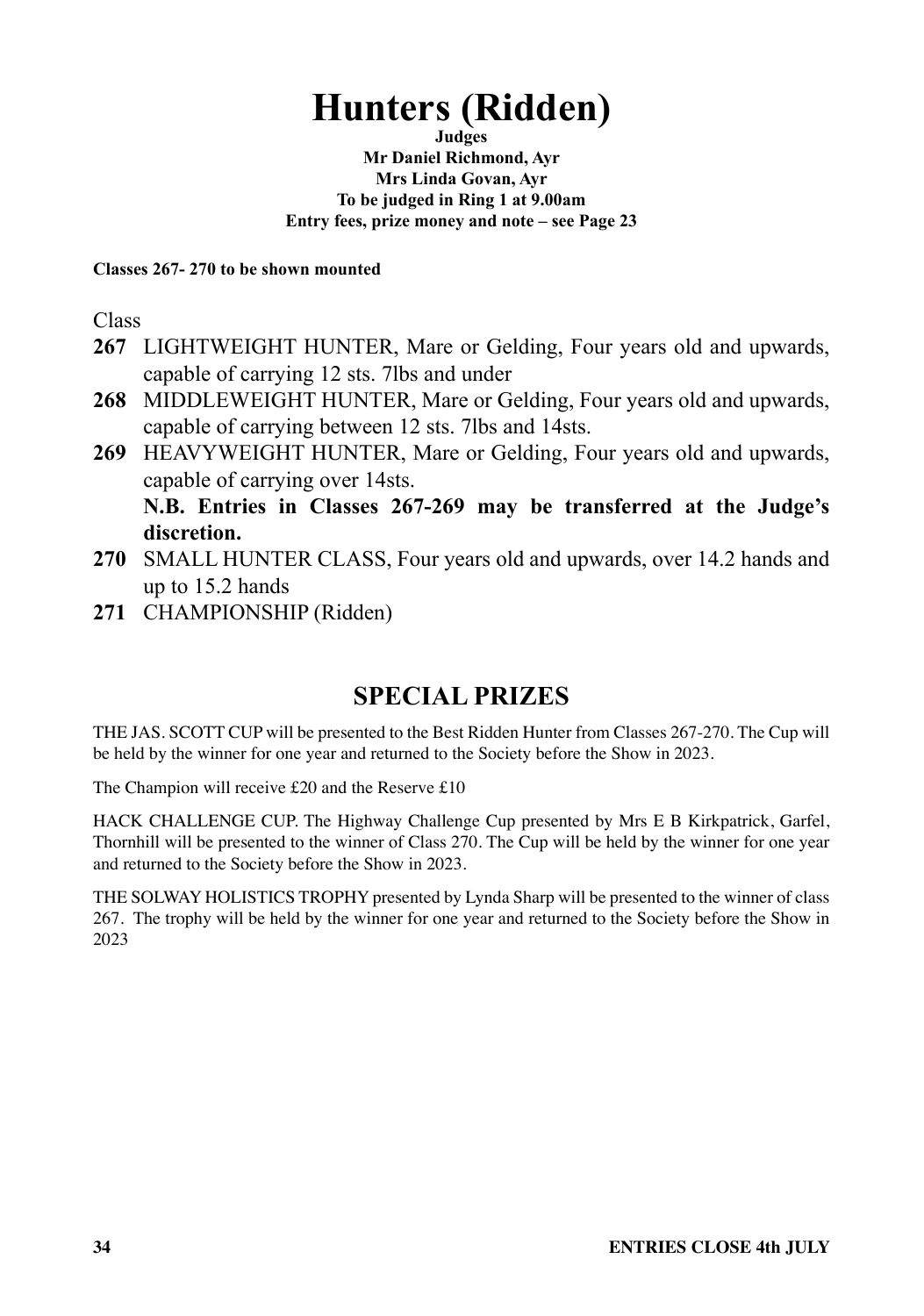## **Combined Hunter Championship**

**Judges**

#### **Mr Craig McLeod, Kilmarnock Mr Daniel Richmond, Ayr Mrs Linda Govan, Ayr**

Class

**272** Entries shall be the Champion Best Working Hunter, Champion In Hand Hunter and Champion Ridden Hunter

### **SPECIAL PRIZES**

HUNT CHALLENGE CUP presented by Members of the Dumfriesshire Hunt will be awarded to the Overall Champion. The Cup will be held by the winner for one year and returned to the Society before the Show in 2023.

The Champion will receive £30 and the Reserve £15.

## **Riding Pony Breeding Classes**

**Judge Mrs Karen Slight, Cockburnspath To be judged in Ring 4 at 9.00am Entry fees, prize money and note – see Page 23**

All entries may be measured at the discretion of the Stewards

Class

- **273** BEST PONY, FILLY or GELDING, 3 years old, not exceeding 14.1 hands on day of Show, to be shown in hand
- **274** BEST PONY, FILLY or GELDING, 2 years old, not exceeding 14 hands on day of Show, to be shown in hand

#### **N.B. – Classes 273 and 274 will be amalgamated if insufficient entries**

- **275** BEST PONY, YEARLING COLT, FILLY or GELDING, not exceeding 13.3hands on day of Show
- **276** BROOD MARE, nursing a foal or with a certificate of service for current year, not exceeding 12.2 hands
- **277** BROOD MARE, nursing a foal or with a certificate of service for current year, exceeding 12.2hands but not exceeding 14.2 hands

#### **N.B. – Classes 276 and 277 will be amalgamated if insufficient entries**

- **278** FOAL, COLT or FILLY
- **279** CHAMPIONSHIP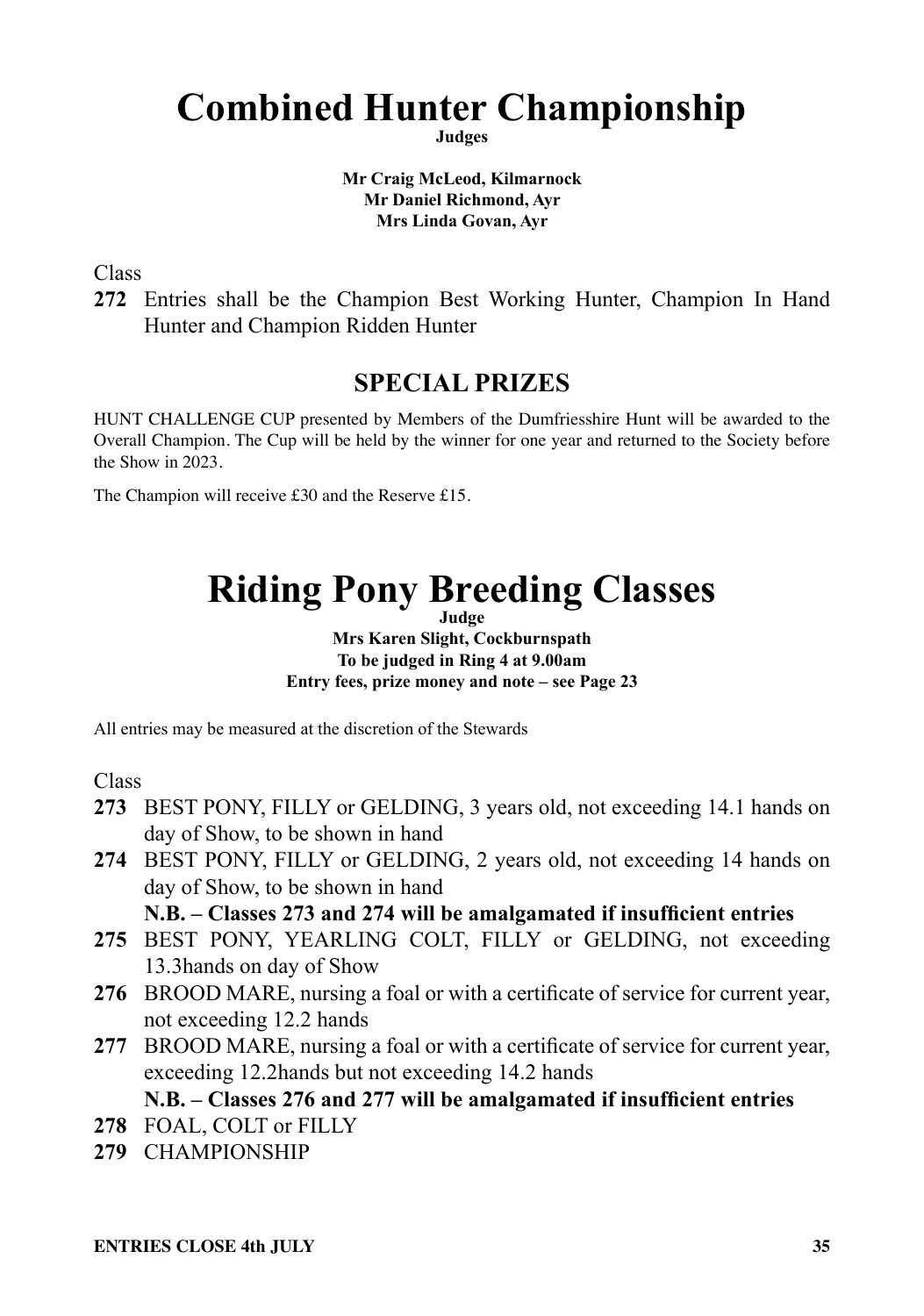NPS Scotland/NFU Mutual Open In-hand Riding Pony/Hunter Pony Championship. The highest placed pony, in each open in-hand Riding Pony or Hunter Pony Class (foal classes exluded) not already qualified, will qualify for the Final which will take place at the Blair Castle International Horse Trials on Friday 26th

August 2022. Qualifications to go no lower than 4th place.

SILVER CHALLENGE CUP presented by the late J Jackson, Esq and the late J Armstrong, Esq. Will be awarded to the Champion. The Cup will be held by the winner for one year and returned to the Society before the Show in 2023.

The Champion will receive £20 and the Reserve £10

SEE ALSO CLASSES for WORKING HUNTER PONIES, SHOW HUNTER PONIES AND RIDING PONIES JUDGED ON FRIDAY 6TH AUGUST.

## **Registered Connemara Ponies**

**Judge Mrs Helen Horsfall, Todmorden To be judged after Riding Pony Breeding Class Entry fees, prize money and note – see Page 23**

All ponies must be fully registered with the British Connemara Pony Society (BCPS) and shown in accordance with the BCPS Rules. Registration number, together with those of the Sire and Dam and full names must be given on the entry form.

Class

**280** REGISTERED MARE with or without foal at foot or GELDING, 4 years old and over

(Rosettes for best opposite sex and best pure bred foal)

- **281** REGISTERED COLT, FILLY or GELDING, 1 year, 2 years or 3 years old (Rosette for highest place Yearling)
- **282** REGISTERED RIDDEN CLASS, Stallion, Mare or Gelding, 4 years old and over
- **283** CHAMPIONSHIP

### **SPECIAL PRIZES**

NPS Scotland/Baileys Horse Feeds Open Ridden Mountain & Moorland Championship. The 2 highest placed ponies, not already qualified, in Class 282 will qualify for the Final which will take place at Blair Castle International Horse Trials on Friday, 26th August 2022. Qualifications to go no lower than 4th place. This can be either mixed M& M or Breed Classes

NPS Scotland/ Townhead Pet n Pony In-Hand Mountain & Moorland Championship. The Champion and Reserve Champion in all Mixed pure bred Mountain & Moorland or Breed Championships will qualify for the Final which will take place at Blair Castle International Horse Trials on Friday, 26th August 2022. Qualification may go to 3rd in Championship (ie 1st Reserve Champion) – Only In Hand Ponies for this championship awarded.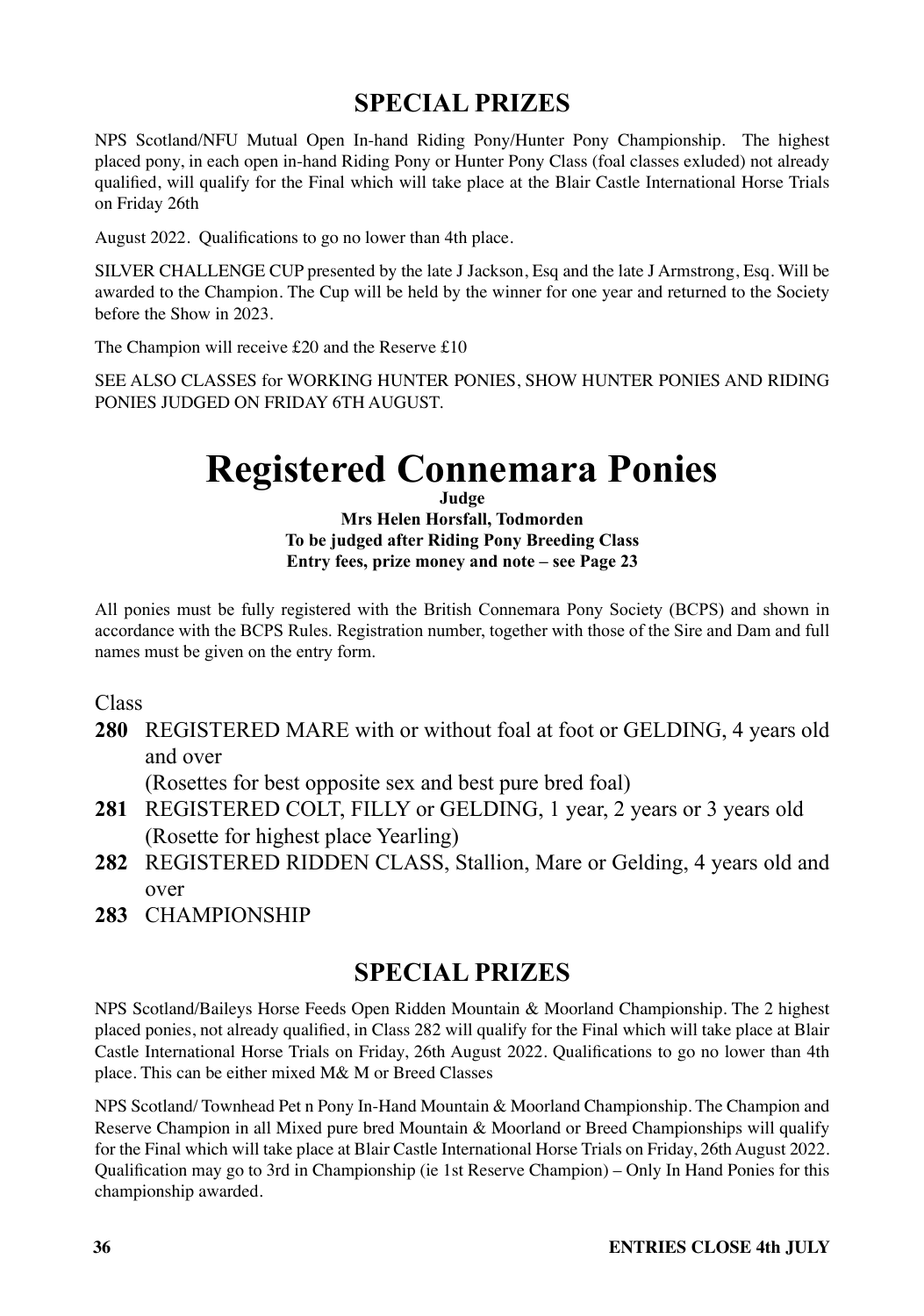Tam O'Shanter Qualifiers. Youngstock Class 281: The highest three placings of Connemara yearlings and two year olds (6 qualifiers); Mare Class 280: The highest three placings of Connemara Mares (3 qualifiers) - will qualify for the Tam O'Shanter Breeding Championship.

The Tam O'Shanter Breeding Championships are being held at the Annual BCPS Breed Show on Friday 15th (In-hand) and Saturday 16th (Ridden) July 2022 at Moreton Morrell College, Moreton Morrell, Warwickshire, CV35 9BL, and qualifying rosettes will be handed out to all participants at the Breeding Championships in July as they line up in the ring. As Dumfries Show is held after the BCPS Breed Show, then the qualification can only be used for the BCPS Breed Show which will take place mid-July 2023, date and venue on website http://www.britishconnemaras.co.uk/shows-competitions/shows/breedshow/ nearer the time.

SCOTTISH CONNEMARA GROUP will present special rosettes.

THE KIRTLE CONNEMARA TROPHY, presented by Penny Hodge, will be awarded to the Champion. The cup will be held by the winner for one year and returned to the Society before the Show in 2023.

The Champion will receive £20 and the Reserve £10

## **Welsh and Mountain & Moorland Ponies**

**Judge**

**Mr Daniel Park, Blackpool To be judged in Ring 3 at 9.00am Entry fees, prize money and note – see Page 23**

NOTE: The Breed, Age, Sex and Registered Number of the Pony must be included in particulars at time of Entry

#### **IN HAND SECTION REGISTERED WELSH Sec. A & B**

**Class** 

- **284** MARE, 4 years old and over, with Foal at foot, to be shown in hand
- **285** FOAL, produce of Mare in previous class by Registered Welsh A or B Stallion
- **286** YELD MARE or GELDING, 4 years old and over, to be shown in hand
- **287** FILLY, COLT or GELDING, born in 2018 or 2019, to be shown in hand
- **288** FILLY, COLT or GELDING, born in 2020, to be shown in hand
- **289** STALLION, 4 years old and over, to be shown in hand
- **290** CHAMPIONSHIP for classes 284-289

#### **REGISTERED MOUNTAIN & MOORLAND**

- **291** REGISTERED DARTMOOR OR EXMOOR, any age, any sex. This class can be split if there are sufficient entries.
- **292** MOUNTAIN & MOORLAND PONY, 1 year old. Dales, Fell, New Forest, Welsh Cob C & D. To be shown in hand.
- **293** MOUNTAIN & MOORLAND PONY, 2 & 3 years old. Dales, Fell, New Forest, Welsh Cob C & D. To be shown in hand.

#### **ENTRIES CLOSE 4th HILY** 37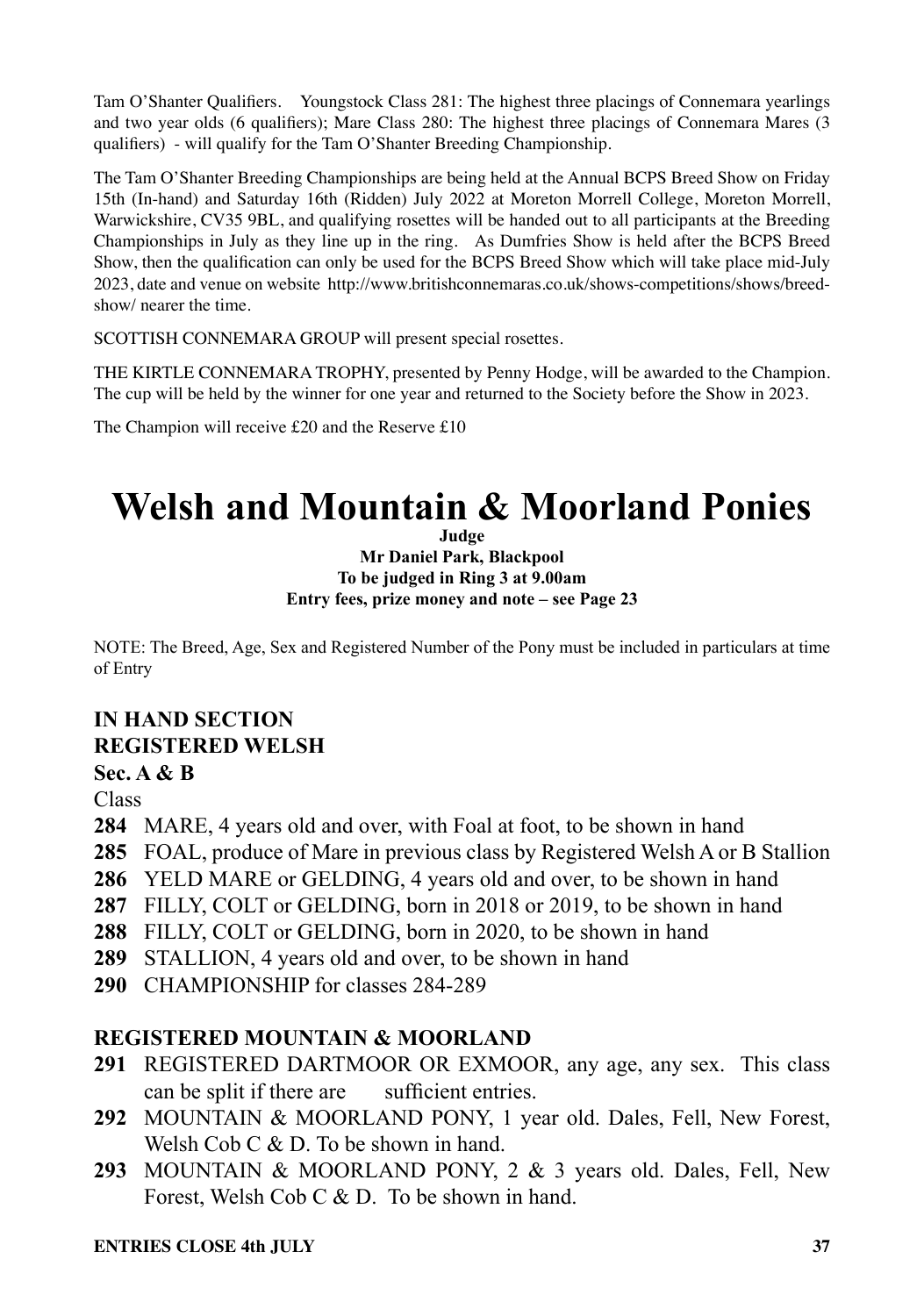- **294** MOUTAIN & MOORLAND PONY, 4 years old and over. Dales, Fell, New Forest, Welsh Cob C & D. To be shown in hand.
- **295** CHAMPIONSHIP for classes 291-294
- **296** OVERALL CHAMPIONSHIP for the champions and reserve champions from classes 290 and 295

NPS Scotland/ Townhead Pet n Pony In-Hand Mountain & Moorland Championship. The Champion and Reserve Champion in all Mixed pure bred Mountain & Moorland or Breed Championships will qualify for the Final which will take place at Blair Castle International Horse Trials on Friday, 26th August 2022. Qualification may go to 3rd in Championship (ie 1st Reserve Champion) – Only In Hand Ponies for this championship awarded.

THE J WYLLIE IRVING CHALLENGE CUP will be awarded to the Best Pony in the In Hand Section. The Cup will be held by the winner for one year and returned to the Society before the Show in 2023.

The Champion will receive £20 and the Reserve £10

The Overall Champion will receive £30 and the Reserve £15

## **Registered Shetland Ponies**

**Judge Mrs Joy Barugh (Birchmoor), Aldbrough To be judged in Ring 6 at 9.00am Entry fees, prize money and note – see Page 23**

#### **IMPORTANT NOTICE**

**N.B. This Show is affiliated to Shetland Pony Stud Book Society. Classes must be confined to SPS-BS registered ponies. Ponies must be named on the entry form and in the catalogue if one is produced. Society rosettes must only be given to ponies registered with the Society or to foals eligible for registration.** 

**Three year old fillies with foals at foot may not be shown. All foals must be a minimum of 3 weeks old on day of Show.** 

**In order to enter a stallion class at an affiliated show entire males aged 4 years old and over must have an "S" number and have been successfully through either the SPSBS stallion assessment prior to 2006 or the current SPSBS voluntary veterinary examination. Ridden stallions MUST display a stallion bridle badge. In-hand stallions 3 years and over are advised to display a stallion bridle badge.**

There must be no colts or entire males in Young Handler classes. Children under 14 years old may not show colts (excluding foals) or entire males in In-hand classes. Children under 12 years old on the day of the s how may not show entire males in ridden classes. In the interests of safety, hard hats must be worn by all handlers aged 14 years or under in In-hand classes. Exhibitors should not kneel but remain standing in the ring. Hard hats must be worn by all exhibitors, irrespective of age, in ridden classes. Ridden and driven ponies must be 4 years old or over. In ridden Classes, if the rider falls off at any time whilst in the ring, both pony and rider must leave the ring, rider dismounted, and take no further part.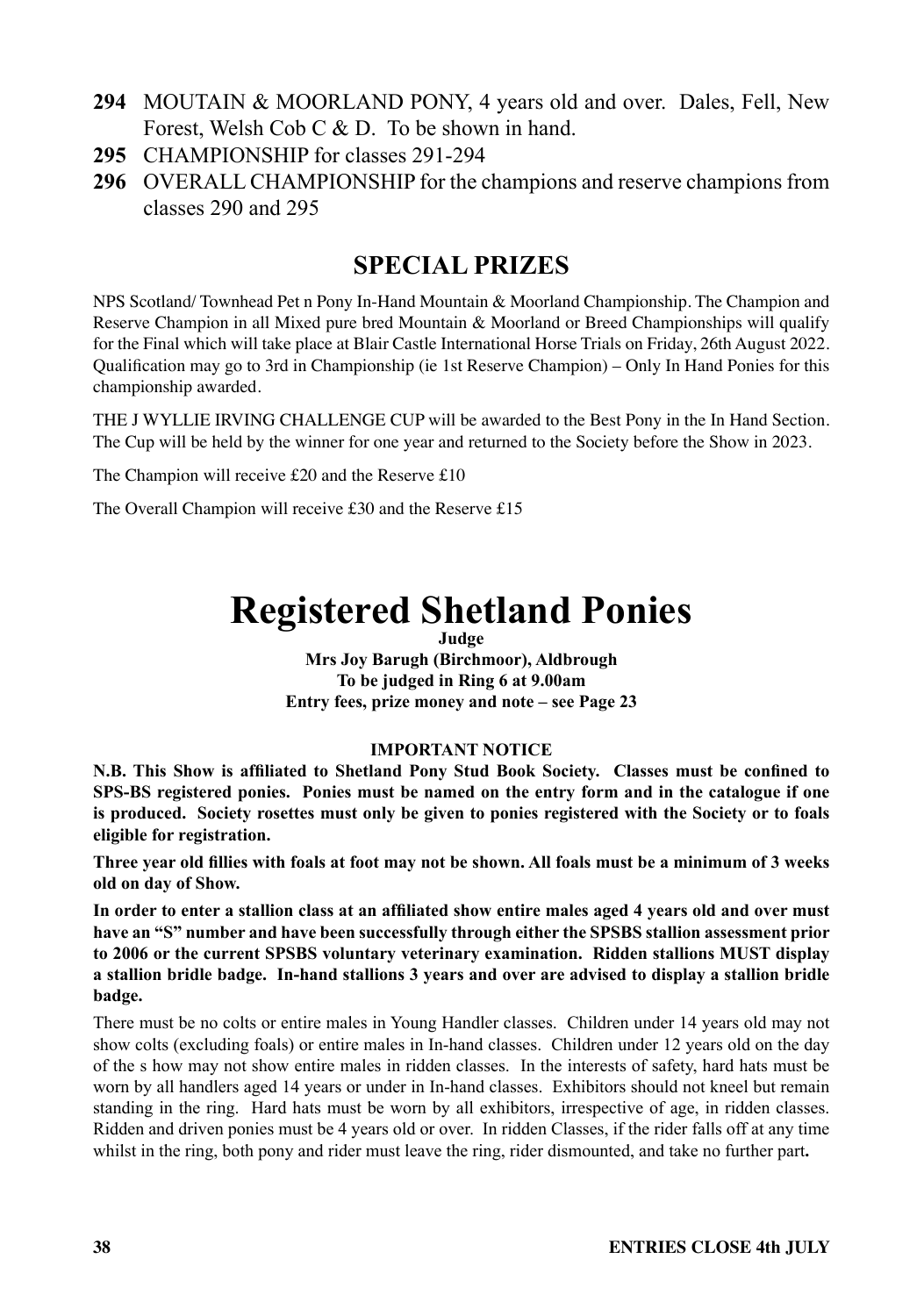Class

- **297** BROOD MARE with Foal at foot
- **298** FOAL, from Mare of the above class
- **299** YEARLING COLT, FILLY or GELDING
- **300** COLT, FILLY or GELDING, 2 years or 3 years old
- **301** YELD MARE or FILLY 4 years old and over
- **302** STALLION or GELDING 4 years old and over
- **303** CHAMPIONSHIP for Classes 297-302

#### **MINIATURE SECTION**

**N.B. Ponies in this Section to mature at 34" or under. Animals may be measured on the day and are ineligible to enter Classes 297 – 302.**

- **Classes may be amalgamated at Stewards discretion.**
- **304** BROOD MARE with Foal at foot
- **305** FOAL, from Mare of the above class
- **306** YEARLING COLT, FILLY or GELDING
- **307** COLT, FILLY or GELDING, 2 years or 3 years old
- **308** YELD MARE or FILLY, 4 years old and over
- **309** STALLION or GELDING, 4 years old and over
- **310** CHAMPIONSHIP for Classes 304-309
- **311** UNREGISTERED SHETLAND PONY any height, any age

### **SPECIAL PRIZES**

NPS Scotland/Pet n Pony In-Hand Mountain & Moorland Championship. The Champion and Reserve Champion in all Mixed pure bred Mountain & Moorland or Breed Championships will qualify for the Final which will take place at Blair Castle International Horse Trials on Friday, 26th August 2022. Qualification may go to 3rd in Championship (ie 1st Reserve Champion)

CHAMPION CUP for Best Shetland Pony in Classes 297-302 The Cup will be held by the winner for one year and returned to the Society before the Show in 2023.

The Champion will receive £20 and the Reserve £10.

CLONYARD QUAICH presented by Mrs M Henley for Best Miniature Shetland Pony in Classes 304 – 309. The Cup will be held by the winner for one year and returned to the Society before the Show in 2022.

The Champion will receive £20 and the Reserve £10

SHETLAND PONY STUD BOOK SOCIETY ROSETTES will be presented to the Champion, Reserve Champion, Junior Champion and Reserve Junior Champion and Best Foal in both Sections. All ponies must be fully registered with the Shetland Pony Stud Book Society and show in accordance with the Breed Society Rules.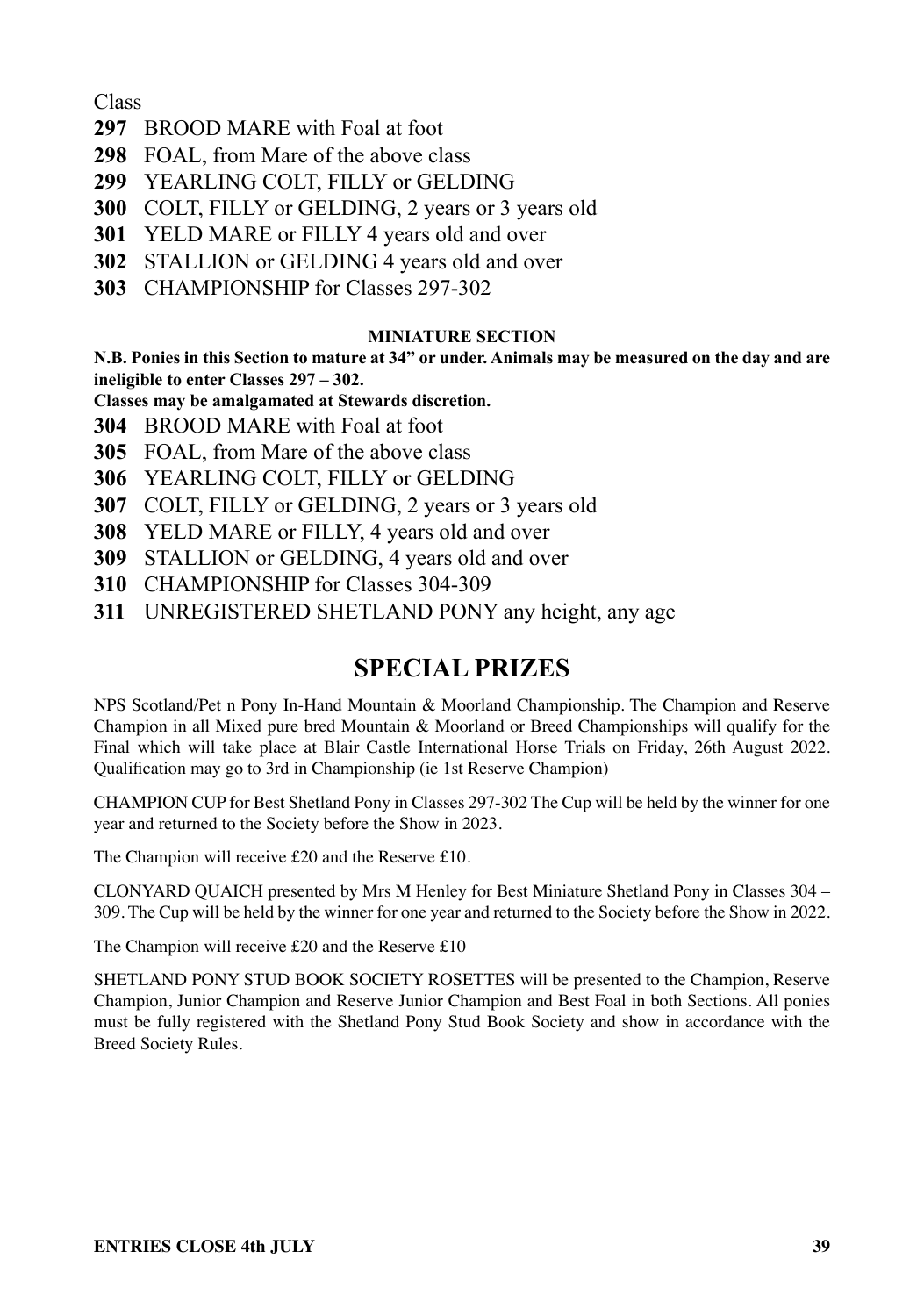## **Highland Ponies**

**Judge**

**Miss Heather Dick, Inchinnan To be judged in Ring 5 at 9.00am Entry fees, prize money and note – see Page 23**

Class

- **312** REGISTERED HIGHLAND PONY, Male or Female, born 2018 or before
- **313** FOAL- COLT or FILLY
- **314** REGISTERD HIGHLAND PONY, Male or Female, born in 2019 or 2020
- **315** REGISTERED HIGHLAND PONY, Male or Female, born in 2021
- **316** SPECIAL CLASS FOR REGISTERED RIDDEN HIGHLAND PONY, Male or female, over 4 years. Entries in this Class are eligible for In Hand Classes
- **317** CHAMPIONSHIP

### **SPECIAL PRIZES**

NPS Scotland/Baileys Horse Feeds Open Ridden Mountain & Moorland Championship. The 2 highest placed ponies, not already qualified, in Class 316 will qualify for the Final which will take place at Blair Castle International Horse Trials on Friday, 26th August 2022. Qualifications to go no lower than 4th place. This can be either mixed M& M or Breed Classes

NPS Scotland/Pet n Pony In-Hand Mountain & Moorland Championship. The Champion and Reserve Champion in all Mixed pure bred Mountain & Moorland or Breed Championships will qualify for the Final which will take place at Blair Castle International Horse Trials on Friday, 26th August 2022. Qualification may go to 3rd in Championship (ie 1st Reserve Champion)

THE AMISFIELD TOWER CUP presented by Mrs J L Johnstone for the Best Highland Pony in the Show. The Cup will be held by the winner for one year and returned to the Society before the Show in 2023.

The Champion will receive £20 and the Reserve £10

HIGHLAND PONY SOCIETY ROSETTE for Champion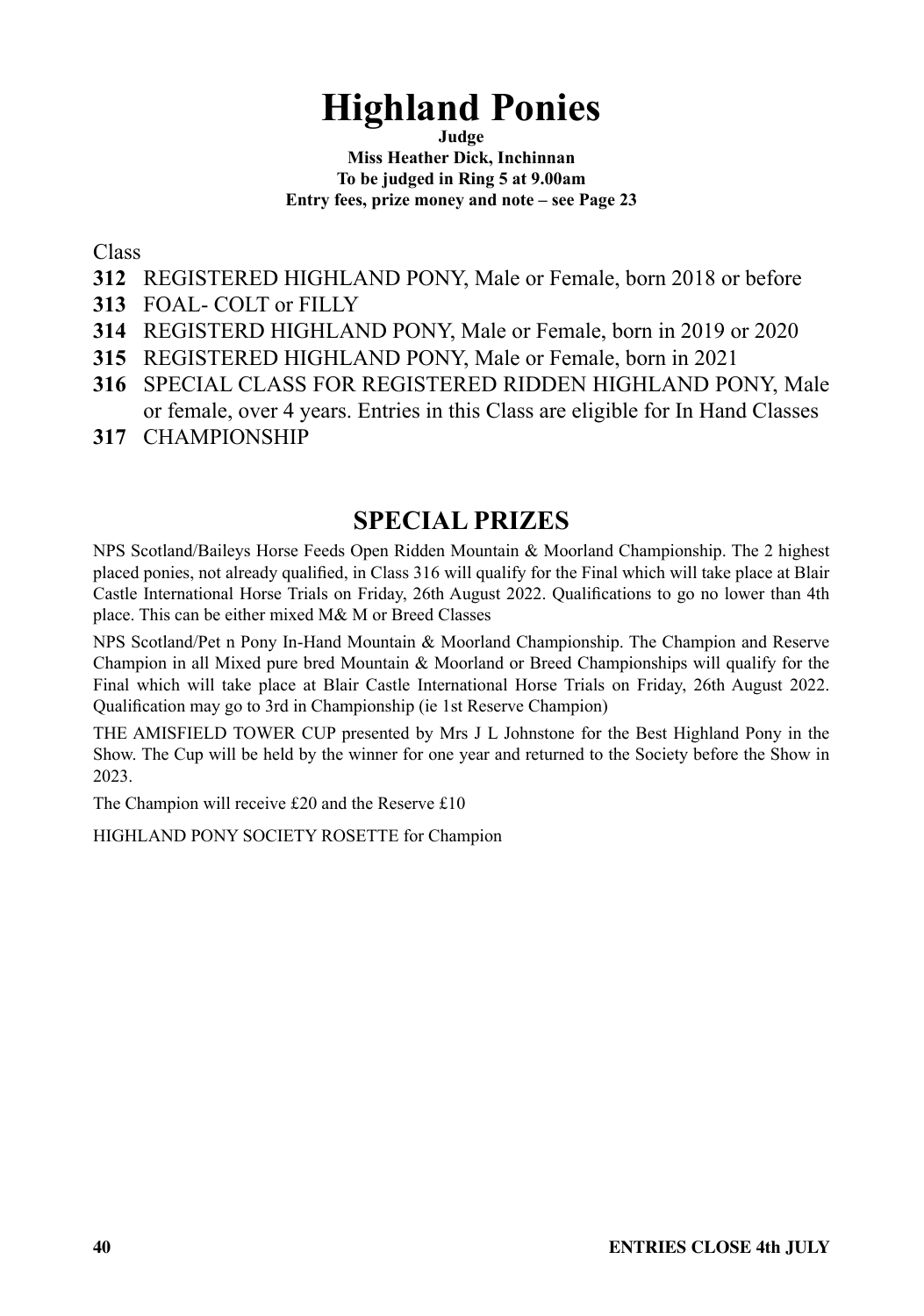## **Arab & Registered Part Arab**

**Judge Mrs Karen Slight, Cockburnspath To be judged in Ring 5 after Highland Ponies Entry fees, prize money and note – see Page 23**

Class

- **318** IN HAND 1,2or 3 years old. Any height, any sex.
- **319** IN HAND 4 years old and over PURE BRED ARAB. Any height, any sex.
- **320** IN HAND 4 years old and over PART BRED ARAB. Any height, any sex.
- **321** BROOD MARE, nursing a foal or with a certificate of service for current year.
- **322** FOAL, produce of Mare in previous class Rosettes only for prize-winners in this class
- **323** RIDDEN, PURE or PART BRED ARAB, 4 years old and over, any height, any sex
- **324** CHAMPIONSHIP

## **SPECIAL PRIZES**

J A SLOAN MEMORIAL TROPHY for the Champion in the Arab Section. The Cup will be held by the winner for one year and returned to the Society before the Show in 2023.

The Champion will receive £20 and the Reserve £10.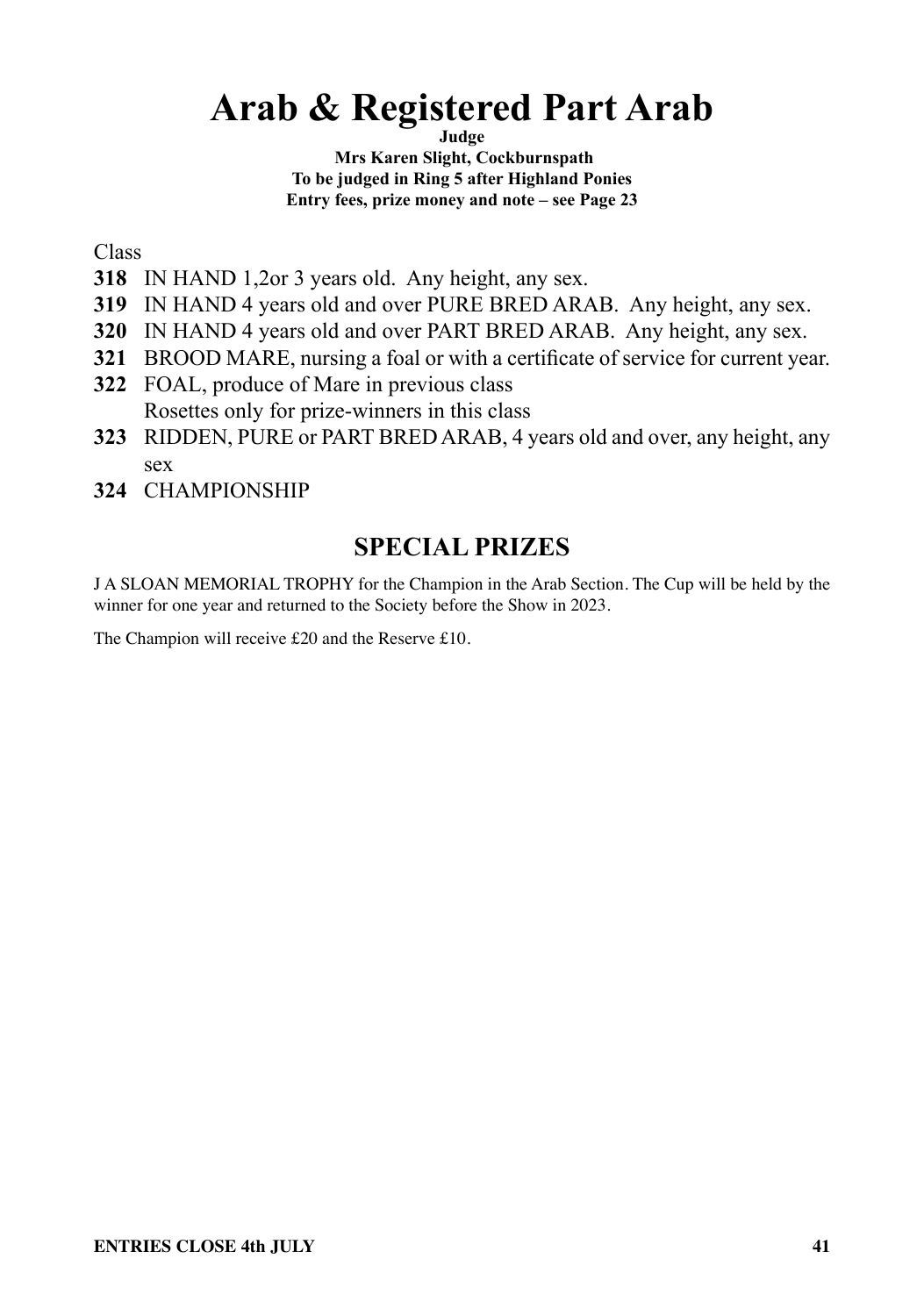# **SECTION 111 – SHEEP**

### **IMPORTANT**

- **1. Individual tag numbers will be required. Forms will be sent with entries to all Exhibitors before the Show and completed forms must be given to the Stewards on Showday PRIOR to unloading.**
- **2. Where appropriate MV accreditation forms must be given to the stewards**
- **3. Scrapie. A declaration form concerning Scrapie will be sent to all Exhibitors before the Show. Completed declarations must be given to Stewards on Showday The following conditions are required:-**

**All females of all breeds, except Dorset Horn, Polled Dorset and Finnish Landrace are**

- **a) non-pregnant (empty)**
- **b) have not lambed within 30 days prior to entry to the Show**
- **c) not subject to procedures which change the seasonal breeding pattern**
- **4. Classes may be amalgamated or split at the Stewards' discretion**
- **5. Exhibitors should advise the Secretary as soon as possible if withdrawing entries.**
- **6. Exhibitors are responsible for having their Animals in the Judging Rings on time**
- **7. Every animal shown must belong to the exhibitor for 60 days previous to the Show.**
- **8. Judging times can be altered at the discretion of the stewards.**
- **9. For Health & Safety reasons livestock transports are not allowed to move until all the parade animals have returned to their stalls.**
- **10. If already entered, substitutions may be allowed in the section entered, up to the number of entries already submitted. Stewards must be informed on arrival.**

#### **ENTRY FEES AND PRIZE MONEY IN SHEEP CLASSES**

Entry Fees:- Members £3.00 per entry Non Members £6.00 per entry

| Prize Money | First  | £12.00 |
|-------------|--------|--------|
|             | Second | £7.00  |
|             | Third  | £5.00  |
|             | Fourth | £2.00  |

(except where stated otherwise)

N.B. Prize money may be collected from Secretary's Office when card given out by Stewards is presented

## **Cheviot Breed**

#### **Judge Mr Andrew Reid, Langholm To be judged at 9.30am**

Class

- **401** TUP, Three shear and over
- **402** TUP, Two shear
- **403** SHEARLING TUP
- **404** TUP LAMB, selected from a regular breeding stock and lambed in 2022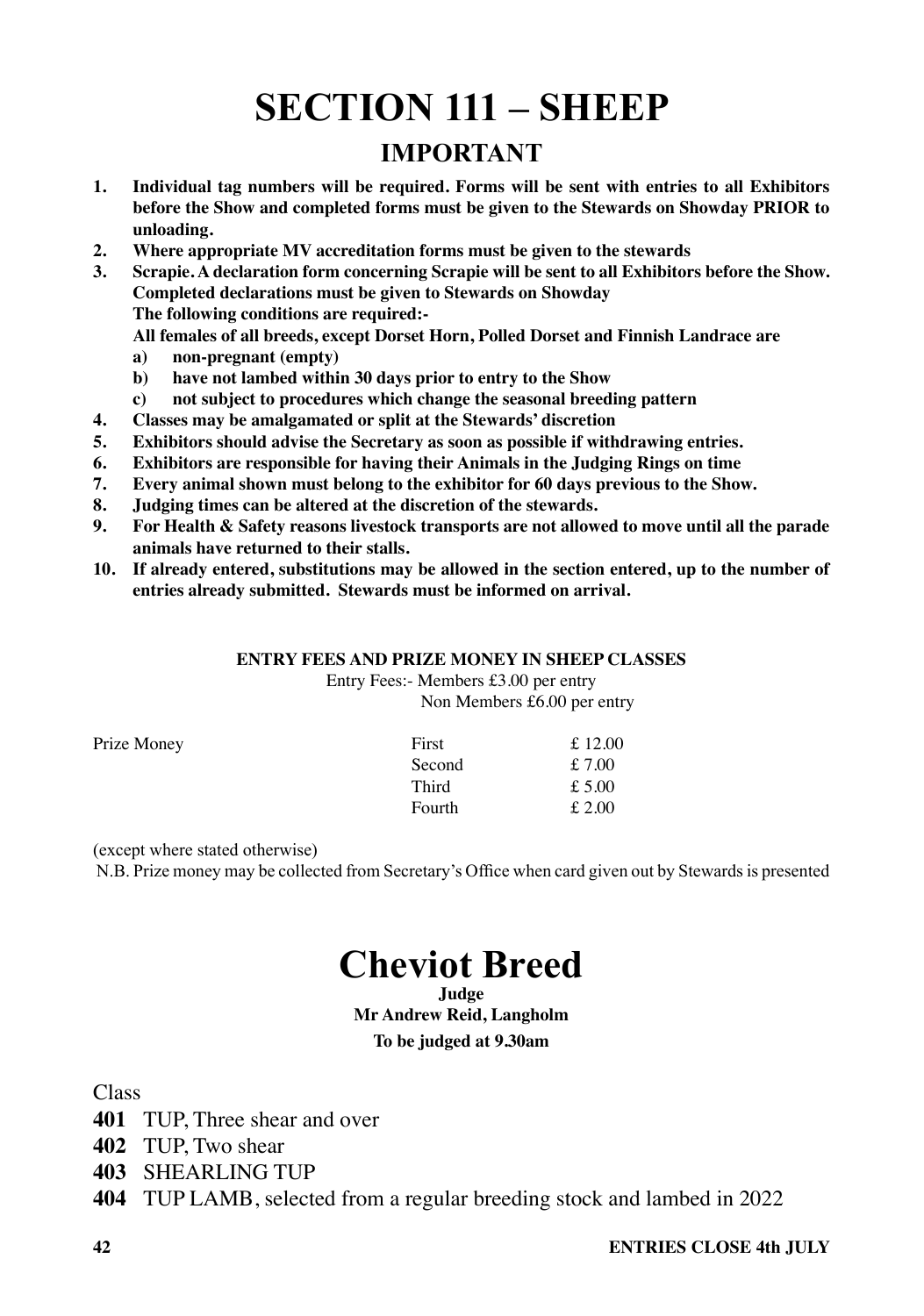- **405** EWE, any age, selected from regular breeding stock of Cheviots and rearing a Cheviot Lamb up to date of Show
- **406** GIMMER, selected from regular breeding stock
- **407** EWE LAMB, selected from a regular breeding stock and lambed in 2022
- **408** CHAMPIONSHIP

CHEVIOT CHALLENGE CUP presented by Thomas Henderson Esq., Logan, Old Cumnock for Best Cheviot. The Cup will be held by the winner for one year and returned to the Society before the Show in 2023.

The Champion will receive £50 and the Reserve £25

CHEVIOT CHALLENGE CUP. The Union Society's Challenge Cup for the Best Cheviot, confined to the Old Lockerbie Show area, to be held by the winner for one year and returned to the Society before the Show in 2023.

## **Blackface Breed**

**Judge Mr Quintin Dunlop, Dunbar To be judged at 9.30am Entry fees, prize money and notes – see Page 42** 

Class

- **409** TUP, Two shear and over
- **410** SHEARLING TUP
- **411** TUP LAMB, selected from a regular breeding stock and lambed in 2022
- **412** EWE, selected from a regular breeding stock and rearing a Blackfaced Lamb up to date of Show
- **413** GIMMER, selected from a regular breeding stock
- **414** EWE LAMB, selected from a regular breeding stock and lambed in 2022
- **415** GROUP, ANY MALE AND 2 FEMALES This Class is automatically entered by entry in Classes 409-414. NO ENTRY FEE. Special prize of £5.
- **416** CHAMPIONSHIP

### **SPECIAL PRIZES**

UNION SOCIETY CHALLENGE CUP for the Best Blackface Sheep in the yard. The Cup to be held by the winner for one year and returned to the Society before the Show in 2023.

The Champion to receive £50 and the Reserve £25

BLACKFACE SHEEP BREEDERS' ASSICIATION will present a special rosette to the Champion.

A CHALLENGE CUP presented by J W Alexander will be awarded to the Best Blackface Sheep opposite sex to the Champion. The Cup to be held by the winner for one year and returned to the Society before the Show in 2023.

CHALLENGE CUP presented by the Blackface Breeders for the Best Blackface Sheep bred by the Exhibitor. The Cup to be held by the winner for one year and returned to the Society before the Show in 2023.

#### **ENTRIES CLOSE 4th HILY** 43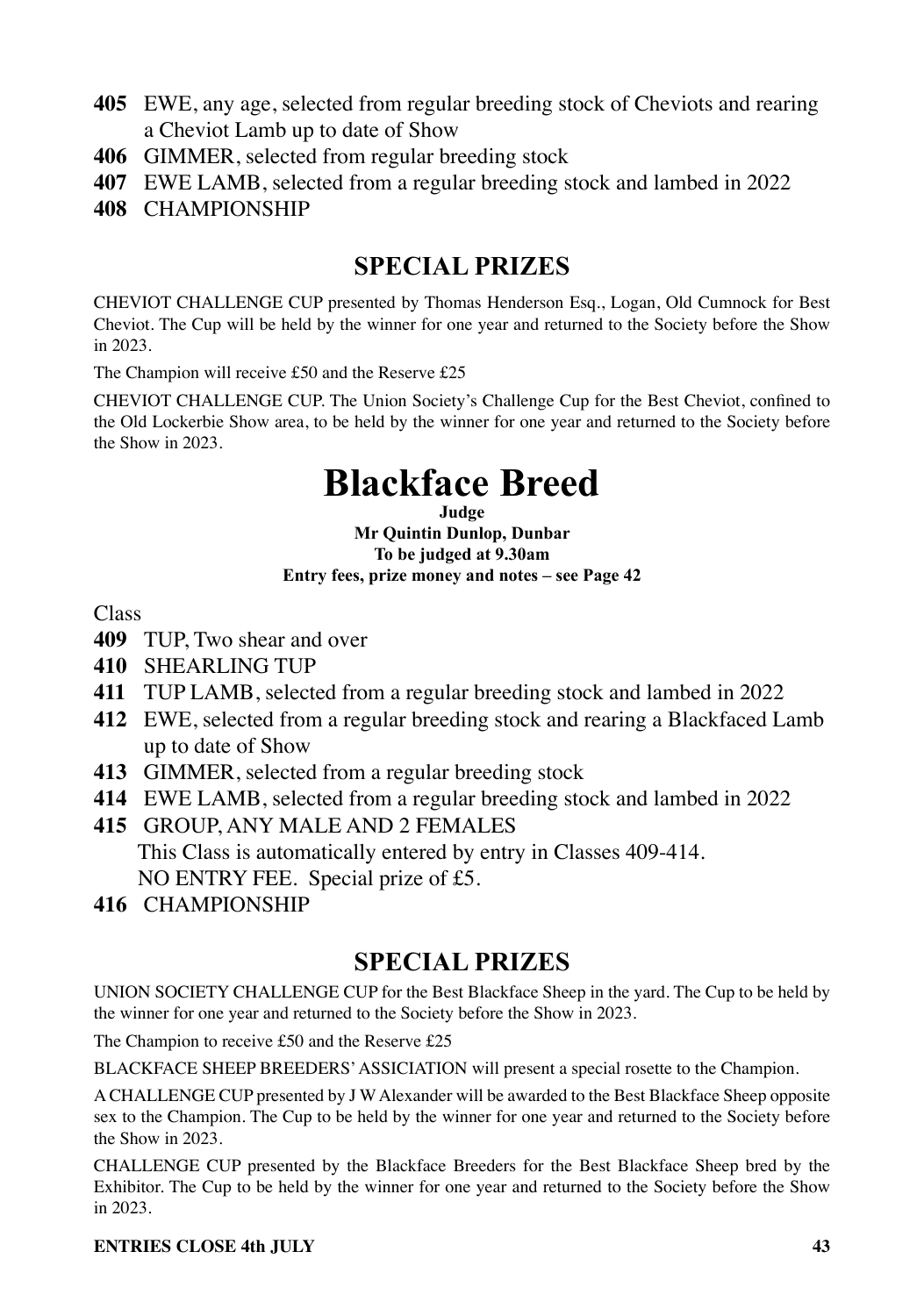A SHIELD Presented by Mr Hamish Stoddart will be awarded to the winner of Class 415. The Cup to be held by the winner for one year and returned to the Society before the Show in 2023.

CHALLENGE CUP presented by the Blackface Breeders for the Best Blackface Sheep bred by the Exhibitor. The Cup to be held by the winner for one year and returned to the Society before the Show in 2020.

A SHIELD Presented by Mr Hamish Stoddart will be awarded to the winner of Class 415. The Cup to be held by the winner for one year and returned to the Society before the Show in 2020.

## **Suffolk Breed**

**Judge**

**Mrs Jane Soulsby, Penrith To be judged at 9.30am Maedi-Visna Accredited only Flock Number to be entered where appropriate Entry fees, prize money and notes – see Page 42** 

- **417** TUP, any age
- **418** TUP LAMB
- **419** EWE, any age
- **420** GIMMER
- **421** EWE LAMB

#### **422** GROUP, ANY MALE AND 2 FEMALES

This Class is automatically entered by entry in Classes 417-421. Union Cup to be awarded to Class 422. NO ENTRY FEE. Special prize of  $f5$ 

**423** CHAMPIONSHIP

### **SPECIAL PRIZES**

A CUP will be awarded to the Best Suffolk in the Yard. The Cup to be held by the winner for one year and returned to the Society before the Show in 2023.

The Champion to receive £50 and the Reserve £25

THE DUMFRIES & GALLOWAY UNION CUP will be awarded to the winner of the Group Class 422. The Cup to be held by the winner for one year and returned to the Society before the Show in 2023.

WEST & CENTRAL SCOTLAND SUFFOLK SHEEP CLUB SHOW POINTS COMPETITION. Welsh Farm Supplies will give 2.5 litre drench. This is in conjunction with the West & Central Scotland Show Points Competition.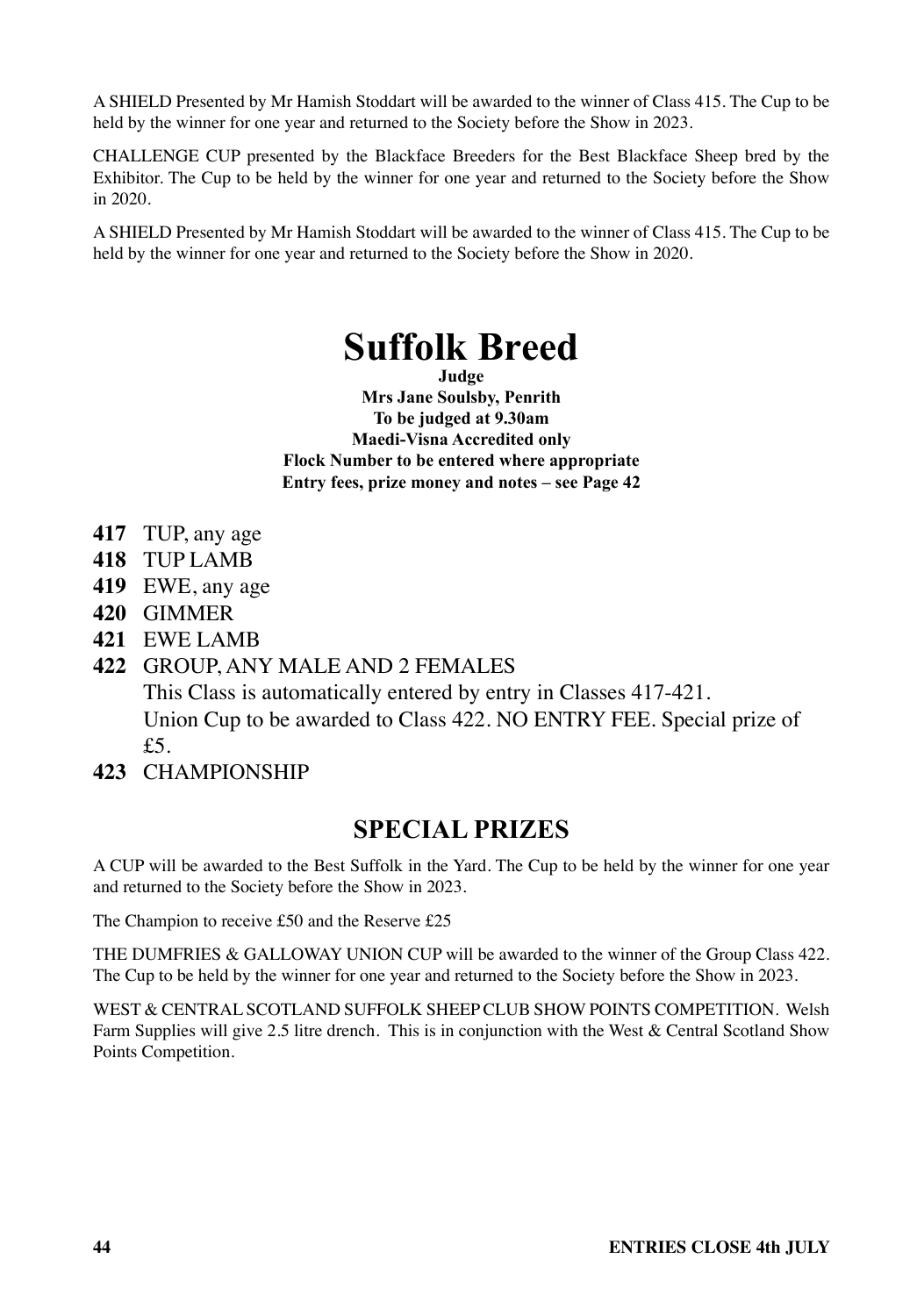## **North Country Cheviots**

**Judge**

**Mr Stephen Sutherland, Caithness To be judged at 9.30am Entry fees, prize money and notes – see Page 42** 

Class

- **424** TUP, Two Shear and over
- **425** SHEARLING TUP
- **426** TUP LAMB
- **427** EWE, Crossed or Uncrossed, any age
- **428** GIMMER
- **429** EWE LAMB
- **430** CHAMPIONSHIP

### **SPECIAL PRIZES**

THE W.BROWN SIMPSON CUP for the Best North Country Cheviot in the Yard. The Cup to be held by the winner for one year and returned to the Society before the Show in 2023.

The Champion to receive £50 and the Reserve £25

Rosette from North Country Cheviot Sheep Society.

## **Bluefaced Leicesters Crossing Type**

**Judge To be judged at 9.30am Non Maedi-Visna only Entry fees, prize money and notes – see Page 42** 

Class

- **431** TUP, Two Shear and Over
- **432** SHEARLING TUP
- **433** TUP LAMB
- **434** EWE, any age
- **435** GIMMER
- **436** EWE LAMB
- **437** GROUP, ANY MALE AND 2 FEMALES This Class is automatically entered by entry in Classes 431-436. NO ENTRY FEE. Special prize of £5.
- **438** CHAMPIONSHIP

### **SPECIAL PRIZES**

The Champion to receive £50 and the Reserve £25.

#### **ENTRIES CLOSE 4th HILY** 45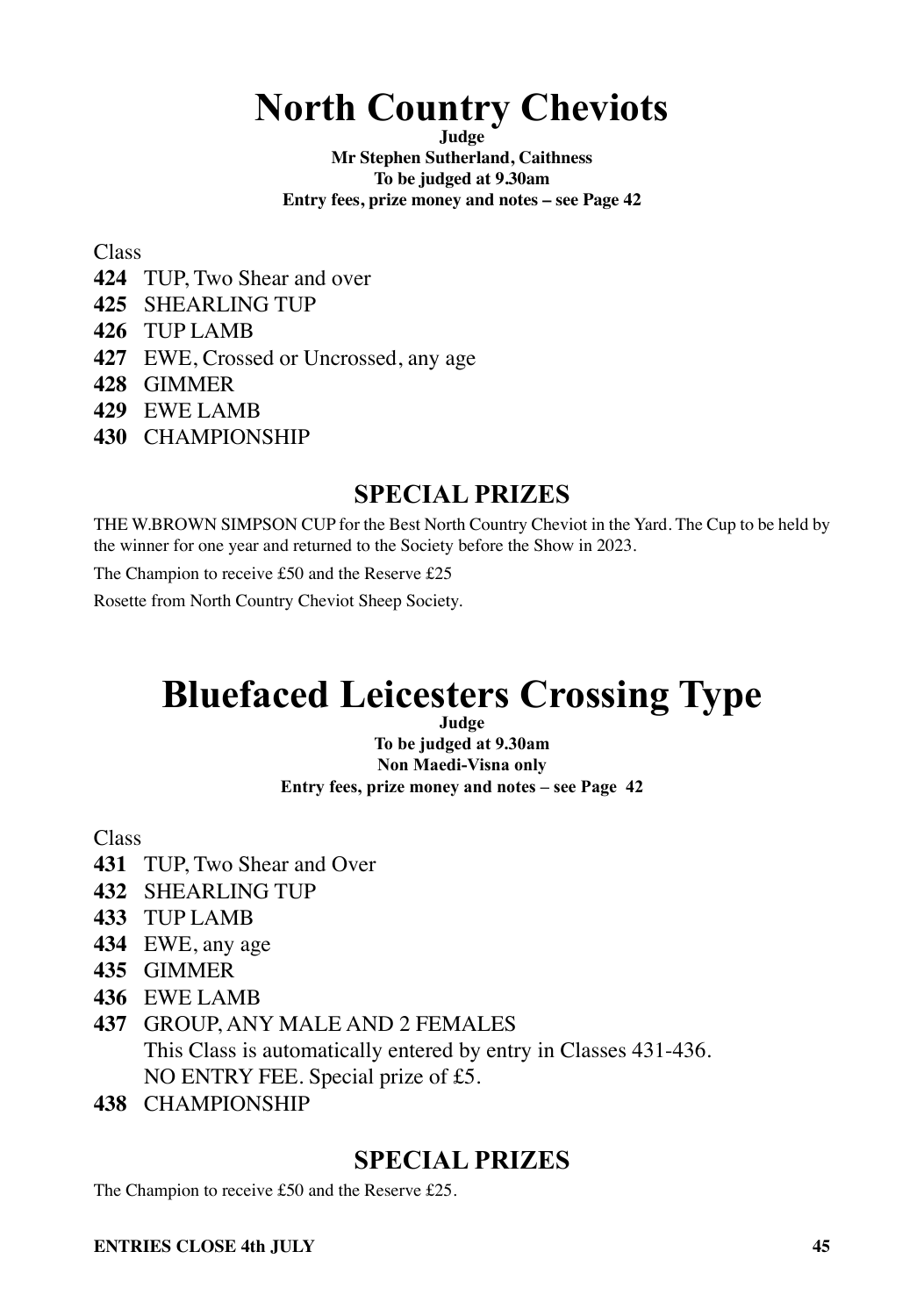## **Bluefaced Leicesters Traditional Type**

**Judge**

**Mr Robert Neill, Perth To be judged after Bluefaced Leicesters Crossing Type Section Non Maedi-Visna only Entry fees, prize money and notes – see Page 42** 

Class

- **439** TUP, Two Shear and Over
- **440** SHEARLING TUP
- **441** TUP LAMB
- **442** EWE, any age
- **443** GIMMER
- **444** EWE LAMB
- **445** GROUP, ANY MALE AND 2 FEMALES This Class is automatically entered by entry in Classes 439-444. NO ENTRY FEE. Special prize of £5.
- **446** CHAMPIONSHIP

### **SPECIAL PRIZES**

JAMES CRUIKSHANK MEMORIAL TROPHY presented by the late Mr D Cruikshank & Mrs J Cruikshank, Broomisle Cottage, Palnackie for the Best Bluefaced Leicester in Yard. The Cup to be held by the winner for one year and returned to the Society before the Show in 2023.

The Champion to receive £50 and the Reserve £25

# **Kerry Hill Judge**

**Mr Steven John, Carmarthen To be judged at 9.30am Non Maedi-Visna only Entry fees, prize money and notes – see Page 42** 

- **447** TUP, any age
- **448** TUP LAMB
- **449** EWE, any age
- **450** GIMMER
- **451** EWE LAMB
- **452** CHAMPIONSHIP

### **SPECIAL PRIZES**

C & M KEWLEY CUP presented by Mrs C Kewley will be presented to the Champion. The Cup to be held by the winner for one year and returned to the Society before the Show in 2023.

The Champion to receive £50 and the Reserve £25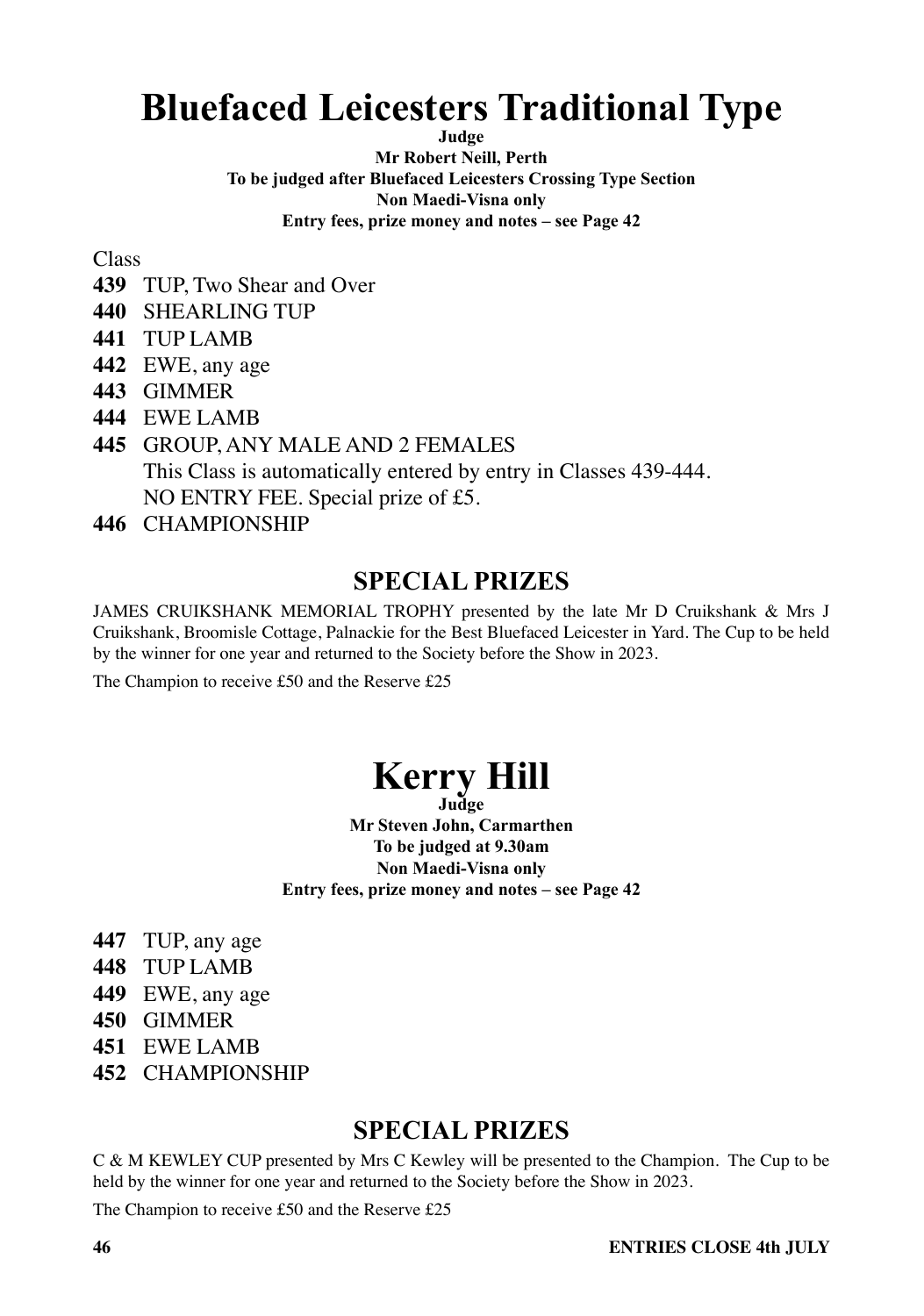## **Texel Sheep**

**Judge Mr David Clark, Carluke To be judged at 9.30am Maedi-Visna Accredited only Entry fees, prize money and notes – see Page 42** 

NOTE – All Texel Sheep to be shown in natural state in accordance with Texel Society Rules. Texel Society Inspector in attendance.

- **453** TUP, Two Shear and Over
	- If insufficient entries, Class 453 will be judged with Class 454
- **454** SHEARLING TUP
- **455** TUP LAMB
- **456** EWE, any age
- **457** GIMMER
- **458** EWE LAMB
- **459** GROUP, ANY MALE AND 2 FEMALES This Class is automatically entered by entry in Classes 453-458. NO ENTRY FEE. Special prize of £5.
- **460** CHAMPIONSHIP

### **SPECIAL PRIZES**

THE WOODHEAD CUP presented by Mr G K Jamieson for the Best Texel in the Yard. The Cup to be held by the winner for one year and returned to the Society before the Show in 2023.

The Champion to receive £50 and the Reserve £25.

Dumfries Show is a Tinwald Points Trophy Show which is run by the Solway & Tyne Texel Breeders Club.

## **Blue Texel**

**Judge Mr David Alexander, Galston To be judged after the Lleyn Section Maedi-Visna Accredited only Entry fees, prize money and notes – see Page 42**

- **461** TUP, any age
- **462** TUP LAMB
- **463** EWE, any age
- **464** GIMMER
- **465** EWE LAMB
- **466** CHAMPIONSHIP

### **SPECIAL PRIZE**

The Champion to receive £50 and the Reserve £25.

#### **ENTRIES CLOSE 4th HILY** 47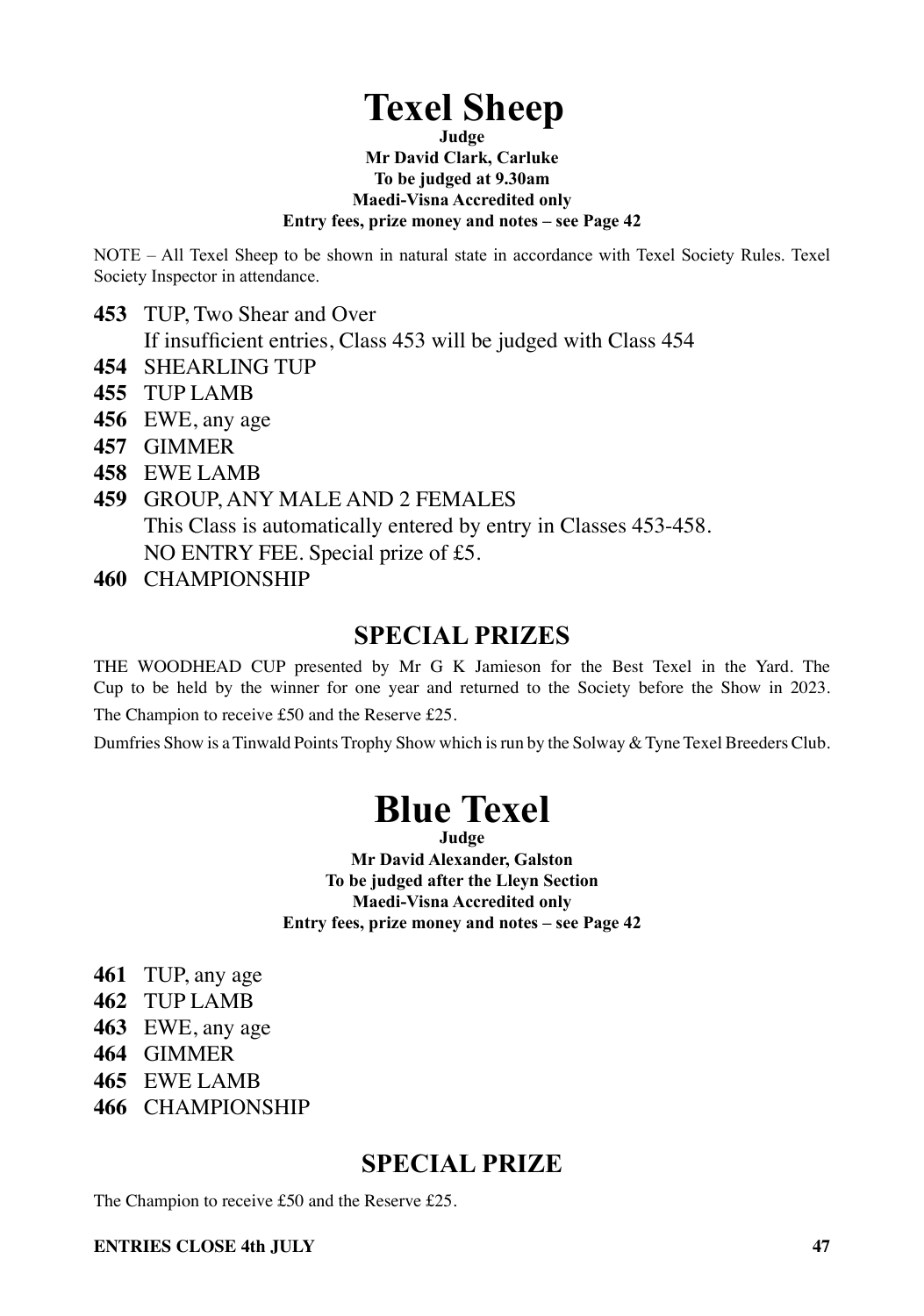## **Scotch Mule**

**Judge**

**Mr Finlay Smith, Biggar To be judged after North Country Cheviot Section Entry fees, prize money and notes – see Page 42** 

**Animals can only be shown in one class**

Class

- **467** EWE
- **468** GIMMER
- **469** EWE LAMB
- **470** PEN OF 3 EWE LAMBS
- **471** CHAMPIONSHIP

### **SPECIAL PRIZES**

THE McGREGOR CHALLENGE CUP for Best Scotch Mule in the Yard. The Cup to be held by the winner for one year and returned to the Society before the Show in 2023.

The Champion to receive £50 and the Reserve £25.

## **Charollais Sheep**

**Judge**

**Mr Stephen Cowan, Banbridge To be judged at 9.30am Maedi-Visna Accredited only Entry fees, prize money and notes – see Page 42** 

Class

- **472** TUP, any age
- **473** TUP LAMB
- **474** EWE, any age
- **475** GIMMER
- **476** EWE LAMB

### **477** GROUP, ANY MALE AND 2 FEMALES

This Class is automatically entered by entry in Classes 472-476.

NO ENTRY FEE. Special prize of £5.

**478** CHAMPIONSHIP

### **SPECIAL PRIZES**

THE HARRISON & HETHERINGTON SHIELD for the Best Charollais Sheep in the Yard. The Cup to be held by the winner for one year and returned to the Society before the Show in 2023.

The Champion to receive £50 and the Reserve £25

Special Rosette for Best Charollais Sheep from British Charollais Sheep Society.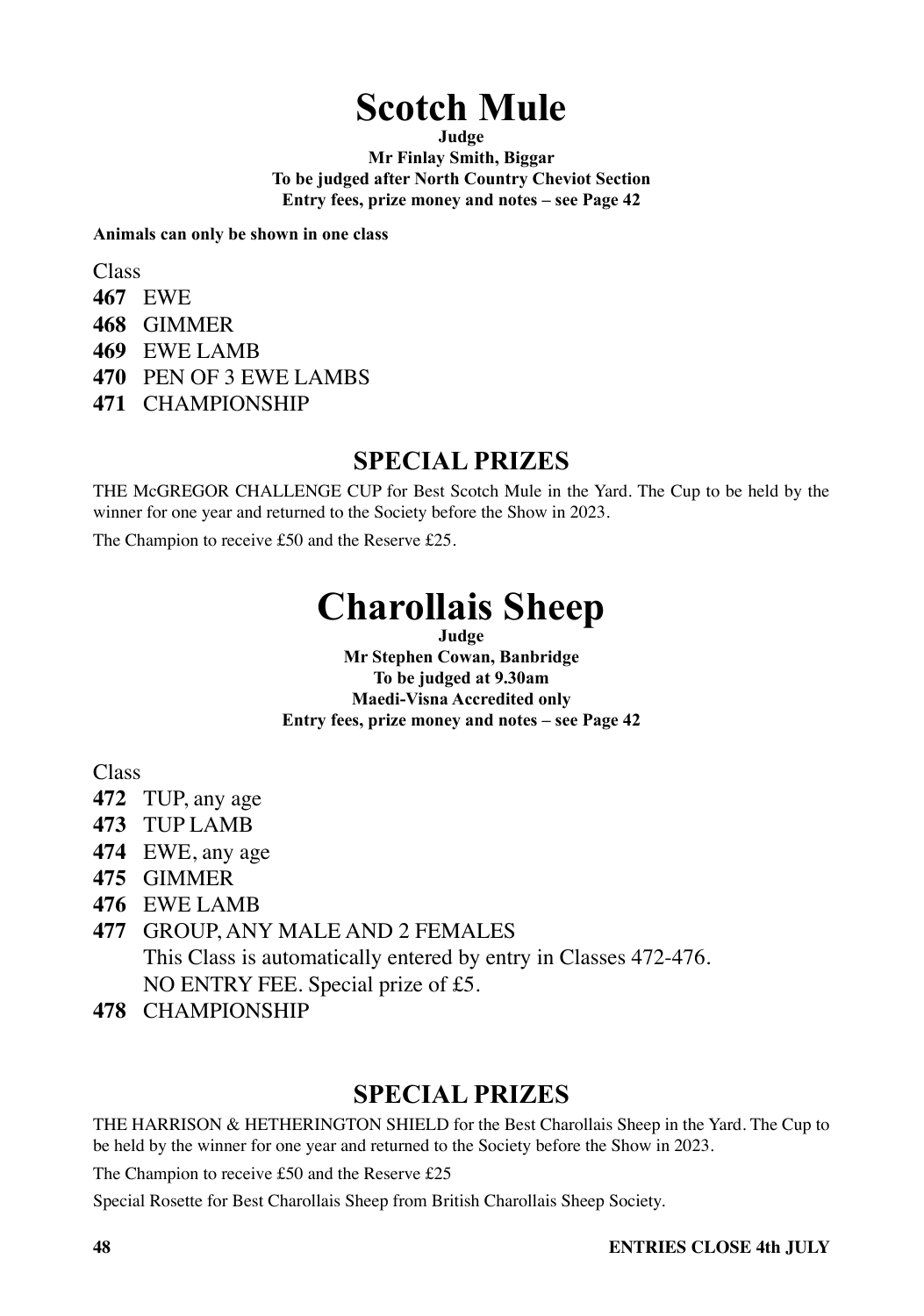## **Beltex Sheep**

**Judge Mr Alfie Taylor, Biggar To be judged at 9.30am Maedi-Visna Accredited only Prize money and notes – see Page 42** 

Class

- **479** TUP, Two shear and over
- **480** SHEARLING TUP
- **481** TUP LAMB
- **482** EWE, any age
- **483** GIMMER
- **484** EWE LAMB
- **485** GROUP, ANY MALE AND 2 FEMALES This Class is automatically entered by entry in Classes 479-484 NO ENTRY FEE. Special prize of £5
- **486** CHAMPIONSHIP

### **SPECIAL PRIZES**

THE McCONNELL SHIELD presented by Ian McConnell will be presented to the Champion. The Cup to be held by the winner for one year and returned to the Society before the Show in 2023.

The Champion to receive £50 and the Reserve £25

### **Lleyn Sheep Judge**

 **Mr Simon Kavanagh, Skipton To be judged at 9.30am Maedi-Visna Accredited only Entry fees, prize money and notes – see Page 42** 

**Class** 

- **487** TUP, Two shear and over
- **488** SHEARLING TUP
- **489** TUP LAMB
- **490** EWE, any age
- **491** GIMMER
- **492** EWE LAMB
- **493** GROUP, ANY MALE AND 2 FEMALES This Class is automatically entered by entry in Classes 487-492. NO ENTRY FEE. Special prize of £5
- **494** CHAMPIONSHIP

**ENTRIES CLOSE 4th HILY** 49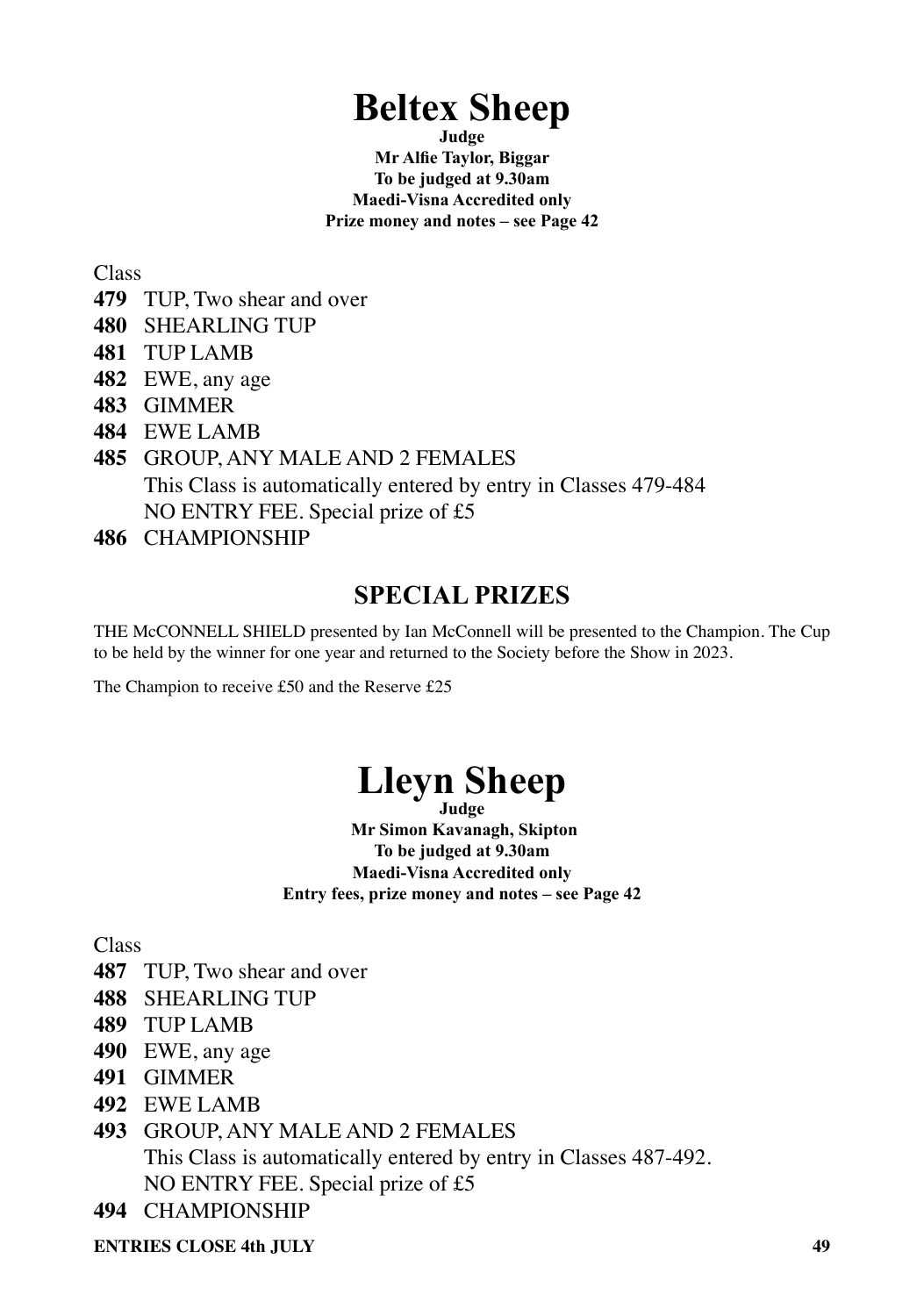A CUP presented by Mr N Lawrence, Blackpots, Ellon will be presented to the Champion. The Cup to be held by the winner for one year and returned to the Society before the Show in 2023.

THE MILLSIDE PERPETUAL QUAICH presented by David & Jennifer Alexander will be presented to the best exhibitor bred sheep. The Cup to be held by the winner for one year and returned to the Society before the Show in 2023.

The Champion to receive £50 and the Reserve £25

### **Ryeland Sheep Judge**

**Mr Raymond Aitken, Inverurie To be judged at 9.30am Non Maedi-Visna only Entry fees, prize money and notes – see Page 42** 

Class

- **495** TUP, 2 shear and over
- **496** SHEARLING TUP
- **497** TUP LAMB
- **498** EWE, any age
- **499** GIMMER
- **500** EWE LAMB
- **501** GROUP, ANY MALE AND 2 FEMALES This class is automatically entered by entry in the above classes. NO ENTRY FEE. Special prize of £5.
- **502** CHAMPIONSHIP

### **SPECIAL PRIZES**

MADDOCK FAMILY PERPETUAL TROPHY presented by Mrs P Maddock will be presented to the Champion. The Trophy to be held by the winner for one year and returned to the Society before the Show in 2023.

The Champion to receive £50 and the Reserve £25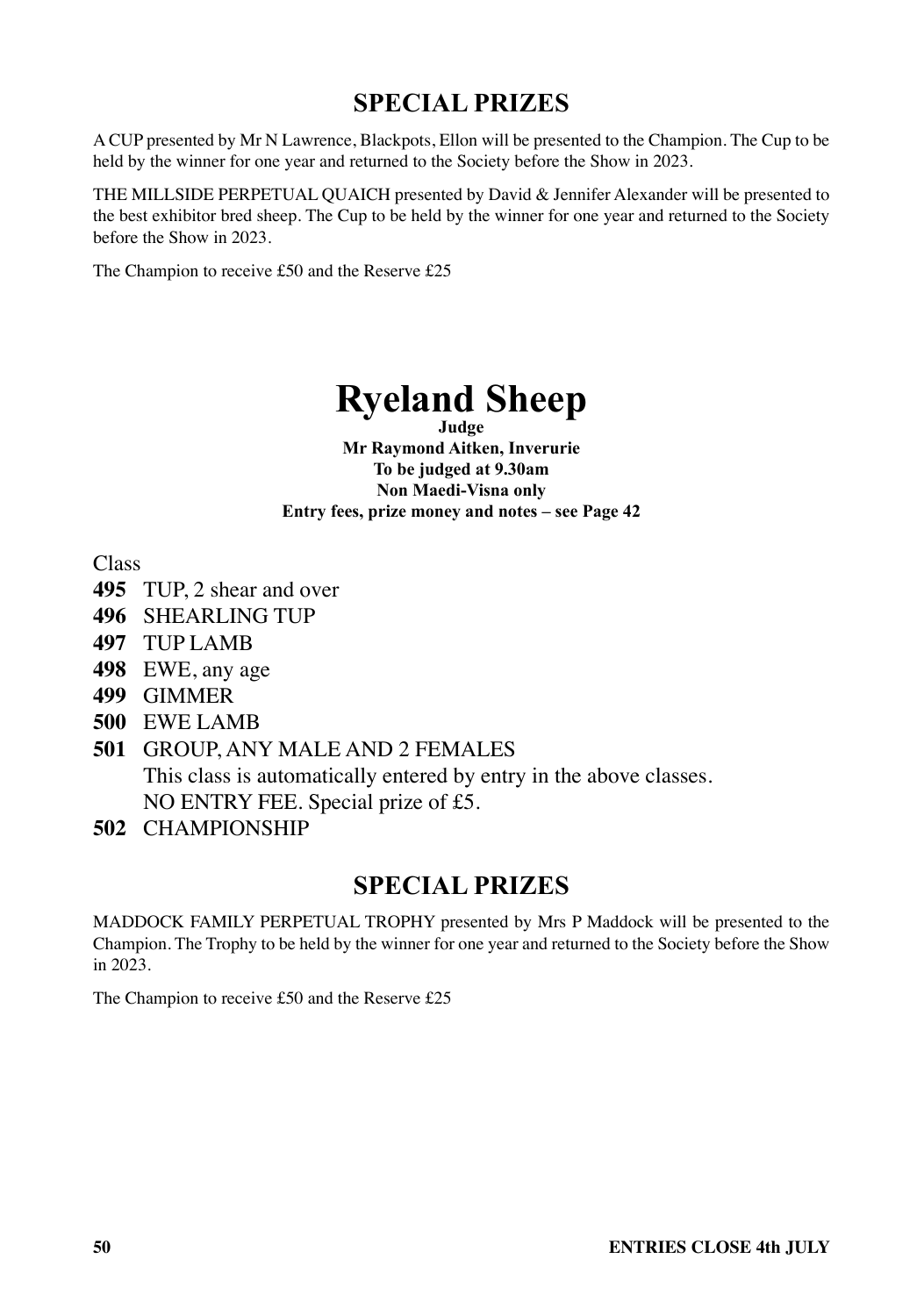## **Coloured Ryeland Sheep**

**Judge**

**Mr Tom Redmayne, Carlisle To be judged at 9.30am Non Maedi-Visna only Entry fees, prize money and notes – see Page 42**

- **503** TUP, 2 shear and over
- **504** SHEARLING TUP
- **505** TUP LAMB
- **506** EWE, any age
- **507** GIMMER
- **508** EWE LAMB
- **509** PAIR 1 MALE AND 1 FEMALE This class is automatically entered by entry in the above classes. NO ENTRY FEE. Special prize of £5.
- **510** CHAMPIONSHIP

### **SPECIAL PRIZES**

THE BARONY PERPETUAL QUAICH presented by Mr C Smyth will be presented to the Champion. The Trophy to be held by the winner for one year and returned to the Society before the Show in 2023.

THE RFBS PERPETUAL QUAICH will be presented to the Reserve Champion. The Trophy to be held by the winner for one year and returned to the Society before the Show in 2023.

The Champion to receive £50 and the Reserve £25

## **Shetland Sheep**

**Judge Mr Barry Watson, Holmbrook To be judged after Kerry Hill Section Non Maedi-Visna only Entry fees, prize money and notes – see Page 42** 

**Class** 

- **511** TUP, any age
- **512** TUP LAMB
- **513** EWE, any age
- **514** GIMMER
- **515** EWE LAMB
- **516** CHAMPIONSHIP

### **SPECIAL PRIZES**

The Champion to receive £50 and the Reserve £25.

#### **ENTRIES CLOSE 4th HILY** 51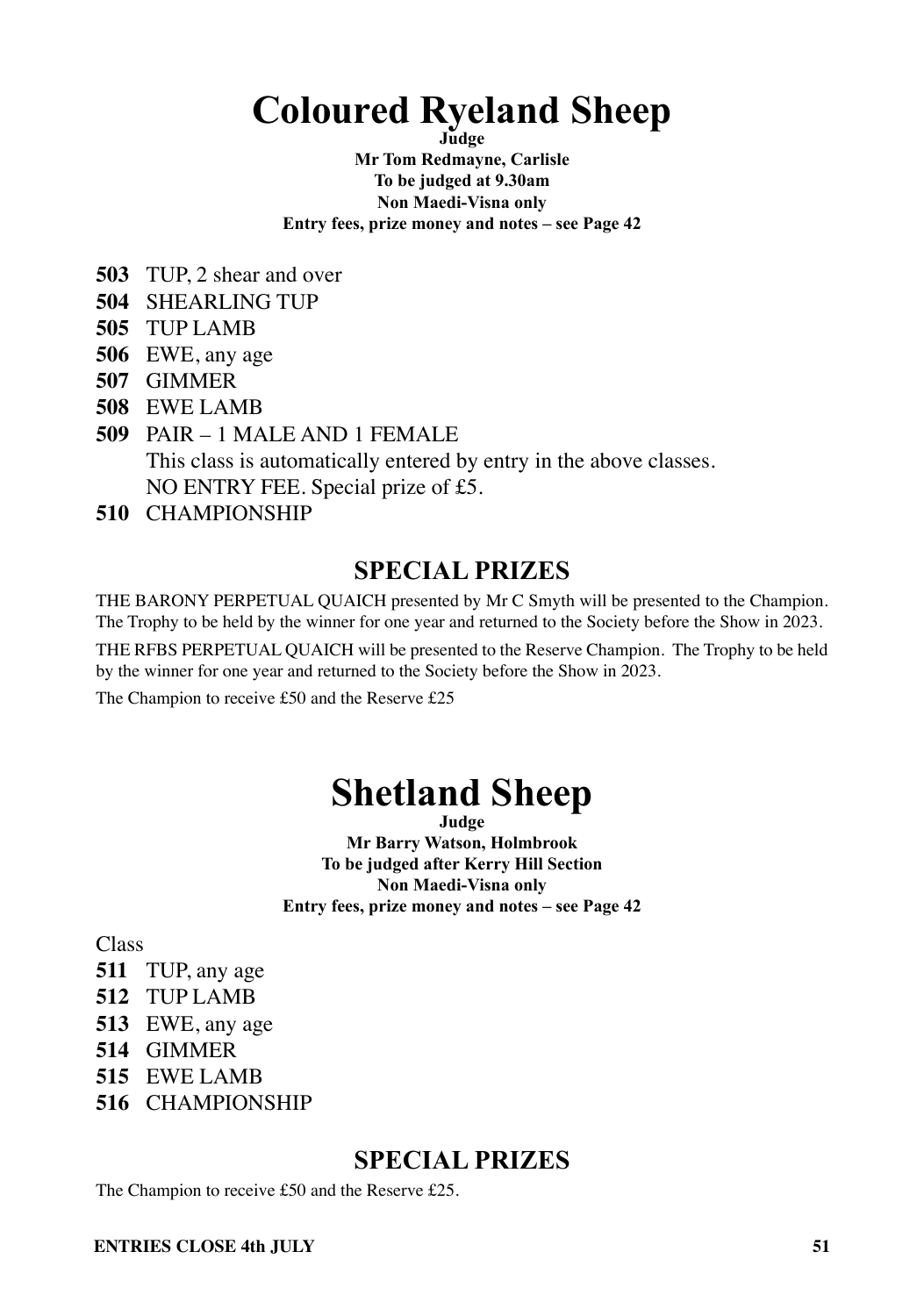## **Zwartbles Sheep**

**Judge**

**Mr Tom Blamire, Carlisle To be judged after Any Other Continental Section Maedi-Visna Accredited only Entry fees, prize money and notes – see Page 42** 

Class

- **517** TUP, Two shear & over
- **518** SHEARLING TUP
- **519** TUP LAMB
- **520** EWE, any age
- **521** GIMMER
- **522** EWE LAMB
- **523** GROUP, ANY MALE AND 2 FEMALES This class is automatically entered by entry in the above classes. NO ENTRY FEE. Special prize of £5.
- **524** CHAMPIONSHIP

### **SPECIAL PRIZES**

THE CHAMPIONSHIP TROPHY will be presented to the Champion. The Trophy to be held by the winner for one year and returned to the Society before the Show in 2023.

The Champion to receive £50 and the Reserve £25

## **British Berrichon**

**Judge** 

**Mr Charles Holtom, Coventry To be judged after Suffolk Section Maedi-Visna Accredited only Entry fees, prize money and notes – see Page 42** 

Class

.

- **525** TUP, any age
- **526** TUP LAMB
- **527** EWE, any age
- **528** GIMMER
- **529** EWE LAMB
- **530** CHAMPIONSHIP

### **SPECIAL PRIZES**

THE ROSS BURGESS TROPHY will be presented to the Champion. The trophy to be held by the winner for one year and returned to the Society before the Show in 2023.

The Champion to receive £50 and the Reserve £25.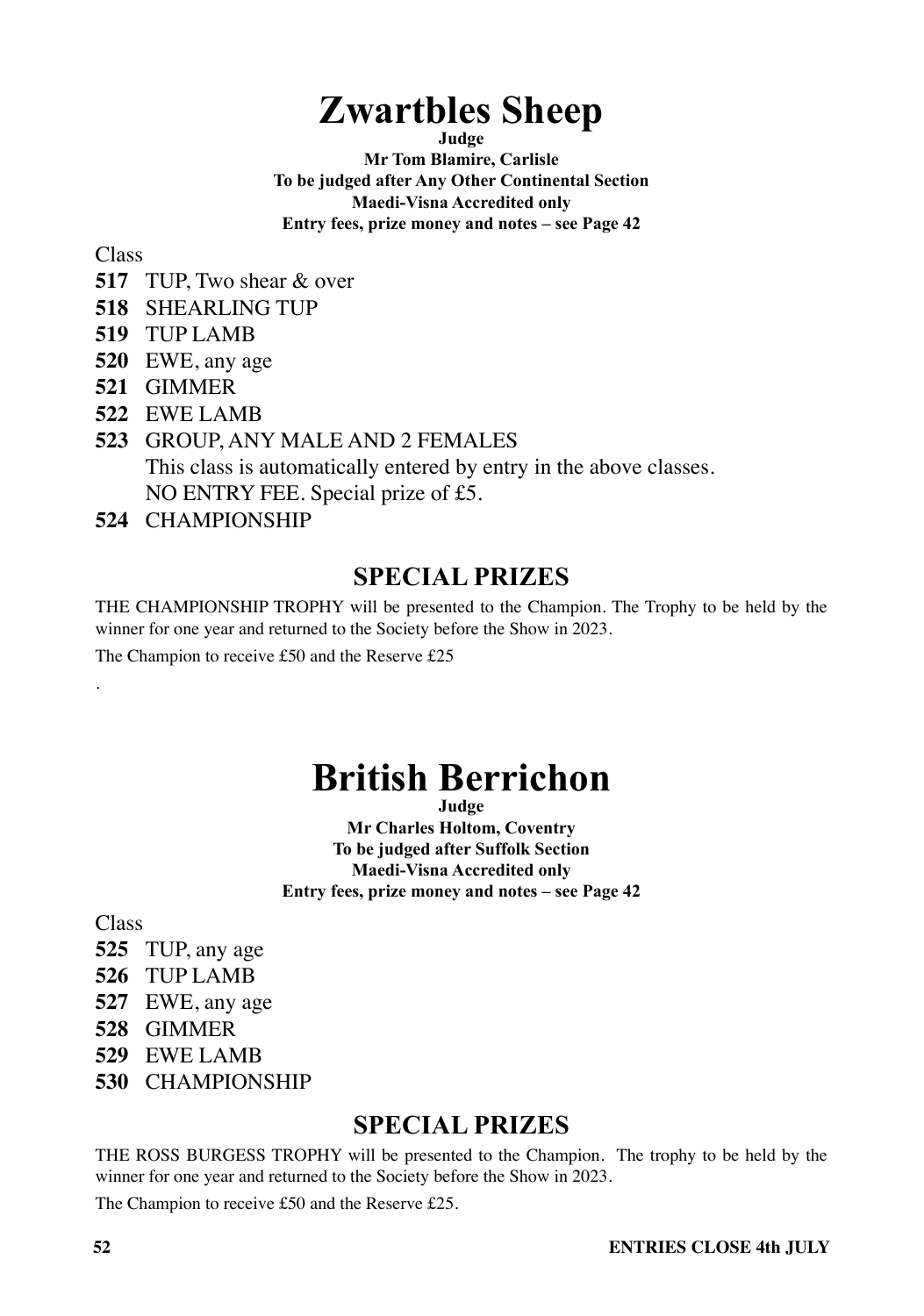# **Dutch Spotted Judge**

**Mr Drew Guthrie, Selkirk To be judged at 9.30am Maedi-Visna Accredited only Entry fees, prize money and notes – see Page 42** 

- **531** TUP, any age
- **532** TUP LAMB
- **533** EWE, any age
- **534** GIMMER
- **535** EWE LAMB
- **536** CHAMPIONSHIP

### **SPECIAL PRIZES**

The Champion to receive £50 and the Reserve £25.

## **Hampshire Down**

**Judge**

**Mr Kevin McCarthy, Comber To be judged at 9.30am Maedi-Visna Accredited only Entry fees, prize money and notes – see Page 42** 

- **537** TUP, any age
- **538** TUP LAMB
- **539** EWE, any age
- **540** GIMMER
- **541** EWE LAMB
- **542** CHAMPIONSHIP

### **SPECIAL PRIZES**

The Champion to receive £50 and the Reserve £25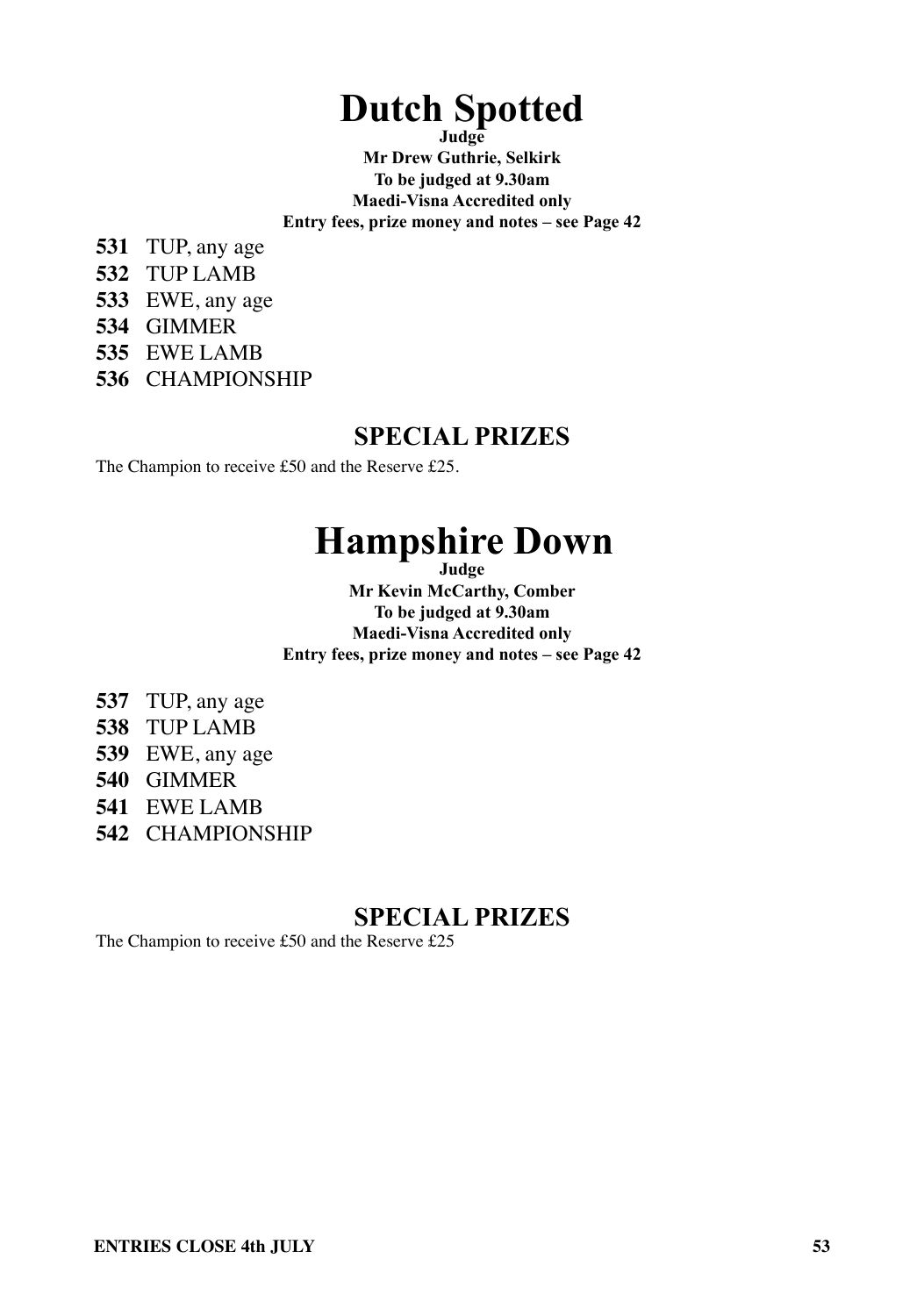## **Any Other Continental Pure Breed or Cross Not in Schedule**

**Judge Mr Stephen Cowan, Banbridge To be judged after Charollais Section Maedi-Visna Accredited only PLEASE STATE BREED ON ENTRY FORM Entry fees, prize money and notes – see Page 42**

Class

- **543** TUP, any age
- **544** TUP LAMB
- **545** EWE, any age
- **546** GIMMER
- **547** EWE LAMB
- **548** CHAMPIONSHIP

### **SPECIAL PRIZES**

THE JAMES WEIR TROPHY will be presented to the Champion. The Trophy to be held by the winner for one year and returned to the Society before the Show in 2023.

The Champion to receive £50 and the Reserve £25.

## **Any Other Native Pure Bred or Cross not in Schedule**

**Judge**

**Mr Stephen Sutherland, Caithness To be judged after Cheviot Section Non Maedi-Visna only PLEASE STATE BREED ON ENTRY FORM Entry fees, prize money and notes – see Page 42** 

Class

- **549** TUP, any age
- **550** TUP LAMB
- **551** EWE, any age
- **552** GIMMER
- **553** EWE LAMB
- **554** CHAMPIONSHIP

### **SPECIAL PRIZES**

THE CUNNINGHAM-JARDINE CUP will be presented to the Champion. The Trophy to be held by the winner for one year and returned to the Society before the Show in 2023.

The Champion to receive £50 and the Reserve £25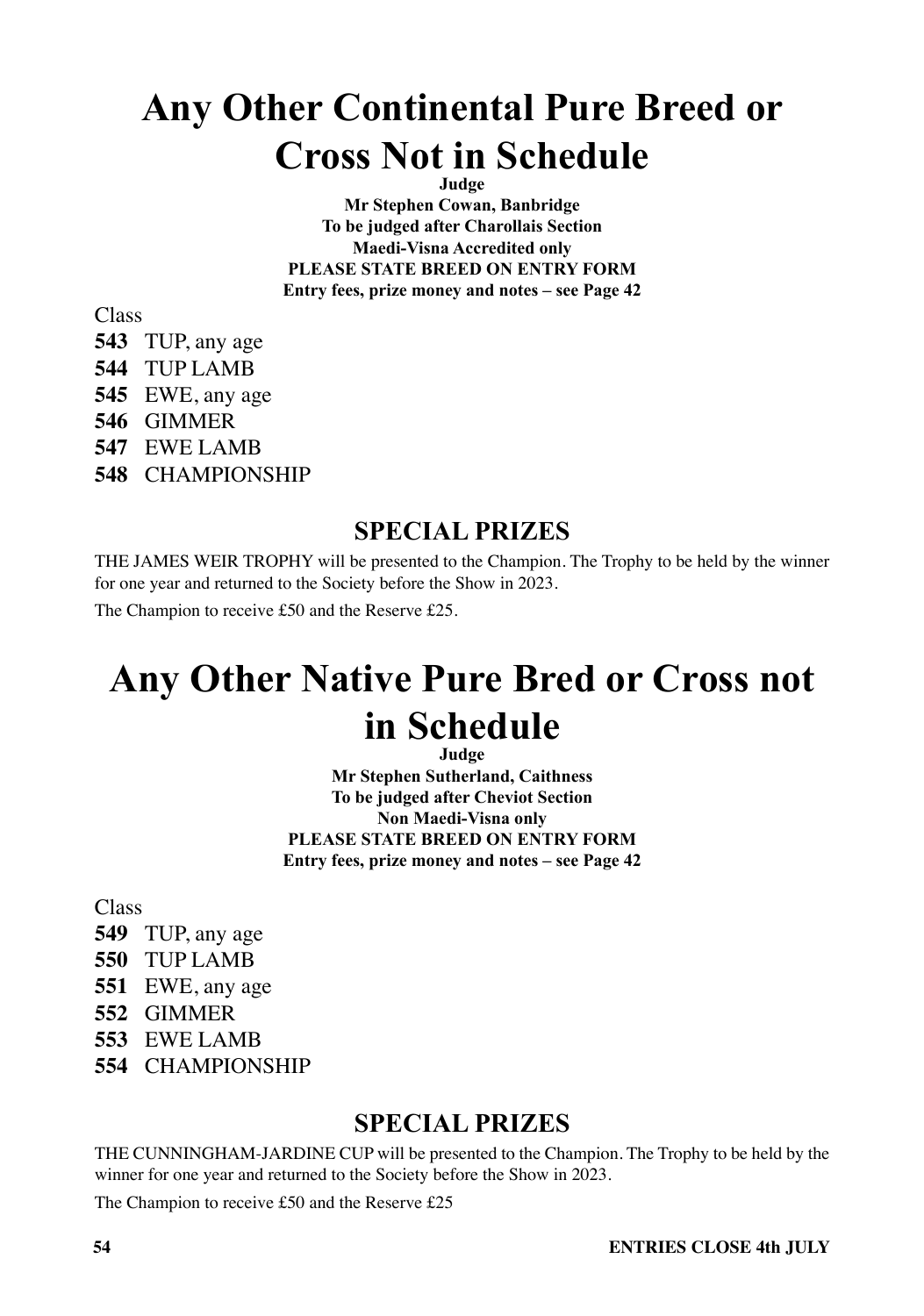## **YOUNG HANDLERS SECTION**

**Judge**

**Mr Kenny Sutherland, Caithness To be judged after the Champion of Champions Section No entry fee, but please put entries on Entry Form Prize money 1st £5, 2nd £3, 3rd £1**

Class

- **555** Best Young Handler aged between 5 and 10 (not to have attained 11th birthday on day of Show)
- **556** Best Young Handler aged between 11 and 14 (not to have attained 15th birthday on day of Show)

## **SPECIAL PRIZES**

THE WILLIE DAVIDSON TROPHY presented by the family of the late Willie Davidson, Poldean, Wamphray, Moffat will be presented to the Champion Young Handler. The Cup to be held by the winner for one year and returned to The Society before the Show in 2023. The winner of each class will receive a momento trophy to keep, these being funded by the Davidson Family, Poldean.

## **CHAMPION OF CHAMPIONS**

**Judge Mr Kenny Sutherland, Caithness To be judged at 1.00pm prompt**

**557** Entries in this Class shall be the Champion of the Cheviot, Blackface, Suffolk, North Country Cheviot, Bluefaced Leicester Crossing Type, Bluefaced Leicester Tradtional Type, Kerry Hill, Texel, Blue Texel, Scotch Mule, Charollais, Beltex, Lleyn, Ryeland, Coloured Ryeland, Shetland, Zwartbles, British Berrichon, Dutch Spotted, Hampshire Down, Continental and Native Other Breed Sections.

### **SPECIAL PRIZES**

THE GRANTON TROPHY, presented by Mr John S Harrison, Glenwharrie, Moffat will be presented to the Champion of Champions. The Cup to be held by the winner for one year and returned to the Society before the Show in 2023.

The Champion to receive £125 and the Reserve £75.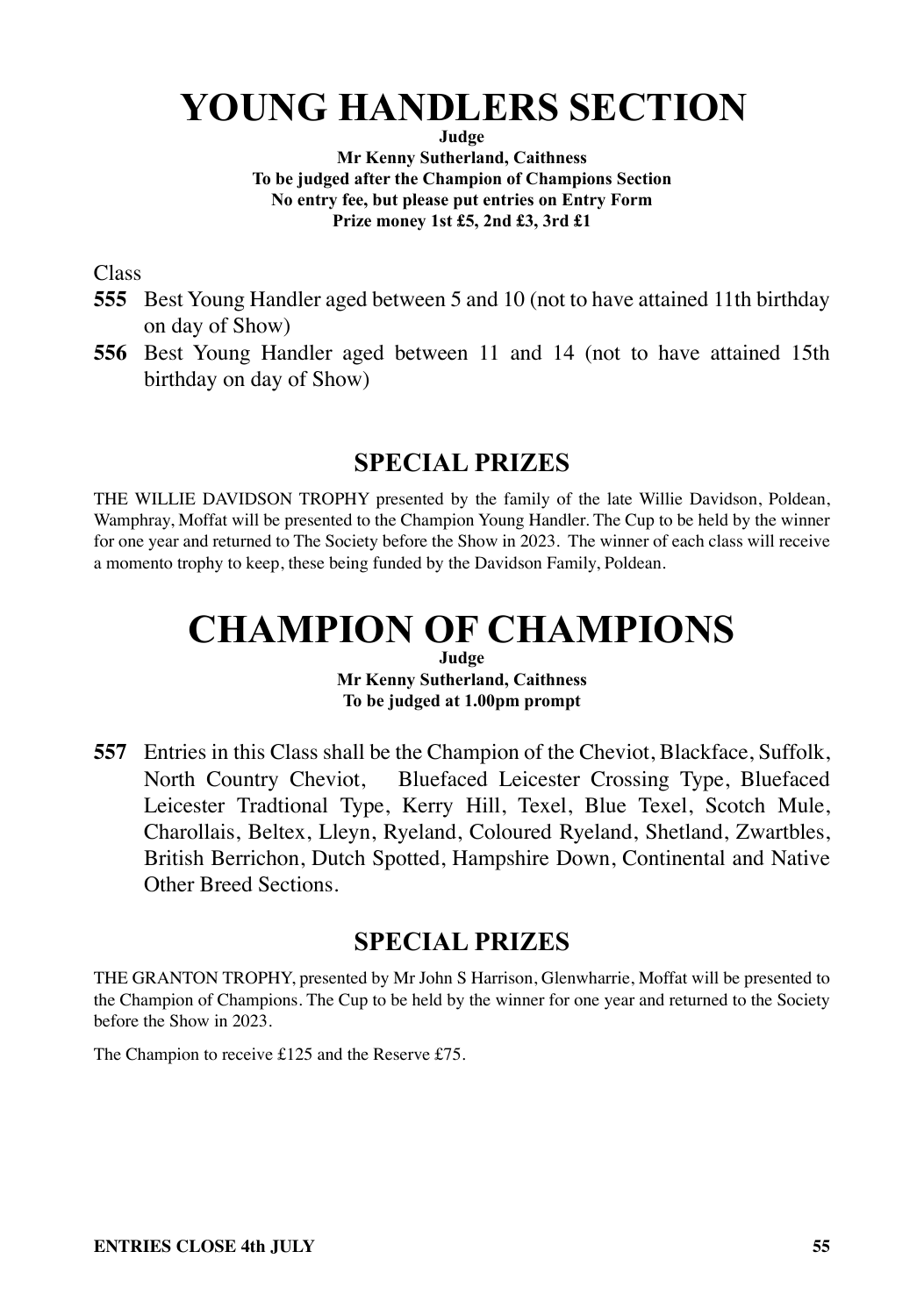## **Prime Lambs**

**Judge Mr Kenny Sutherland, Caithness To be judged at 9.30am Non Maedi-Visna only**

#### **Entry fees, prize money and notes – see Page**

 **42**

Class

**558** Pen of Two Beltex Cross Prime Lambs

**559** Pen of Two Texel Cross Prime Lambs

**560** Pen of Two Native Breed or Cross Prime Lambs

**561** Pen of Two Any Other Continental Cross Prime Lambs

**562** Championship

#### **SPECIAL PRIZES**

W.K. JACKSON & SON TROPHY for Champion Pen of Lambs. The Cup to be held by the winner for one year and returned to the Society before the Show in 2023.

The Champion to receive £50 and the Reserve £25.

### **SECTION IV – FLEECES SATURDAY, 6th August 2022**

**Judge**

#### **To be judged at 9.00am Entry Fee - £1. Prizes in each Class: First £5; Second £4; Third £3**

Class

- **563** Blackface Mattress Style
- **564** Blackface Fine Style
- **565** Cheviot
- **566** Naturally Coloured
- **567** Greyface, Mule and Lustre
- **568** Fine and Medium

In Classes 563-568 please state Breed on Name and Address Label, attached to fleece.

N.B. – Hogg and Ewe Fleeces are eligible

Fleeces to be unwashed

No artificial colouration

 Fleeces must be rolled in the traditional manner and **secured with the neck wool** Binder twine or polypropylene must not be used

Fleeces will be accepted at the Fleece Tent on Saturday, 6th August between 8.00am and 9.00am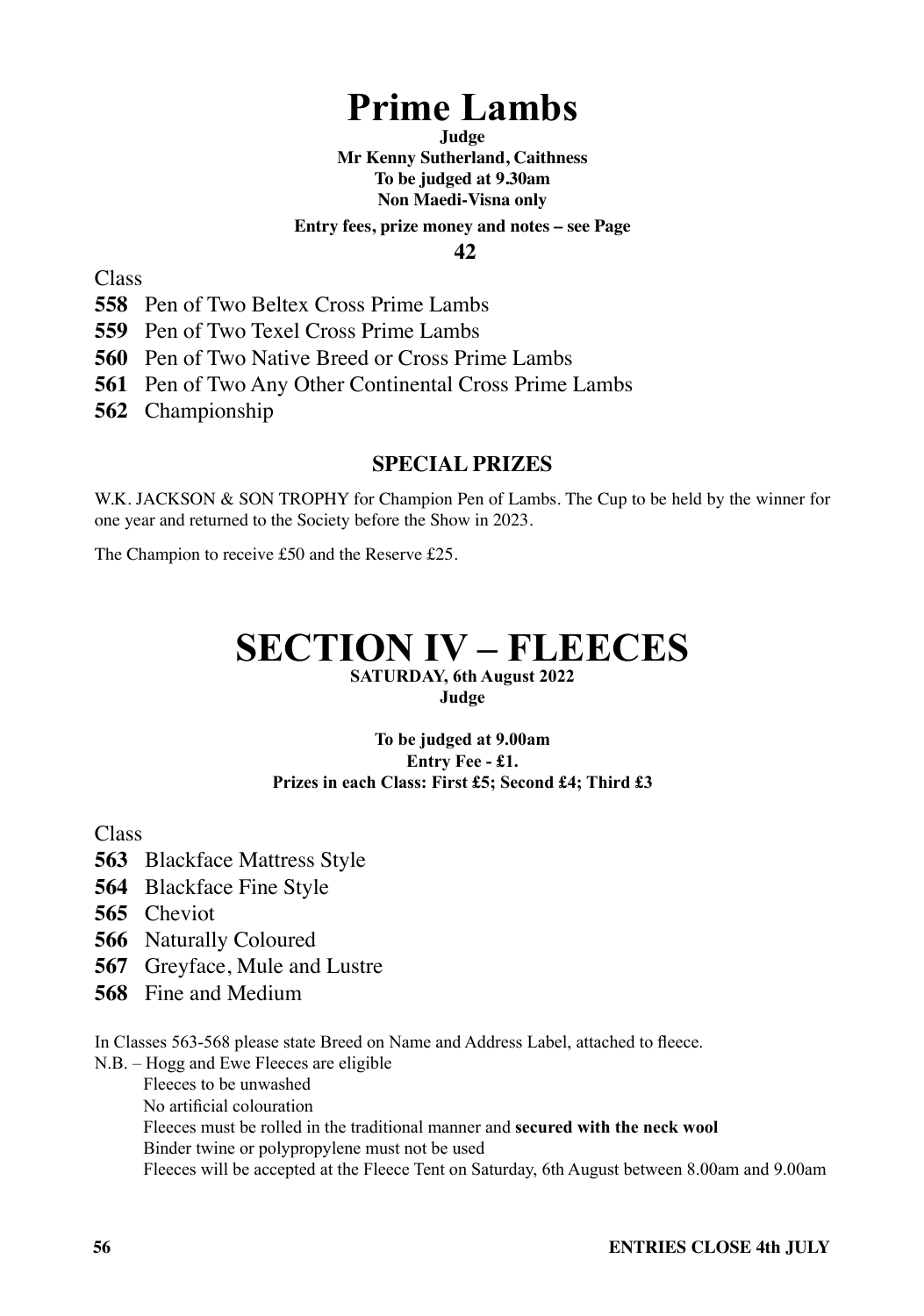## **Dumfries & Lockerbie Agricultural Society Female Show and Milking Trial "A/W" Classification 5th/6th August 2022**

#### **Show Secretary:**

Miss Susan Bicket, Dumfries & Lockerbie Agricultural Society, 15 Fruid's Park Avenue, Annan, Dumfriesshire, DG12 6AY

#### **Judge:** Mr Paul Mounter

#### **Chief Steward:** Mrs Irene McCreath

**Milk Steward:** TBC

#### **Caprine Arthritis Encephalitis. C.A.E.**

Separate penning will be organised under the direction of the show secretary to accommodate goats in the categories of:

"W" – goats from herds in which ALL goats over 12 months of age have been blood tested negative to C.A.E. within 12 months of the show date.

"B" – goats from herds with current B.G.S. CAE-Monitored herd status.

C.A.E. testing certificates, must be enclosed with entry. Certificates must include the registered name and ear number of each and every goat over 12 months of age and be dated within 12 months of the show date. In the case of kid entries whose dams do not appear on the herd certificate, additional certificates for the dams will be necessary.

Exhibitors attention is drawn to the following instructions regarding C.A.E.: "Exhibitors are advised that milk produced at shows and has gone through the common weigh bucket should not be fed to goats of any age as this appears to have been a factor in the spread of C.A.E. in the past".

"Exhibitors are requested not to bring to the showground any goat that has ever had a positive reaction on a C.A.E. test."

#### **Scrapie**

All goats admitted to the showground must:

be non-pregnant, and

not have kidded or aborted within 30 days prior to the day of the Show, and

not be or have been subjected to procedure/s which change the seasonal breeding pattern.

A declaration form concerning Scrapie will be sent to all exhibitors prior to the day of the show.

Completed declarations must be given to the Stewards on Show day.

Please note that if kiddings or abortions occur in animals originating from premises not registered under the Scrapie Monitoring Scheme or Category IV of the Sheep and Goat Health Scheme, the scrapie free status of all animals at the unsegregated show and of their premises of origin (if those animals return) may be jeopardised. To try to limit the effect of such kiddings or abortions, the Show Secretary should report them immediately to the local DVM to allow a visit to the showground by an Animal Health/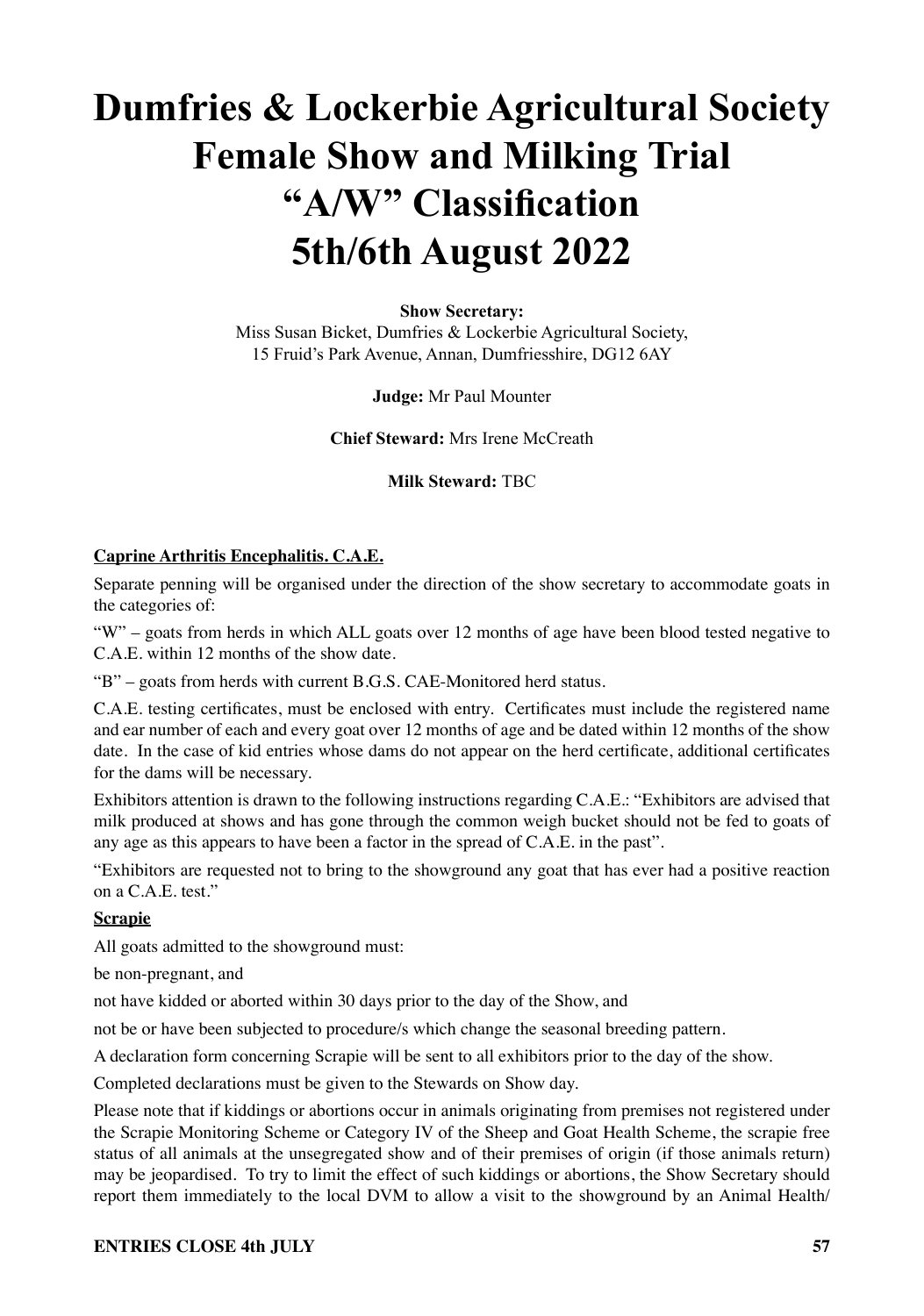Veterinary Officer who can then conduct an inquiry and more easily identify those animals put at risk.

In the event of an unforeseen kidding or abortion, the goat must be immediately isolated from other goats. (Full details of the goat, exhibitor and action taken must be reported in writing by the Chief Steward, to the B.G.S. secretary, immediately after the show.)

**The Goat Classes** are held under the Rules, Regulation and Recognition of the British Goat Society. All exhibits must be registered with the British Goat Society as in the ownership and in the name of the exhibitor, the registered name and number and identification mark being quoted on the entry form. (Also, the kidding date for goats in milk). All goats in milk must be kidded or aborted at least 30 days previous to the date of the Show.

The registered number of any goat, initially entered as R.A.F. (registration applied for), must be submitted to the Show organisers before the goat competes.

Kids must be at least 2 calendar months old by the Show date. Spot checking of ear numbers will be carried out.

BGS Regulations 19 and 20 will be observed. Milking will take place in a separate area, not in the penning area. No containers other than officially marked milk containers will be allowed in the milking area. Milking will not commence until the judge has completed ALL the udder inspections. Exhibitors who have a large entry of milkers are requested to ensure they have assistance, so that there is no undue delay in completing milking.

ALL ENTRIES OF MILKING STOCK whether or not that are entered in the milking competition, must be present for stripping out on 5th August and must have their milk weighed on the morning of August 6th, after udder inspection.

### **PROGRAMME**

| Goats on Showground by 6pm                       |
|--------------------------------------------------|
| Goats milked by 6.25pm                           |
| Stripping Inspection by 6.30pm                   |
| Buckets in by 8pm                                |
| Udder inspection by judge 6.30am                 |
| Milking commences after judge's udder inspection |
| Milking to be completed by 8.30am                |
| Drystock to be penned by 9.30am                  |
| Judging commences at 10.00am                     |
| Evening milking to be completed by 6.30pm        |
| Buckets in by 2.00pm                             |
|                                                  |

The British Goat Society offers: -

A Rosette for the Best Goat in Show

A CHALLENGE CERTIFICATE for the Best Goat in Show that has born a kid.

A CHALLENGE CERTIFICATE for the Best Inspection/Production Goat.

A BREED CHALLENGE CERTIFICATE for the Best Goat that has born a kid of each of the following breeds: Anglo-Nubian, Saanen, Toggenburg, British Alpine, British Guernsey, British Saanen, British Toggenburg and Golden Guernsey.

A CERTFICATE OF MERIT for the Best British Milker that has borne a kid.

Dumfries and Lockerbie Agricultural Society offers: - The DRYFESDALE TROPHY for Best in Show The CAMILLA BIGHAM TROPHY for the Best Goat owner bred in Dumfries & Galloway M.E. & J.F. BELL CUP for best owner bred goatling TEASEL QUAICH for Best Kid.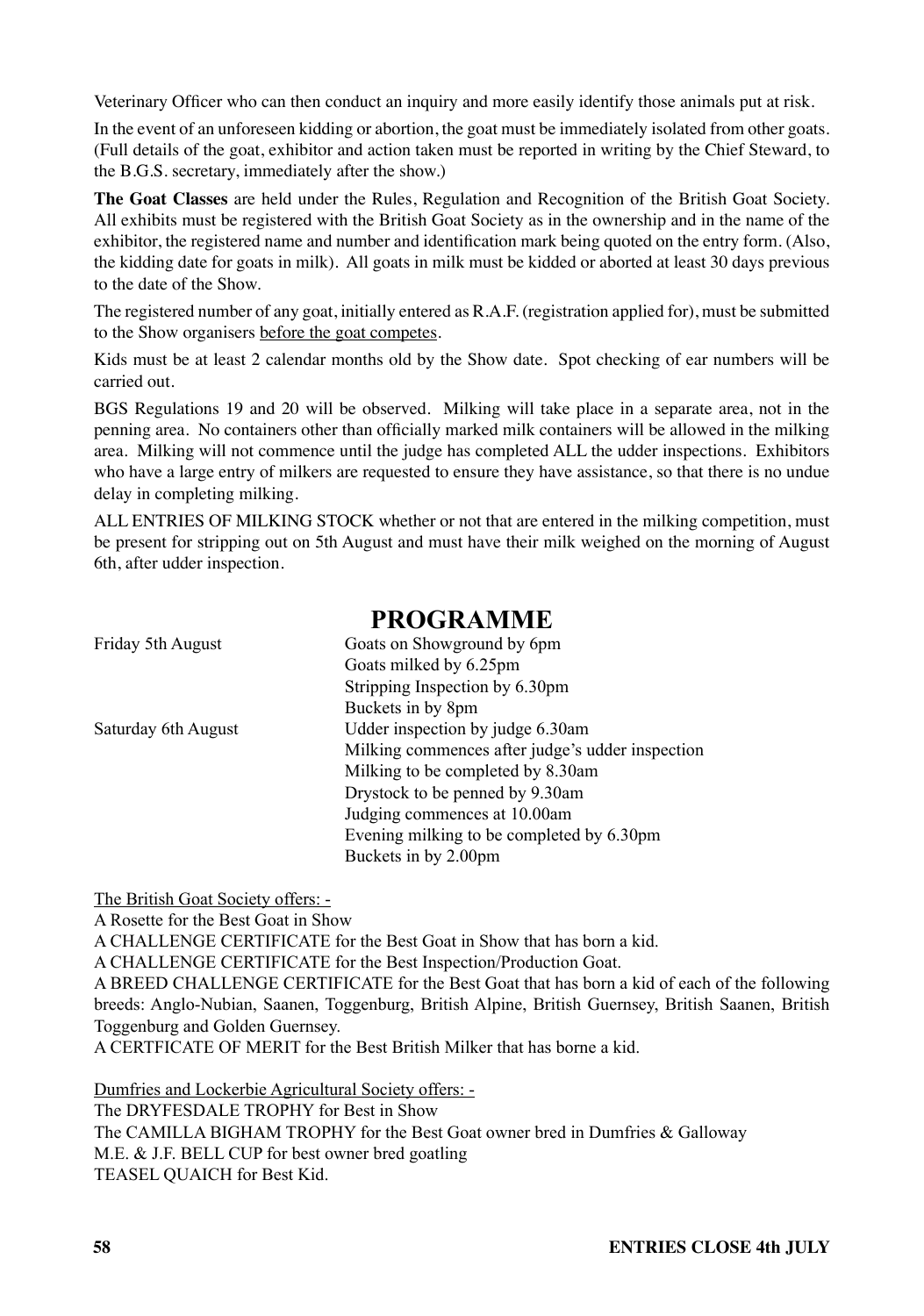## **SCHEDULE OF CLASSES**

**Entry Fees: Members £2.50 per entry; Non-members £5 per entry Prize Money: First £12; Second £7; Third £5**

Female Goat that has borne a kid, any age, in milk:

**Class** 

- Saanen
- British Saanen
- Toggenburg
- British Toggenburg
- British Alpine
- Anglo-Nubian
- Golden Guernsey
- Any Other Variety (Class may be split at Show Secretary's Discretion)

Goatling that has not borne a kid, over one year but not exceeding two years: Class

- Saanen or British Saanen
- Toggenburg or British Toggenburg
- British Alpine
- Anglo-Nubian
- Golden Guernsey
- Any Other Variety

Kid, over two months but not exceeding one year:

Class

- Saanen or British Saanen
- Toggenburg or British Toggenburg
- British Alpine
- Anglo-Nubian
- Golden Guernsey
- Any Other Variety

Milking Competitions

- Milking Competition ---- First Kidders
- Milking Competition ---- Second and Subsequent Kidders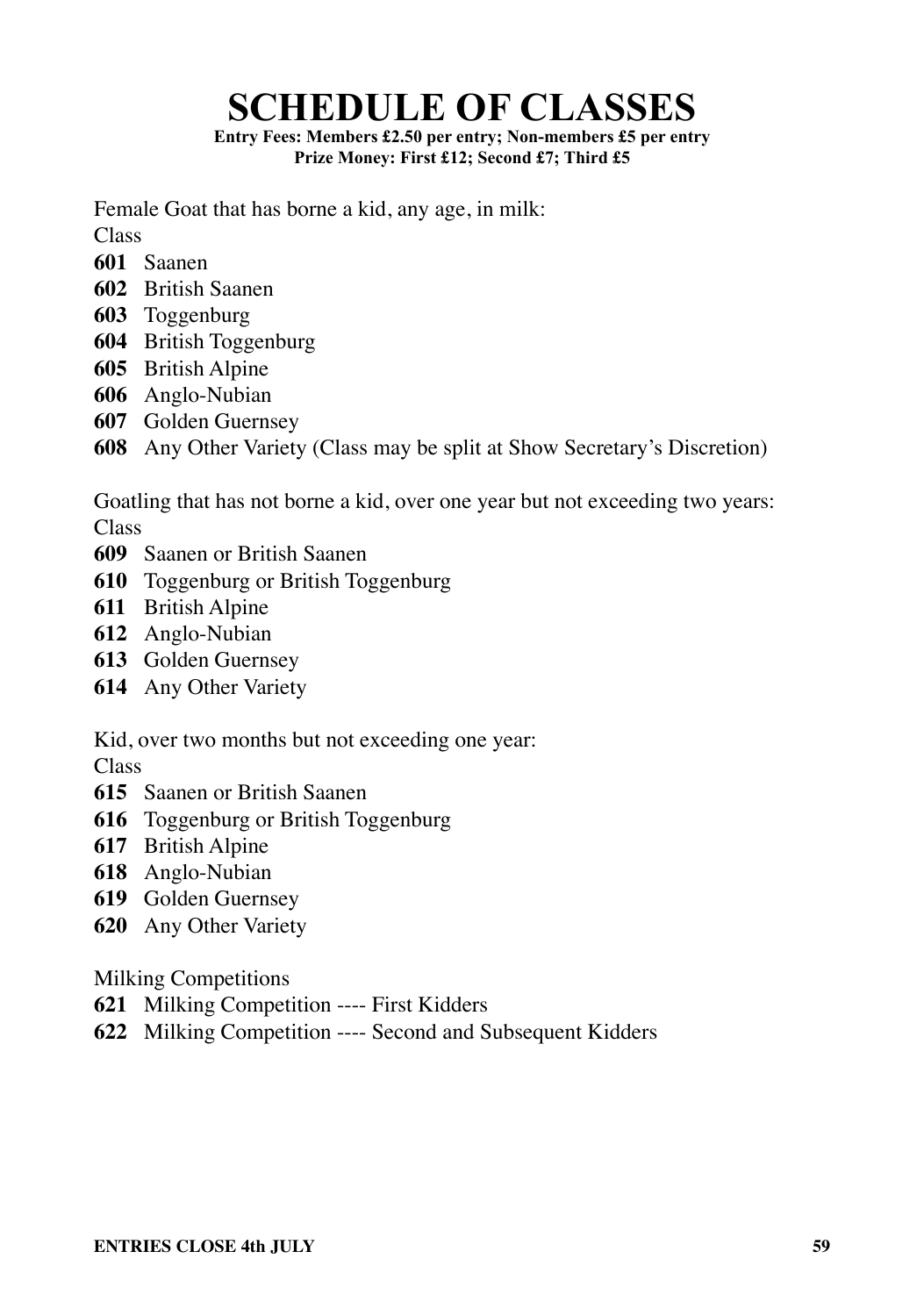## **DUMFRIES & LOCKERBIE AGRICULTURAL SHOW**

**The Show Field, Park Farm, Dumfries. DG2 7LU. Unaffiliated Show Jumping: Friday 5th August 2022. (Run under British Show Jumping Rules)**

Commencing 9am Prompt (entries for class 1 will close at 9:30 am)

**Pre-Entry Link for classes 2-7 will be available on Dumfries Show Website and Facebook Page. Entry Fee £10 per class. First Aid £2 per rider.**

**Secretary:** Mrs Karen Dunlop, Dornock Mains, Annan. DG12 6SN. 07957886572/07584130884 E mail: **karen\_dunlop@outlook.com**

#### **Junior/Pony Classes.**

#### **Open to ponies 148cm and under and riders born in or after 2003, as BS rules.**

#### CLASS

**1. 50cm: Clear Round: Rider born on or after 1st January 2006, Pony not exceeding 148cm.** Not against the clock. Pony/Rider combinations competing in this class may not compete in class 4. Entry £10 to be given to ring steward. Dumfries Show

Rosette will be awarded to all Clear rounds. Restricted to one round per pony.

- **2. Junior 70cm to start at 10am prompt.** Single Phase. Mogil Motors Trophy £15, £12,£10,£10,£10.
- **3. Junior 80cm Accumulator with Joker (90cm). BS Rule 274.** A. Douglas Cup, £15, £12,£10,£10,£10. Table A4 (One timed round)

#### **4. 90cm Pony Open.**

John Henderson Cup and rug to the winner. £15, £12,£10,£10,£10. Table A7 (jump off will take place after all riders have completed their first round)

#### **Senior/Horse Classes.**

#### **Will follow on immediately. Approx 12pm.**

- **5. Senior 85cm.** Single Phase. Boots & Jock Memorial Trophy£15, £12,£10,£10,£10.
- **6. Senior 95cm. Accumulator with Joker (105cm). BS Rule 274.**  Peter Robertson Trophy £15, £12,£10,£10,£10.

Table A4 (One timed round)

**7. 105cm Horse Open.** 

Clydesdale Bank Trophy and rug to the winner.  $£15, £12, £10, £10, £10$ . Table A7 (jump off will take place after all riders have completed their first round)

Trophies to the winners and rosettes to 10th place awarded in classes 2-7 and also to the combinations who didn't win but tried hardest in classes 2 (Simister Cup) & 5. All trophies to be held for one year and returned to the Society before the 2023 Show.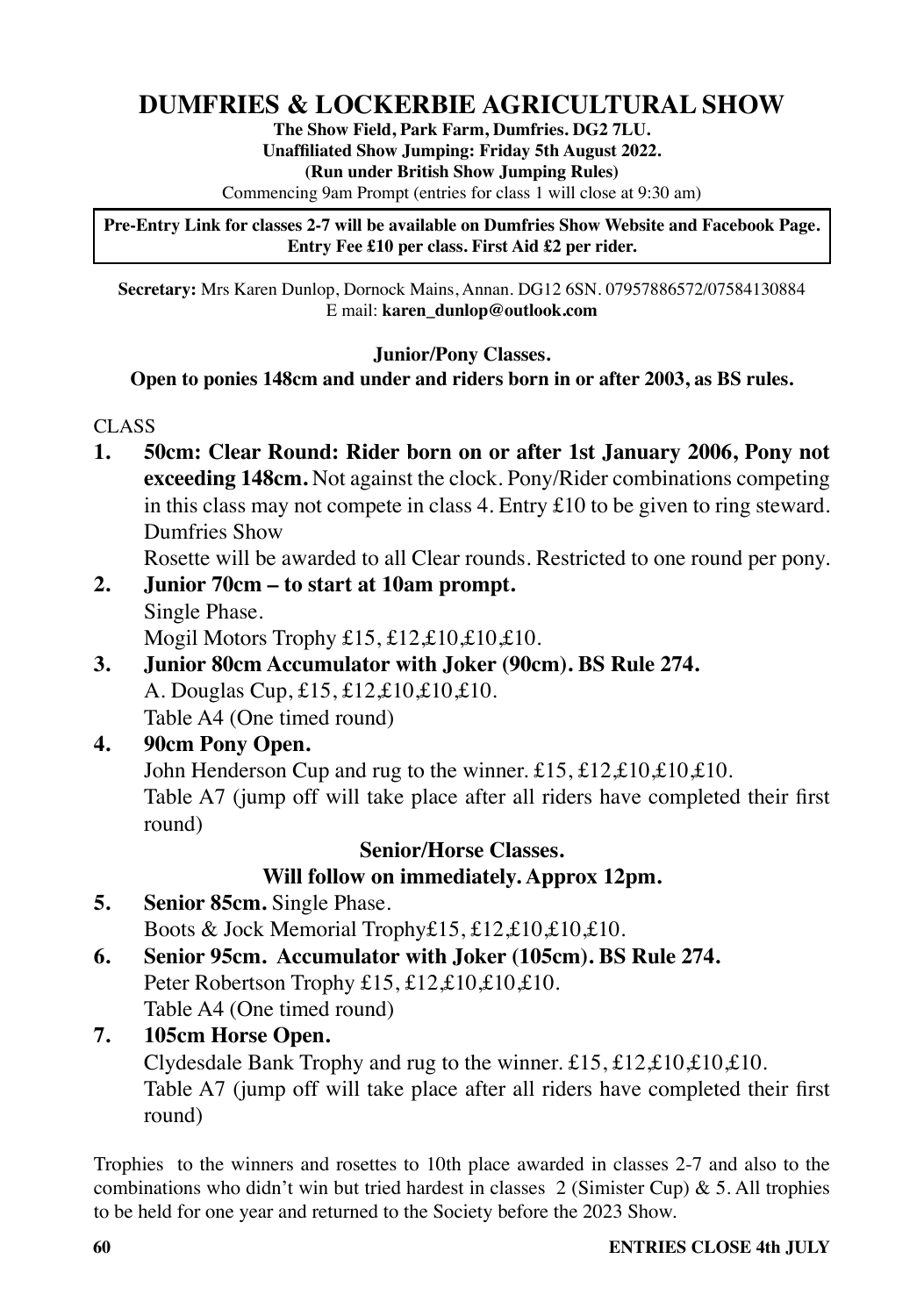

#### **DUMFRIES & LOCKERBIE AGRICULTURAL SHOW**

**British Showjumping Competitions Saturday 6th August 2022 The Show Field, Park Farm, New Abbey Road, Dumfries, DG2 7LU Centre Website: https://www.dumfriesshow.co.uk**

#### **Show Secretary Mrs Karen Dunlop, Tel: 07957 886572 Email: karen\_dunlop@outlook.com**

#### **First Aid Charges**

First Aid is provided by an external provider, please use the link in the More Information section to find out what charges there may be for first aid.

#### **More Information**

More information about facilities and amenities at this location can be obtained from the Centre home page

#### **Refund of Entry Fees**

Affiliated shows are required to repay 50 % of the entry fees in respect of all entry cancellations which are received by the Show Organiser not later than 48 hours before noon of the day on which the first affiliated competition of the show is scheduled to start except in those circumstances outlined in Rule 79.5.

#### **Saturday 06 August 2022**

#### **Class 1 - 09:30 - Arena 1 - Senior Newcomers – First Round /1.10m Open**

Rule 312. Single Phase. Speed 325mpm. Start Height 1.10m. **DRAWN ORDER**

In the event of 30 or more starters the class will be split and two sets of prize money awarded. Horses (or ponies in pony competitions) may compete in one section only. In the event of insufficient entries lower prizes will be withheld. Rule - 76.6

#### • Newcomers:

(a) For registered horses in Grade C that have not won a total of 375 points. Four double clears will qualify - in accordance with rule 312.6

(b) For all horses born on or after 1st January 2016, irrespective of Points. Horses will only be eligible for double clear qualification to Second Rounds if they reach the age of six years or under in the same calendar year as the Newcomers Final - in accordance with Rule 312.6.

Four double clears will qualify for the Senior Newcomers Second Rounds. Qualifying period: The Senior Newcomers Second Round qualifying period for the 2022 second rounds is 1 May '21 – 30 April '22 (subject to revision).

If combined with an open: In the event of 30 or more starters the class will be split with two sets of prize money.

• 1.10m Open:

For registered horses ridden by Adult, Associate or Junior Members.

Prizes: 1st: £75.00, 2nd: £50.00, 3rd: £40.00, 4th: £25.00, 5th: £20.00, 6th: £20.00, Total: £230.00. **Entry Fee = £18.00 (Pre-Entry £18.00)**

**ENTRIES CLOSE 4th HILY** 61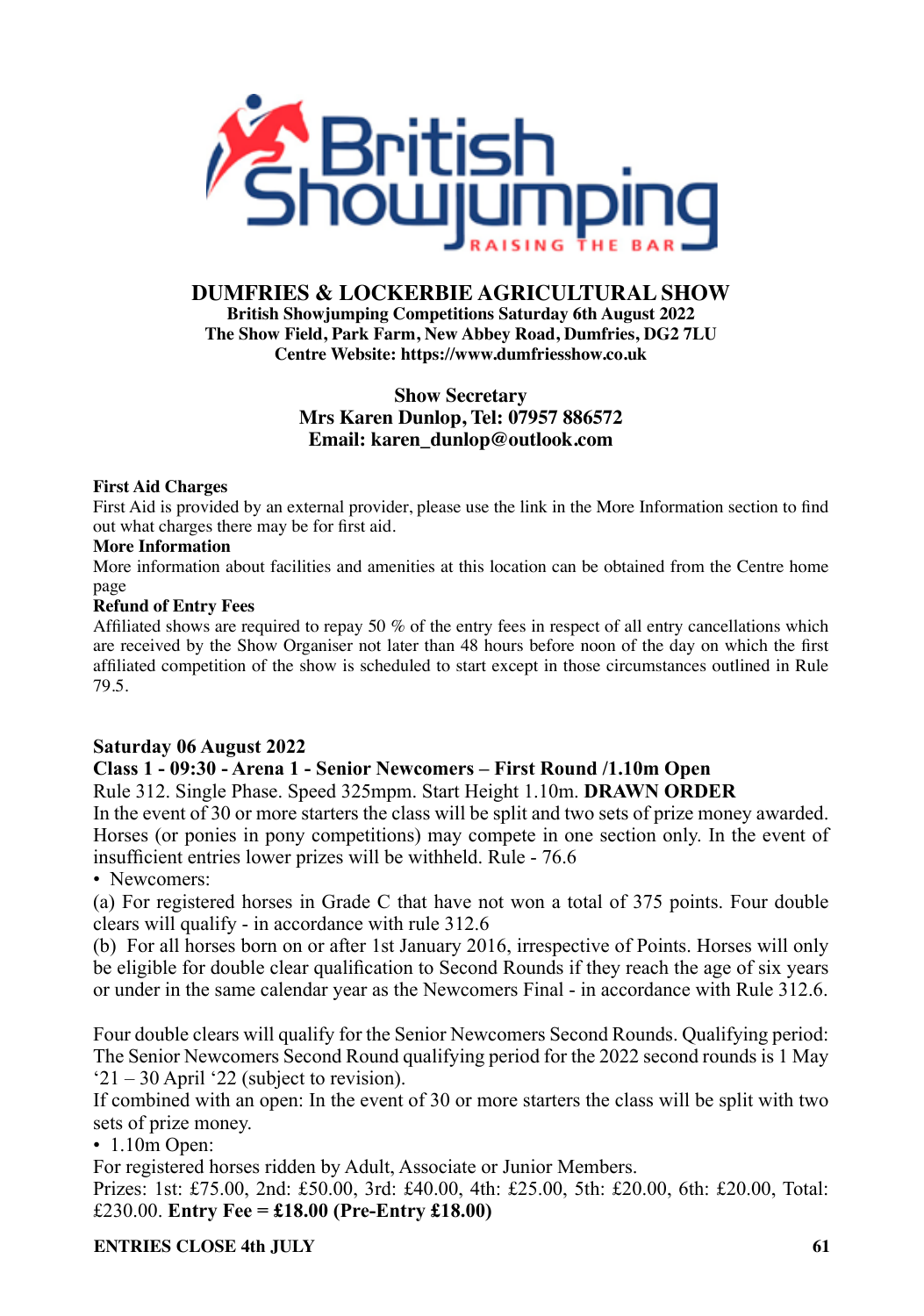#### **Class 2 - Arena 1 - Scottish Branch Senior 1.20m Championship**

Table A10. Speed 350mpm. Start Height 1.20m. **DRAWN ORDER**

For registered horses in Grades: A, B & C. Ridden by Adult, Associate or Junior Members who will be aged 12 years or over in the current calendar year. In the event of insufficient entries lower prizes will be withheld. Rule - 76.6

Scottish Branch 1.20m Championship

Table A10. Speed 350mpm. Start Height 1.20m.

For registered Horses to be ridden by Adult, Associate or Junior Members who will be aged 12 years or over in the current calendar year. The winner will receive the Scottish Branch 1.20m Championship Trophy which will be presented at the Scottish Branch Ball 2023.

Prizes: 1st: £80.00, 2nd: £60.00, 3rd: £40.00, 4th: £30.00, 5th: £25.00, 6th: £25.00, Total: £260.00. **Entry Fee = £25.00 (Pre-Entry £25.00)**

#### **Class 3 - Arena 1 - Scottish Branch South West Championship**

Rule 306. Table A10. Speed 350mpm. Start Height 1.30m. **DRAWN ORDER**

In the event of insufficient entries lower prizes will be withheld. Rule - 76.6

Open to registered horses to be ridden by Adult, Associate and Junior Members.

Qualifies for: The British Showjumping National Championships.

Qualifying period: 1st July-30th June.

Numbers to qualify: Two double clears to qualify to the final. Double clear qualifications will not be obtained from one round competitions (e.g. Table A4 or Table A (1 Round))

Scottish Branch South West Championship

Table A10. Speed 350mpm. Start Height 1.30m.

For registered Horses to be ridden by Adult, Associate or Junior Members who will be aged 12 years or over in the current calendar year. The winner will receive the Scottish Branch South West Championship Trophy which will be presented at the Scottish Branch Ball 2023 The Sir John W. Buchannan-Jardine Trophy

Prizes: 1st: £300.00, 2nd: £250.00, 3rd: £200.00, 4th: £100.00, 5th: £50.00, Total: £900.00. **Entry Fee = £40.00 (Pre-Entry £40.00)**

#### **Class 4a - Arena 1 - Equissage Pulse Senior British Novice First Round**

Rule 316. Single Phase. Speed 325mpm. Start Height 90cm. **DRAWN ORDER**

Horses (or ponies in pony competitions) may compete in one section only. In the event of insufficient entries lower prizes will be withheld. Rule - 76.6

Entry qualifications: to be ridden by Adult, Associate or Junior Members

a) For horses in Grade C that have not won a total of 125 points. Four Double Clears will qualify - in accordance with Rule 316.6.

b) For all horses born on or after 1 January 2018 irrespective of points. Horses will only be eligible for double clear qualification to Second Rounds if they reach the age of four years or under in the same calendar year as the British Novice Final - in accordance with Rule 316.6. Qualifies for: Senior British Novice Championship - Second Round.

Qualifying period: 1st May - 30th April inclusive.

Numbers to qualify: Those horses which jump a clear round in the first round, followed by a clear round in the jump-off, in at least four British Novice First Round competitions held in any qualifying period will qualify to compete in the British Novice Second Rounds, irrespective of their placings for prize money in those competitions, which will be determined by the normal Table A rules (Rule 191). Horses in the class must go in to the jump-off and go clear to gain a double clear round qualification.

If combined with an open: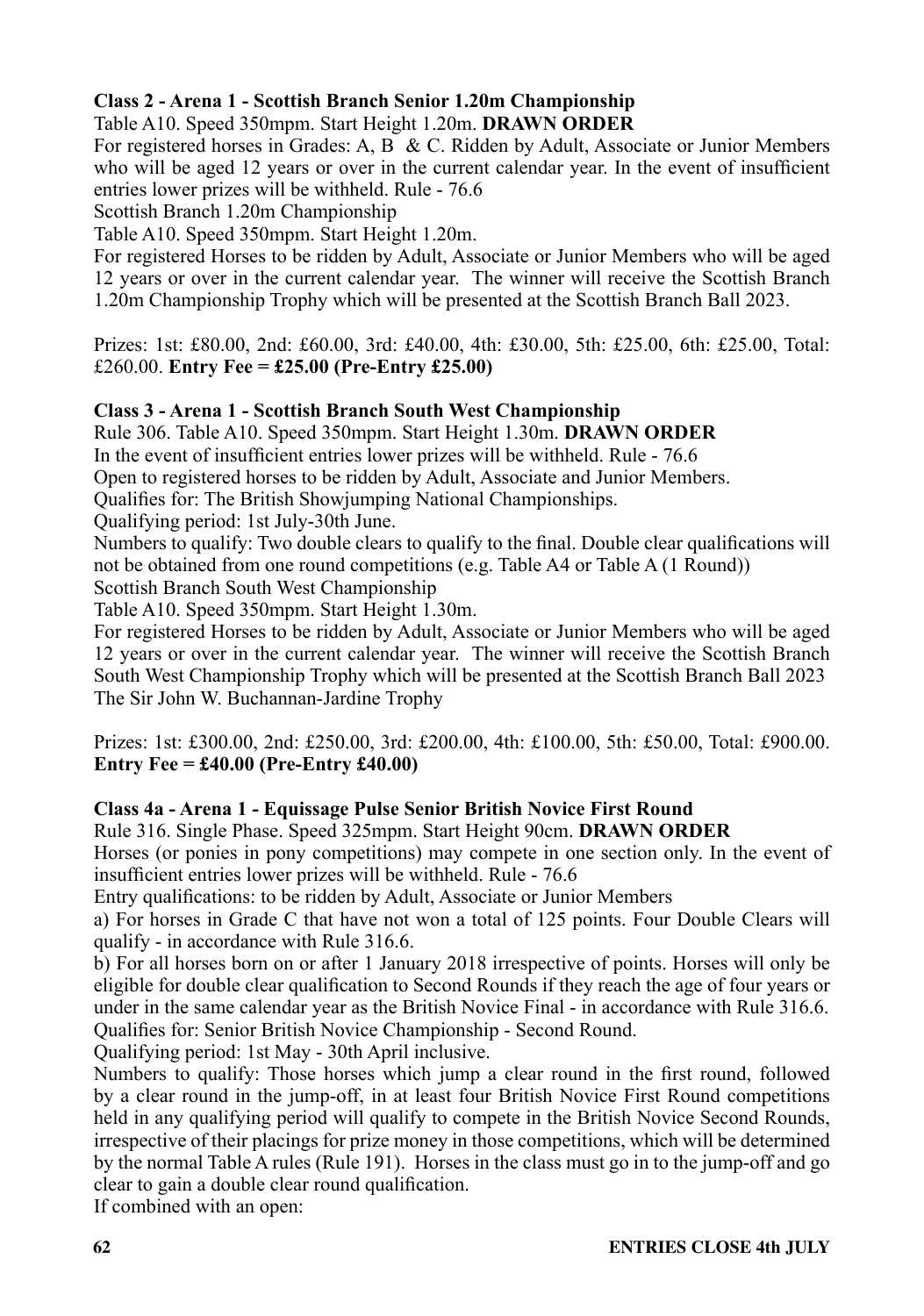In Category 1 Shows and in the event of 30 starters or more the Open and the British Novice section will be split with two sets of prize money awarded.

In Category 2 Shows the sections must always be split with two sets of prize money awarded, irrespective of starters.

Prizes: 1st: £25.00, 2nd: £20.00, 3rd: £15.00, 4th: £12.00, 5th: £10.00, Total: £82.00. **Entry Fee = £10.00 (Pre-Entry £10.00)**

#### **Class 4b - Arena 1 - Senior 90cm Open**

Single Phase. Speed 325mpm. Start Height 90cm. **DRAWN ORDER**

For registered horses in Grades: A, B & C. Ridden by Adult, Associate or Junior Members who will be aged 12 years or over in the current calendar year. Horses (or ponies in pony competitions) may compete in one section only. In the event of insufficient entries lower prizes will be withheld. Rule - 76.6

Prizes: 1st: £25.00, 2nd: £20.00, 3rd: £15.00, 4th: £12.00, 5th: £10.00, Total: £82.00. **Entry Fee = £10.00 (Pre-Entry £10.00)**

#### **Class 5a - Arena 1 - Nupafeed Supplements Senior Discovery - First Round**

Rule 314. Single Phase. Speed 325mpm. Start Height 1.00m.

Horses (or ponies in pony competitions) may compete in one section only. In the event of insufficient entries lower prizes will be withheld. Rule - 76.6

Entry qualifications: to be ridden by Adult, Associate or Junior Members.

a) For horses in Grade C that have not won a total of 225 points. Four Double Clears will qualify - in accordance with Rule 314.6.

b) For all horses born on or after 1 January 2017 irrespective of points. Horses will only be eligible for double clear qualification to Second Rounds if they reach the age of five years or under in the same calendar year as the Discovery Final - in accordance with Rule 314.6.

Qualifies for: Nupafeed Supplements Discovery Championship Second Round.

Qualifying period: 1st May-30th April inclusive.

Numbers to qualify: Those horses that jump a clear round in the first round, followed by a clear round in the jump-off, in at least four First Round competitions held in any qualifying period, will qualify to compete in the Senior Discovery Second Rounds, irrespective of their placings for prize money in those competitions, which will be determined by the normal Table A Rules (Rule 191). Horses in the class must go in to the jump-off and go clear to gain a double clear round qualification.

If combined with an open:

In Category 1 Shows and in the event of 30 starters or more the Open and the Discovery section will be split with two sets of prize money awarded.

In Category 2 Shows the sections must always be split with two sets of prize money awarded, irrespective of starters.

Prizes: 1st: £30.00, 2nd: £25.00, 3rd: £20.00, 4th: £15.00, 5th: £12.00, Total: £102.00. **Entry Fee = £12.00 (Pre-Entry £12.00)**

#### **Class 5b - Arena 1 - Senior 1.00m Open**

Single Phase. Speed 325mpm. Start Height 1.00m.

For registered horses in Grades: A, B & C. Ridden by Adult, Associate or Junior Members who will be aged 12 years or over in the current calendar year. Horses (or ponies in pony competitions) may compete in one section only. In the event of insufficient entries lower prizes will be withheld. Rule - 76.6

Prizes: 1st: £30.00, 2nd: £25.00, 3rd: £20.00, 4th: £15.00, 5th: £12.00, Total: £102.00. **Entry Fee = £12.00 (Pre-Entry £12.00)**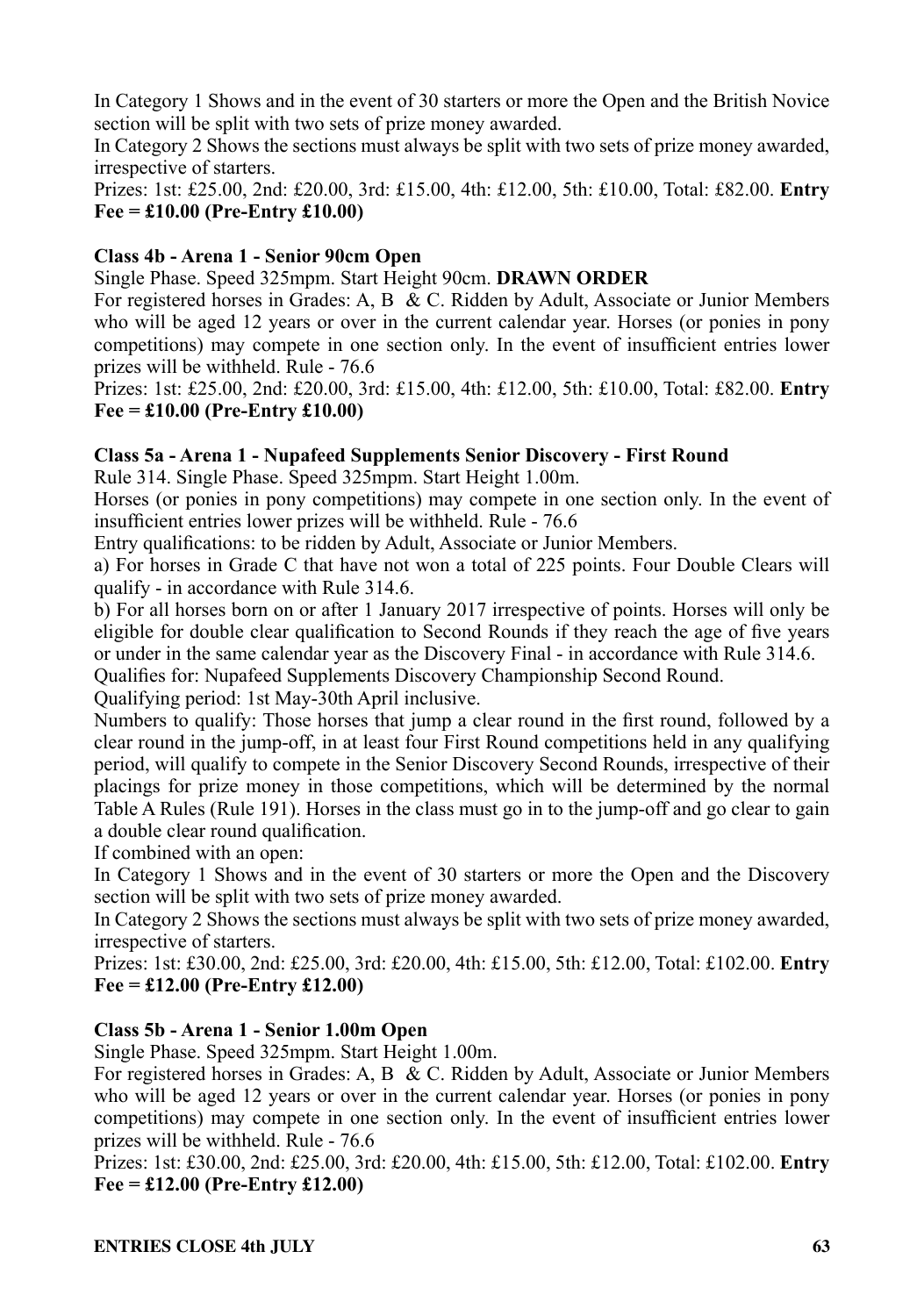## **SECTION VII YOUNG FARMERS' COMPETITIONS**

#### **………………………………..**

## **SECTION VIII EXHIBITORS' STANDS**

**Information and Application Forms from the Secretary**

**………………………………..**

**SECTION IX HOME & GARDEN ARTS Judging Friday, 5th August at 11.00am Also WALKING STICKS and CROOKS Judging Saturday, 6th August at 10.30am Entry schedules now available from the Secretary Entries close Friday, 15th July 2022**

**………………………………..**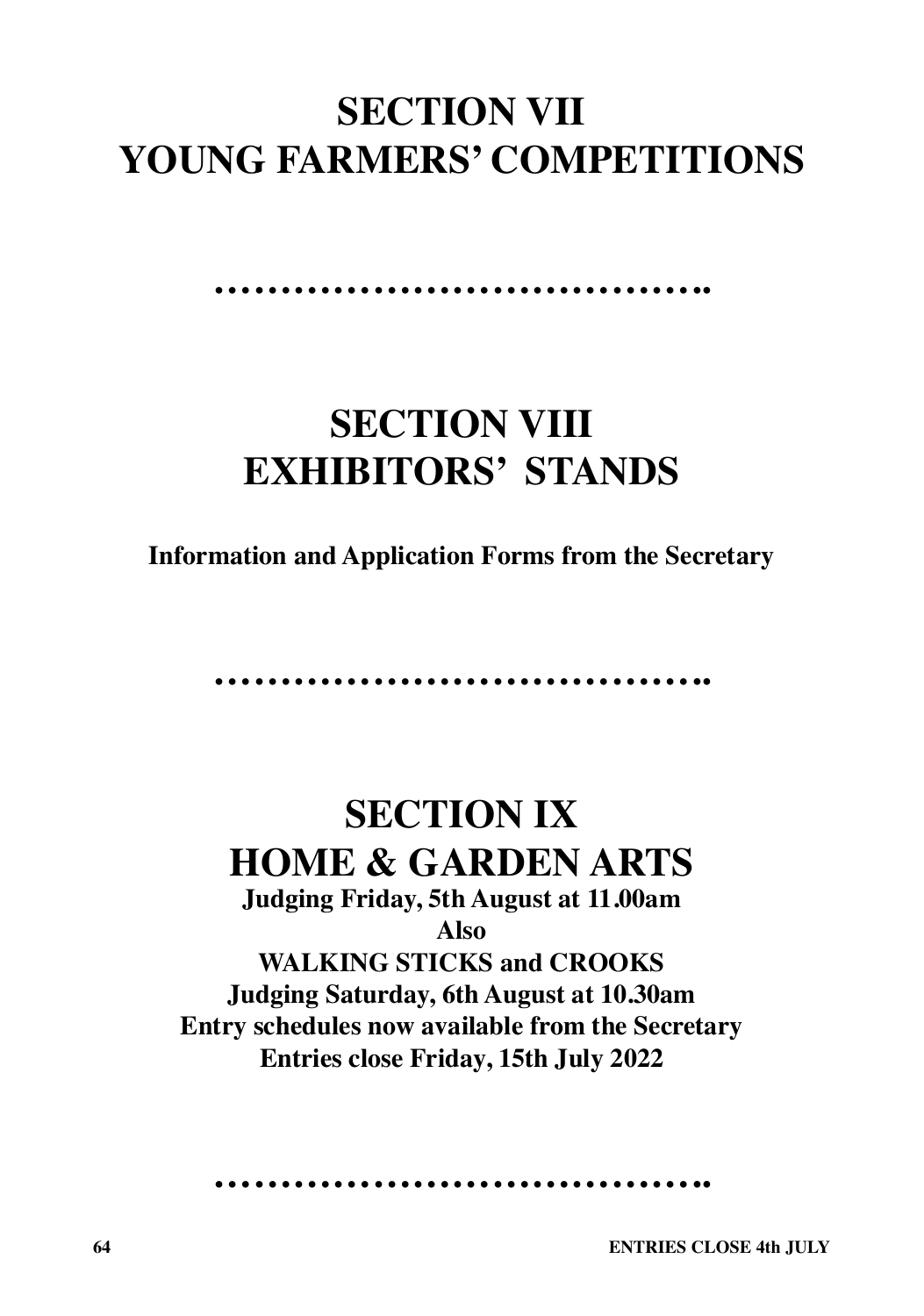## **Regulations GENERAL CONDITIONS**

- 1. The Competition, except where otherwise stated, is open to exhibitors from all parts of the United Kingdom. The minimum Annual Subscription is £16.00.
- 2. Members will be charged the Entry Money stated in each class, Non-Members will be charged double entry money, unless otherwise stated
- 3. Except where otherwise stated, entries close on Monday, 4th July. Double Entry Fee will be charged to 11th July, after which no Entries can be received, except in Sections IV to IX
- 4. Entries to be made on the Entry Form supplied except for Sections IV to X where separate schedules can be had on application to the Secretary. All entries should be forwarded to the Secretary.
- 5. No entry can be accepted until entry money is paid. The Directors reserve the right to refuse any entry without reason being given.
- 6. Stock not in the printed catalogue cannot compete unless it is shown that the omission has not been occasioned by the Entrant. Exhibitors' names and addresses and number of stock for show must be printed in the Dairy Section.
- 7. To prevent empty stalls it would be appreciated if withdrawal of entries could be intimated to the Secretary one week before the Show. In the event of the entries in any section of Cattle, Horses or Sheep being less in number than the average of three per class or the number of different exhibitors in the Section being less than three the class may be cancelled for the year and the entry fees returned.
- 8. Every animal shown must belong to and be on the lands of the exhibitor for at least one month previous to the Show, except when otherwise stated in the Schedule
- 9. No animals shall be permitted to compete in more than one class except for Special Prizes or if stated in Prize List. Only First Prize Animals are allowed to compete for the Championship except in the case of the Second Prize Winner of the class from which the Champion is drawn which shall be eligible for the Reserve Championship.
- 10. Bulls must be secured by a ring in the nose with a rope or chain attached. All cattle must be securely tied in their stalls. In the case of horses one person must be in constant attendance for each animal.
- 11. The ages of Galloways are calculated from 1st September of the year in which animal was produced. In all other classes of stock ages are calculated from 1st January.
- 12. Admission schedules with full particulars as to admission, placing, judging and withdrawal of Stock will be sent to Exhibitors after all entries have been received.
- 13. Owners of Cattle and Horses may lead their own stock into the Judging Rings. In the case of Sheep only one person is allowed to enter the Judging Ring with each lot exhibited.
- 14. Any Exhibitor who is proved to have made an incorrect statement in connection with an entry of any Exhibit shall forfeit any prize that may have been awarded to that entry. If, in the opinion of the Directors, such an incorrect statement is found to be wilful and /or fraudulent he or she may be debarred from exhibiting in future Shows and if a Member of the Society may be expelled.
- 15. Exhibitors shall be answerable for all acts whether committed by themselves, their staff or others in charge of their Stock or Implements; and shall be responsible for their animals during the whole time they remain in the Showyard. All animals must be placed in the stalls provided for them and no animal may be unstalled without the sanction of a Steward, except when being taken to the Judging Rings. All Stock and Implements shall be at the risk of the Exhibitor from the time they enter the Showyard.
- 16. All Prizewinning Horses and Cattle must be paraded at the times stated in the programme of the Show and when required by the Stewards and under their direction. Attendants must be beside their animals twenty minutes before the hour of parade and be ready to proceed to the Ring immediately on receiving the orders of the stewards. Infringements of this rule or failure of any attendant to obey orders of the Stewards or Society officials may incur all or portion of Prizemoney or a fine not exceeding £5

#### **ENTRIES CLOSE 4th JULY** 65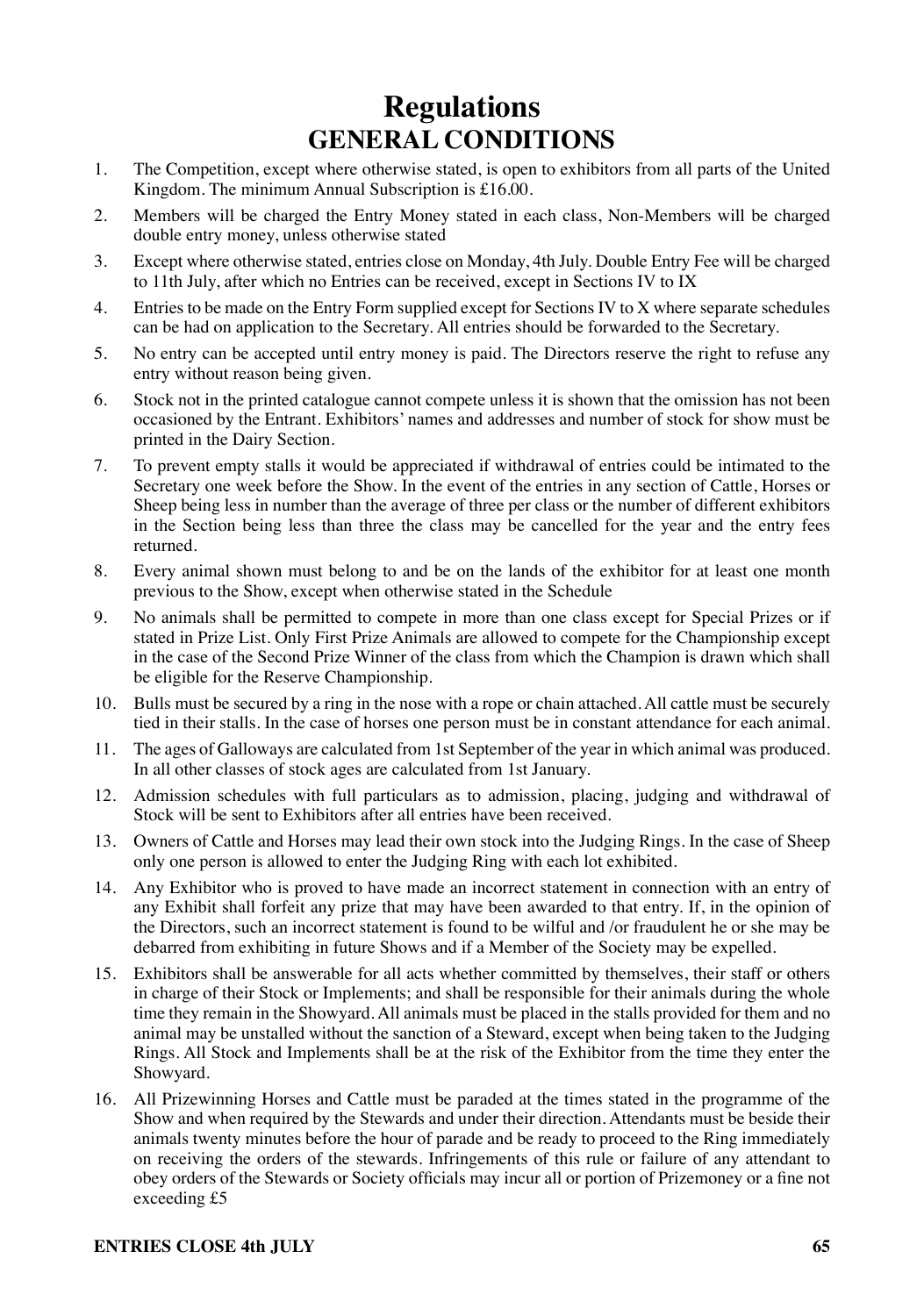- 17. The Judges shall have the power to withhold any of the Premiums should they think the number of exhibits not deserving them.
- 18. The judges are particularly requested to satisfy themselves as far as possible regarding the soundness of all Horses before awarding the prizes and to avoid giving preference to animals showing symptoms of hereditary disease. The judge may consult the Society's Veterinary Surgeon if they deem it expedient.
- 19. All disputed questions shall be referred to 5 Directors (3 form a quorum) by whom they shall be settled at once on the field without appeal; and all objections to the decision of the judges or otherwise must be lodged with the Secretary in writing before 1.30pm on the day of the Show, accompanied by a deposit of £15 which will be liable to be forfeited, in order that they may then be dealt with by the above Directors. No protests on veterinary grounds will be accepted.
- 20. Any artificial contrivance or device of any description, including soaping found on any animal, either for preventing the flow of milk or for any other purpose will disqualify that animal from being awarded a Premium. The Judges will be instructed to strictly enforce this rule.
- 21. Every member of the Society shall receive a free pass (Non-transferable) admitting to the Showyard and Home & Garden Arts Pavilion.
- 22. Livestock Exhibitors will be given free entry at the gates until 8.45am and at the stockmen's gates until 9.00am. After this time all livestock exhibitors will have to pay for entry
- 23. Stock etc. to be in the Showyard not later than 8.45am. Entries cannot be withdrawn before 3.30pm on Showday and there must be no unstalling of stock before then, except by permission of the Stewards of the Section who may sign exit permits, countersigned by the Secretary if the reasons given are considered satisfactory
- 24. Exhibitors are responsible for having animals in the Judging Ring on time.
- 25. The Society shall not be liable for any loss or damage which any livestock, exhibit or any article pertaining thereto may sustain at the Show or in transit. Neither shall the Society be accountable nor liable for any accident that may occur to any person attending the Show whether as a visitor, exhibitor or otherwise.
- 26. All Riders, when mounted must wear hard hats and suitable footwear. Correctly secured British Standard Skull Caps (Riding Hats) No. BS14472 or 6473 must be worn at all times when mounted. N.B. A Competitor whose hat comes of or chin strap comes undone whilst competing must on penalty of elimination replace it or fasten it before continuing. They may dismount without penalty, to recover the hat or have it passed up from the ground or he may stop, without penalty to fasten the strap.
- 27. By entering, exhibitors accept that we will share their data, if necessary, with the bodies and breed societies listed below. Data will be published in our Show Catalogue and be on the Society's website and Facebook page and given to the press with regards to the Show's results. Exhibitors do have the right to withdraw consent of this at any time by contacting the Show Secretary on the details overleaf.

Cattle Breed Societies – Ayrshire Breeders Club, Holstein UK, Aberdeen Angus Cattle Society, Highland Cattle Society, Scottish Shorthorn Club, Scottish & Northern Charolais Breeders Association, British Charolais Cattle Society, British Simmental Cattle Society, British Limousin Cattle Society, Scottish Limousin Club.

Horse Breed Societies – National Pony Society, Blair Castle International Horse Trials, British Show Pony Society, Clydesdale Horse Society, Scottish Connemara Group, Shetland Pony Stud Book Society, Highland Pony Society, British Show Jumping Association

Sheep Breed Societies – Cheviot Sheep Society, Blackface Sheep Breeders' Association, West & Central Scotland Suffolk Sheep Club, Scottish Area Branch of the Suffolk Sheep Society, North Country Cheviot Sheep Society, Bluefaced Leicester Sheep Breeders' Association, Solway & Tyne Texel Breeders Club, British Charollais Sheep Society, Scottish Ryeland Group, British Goat Society